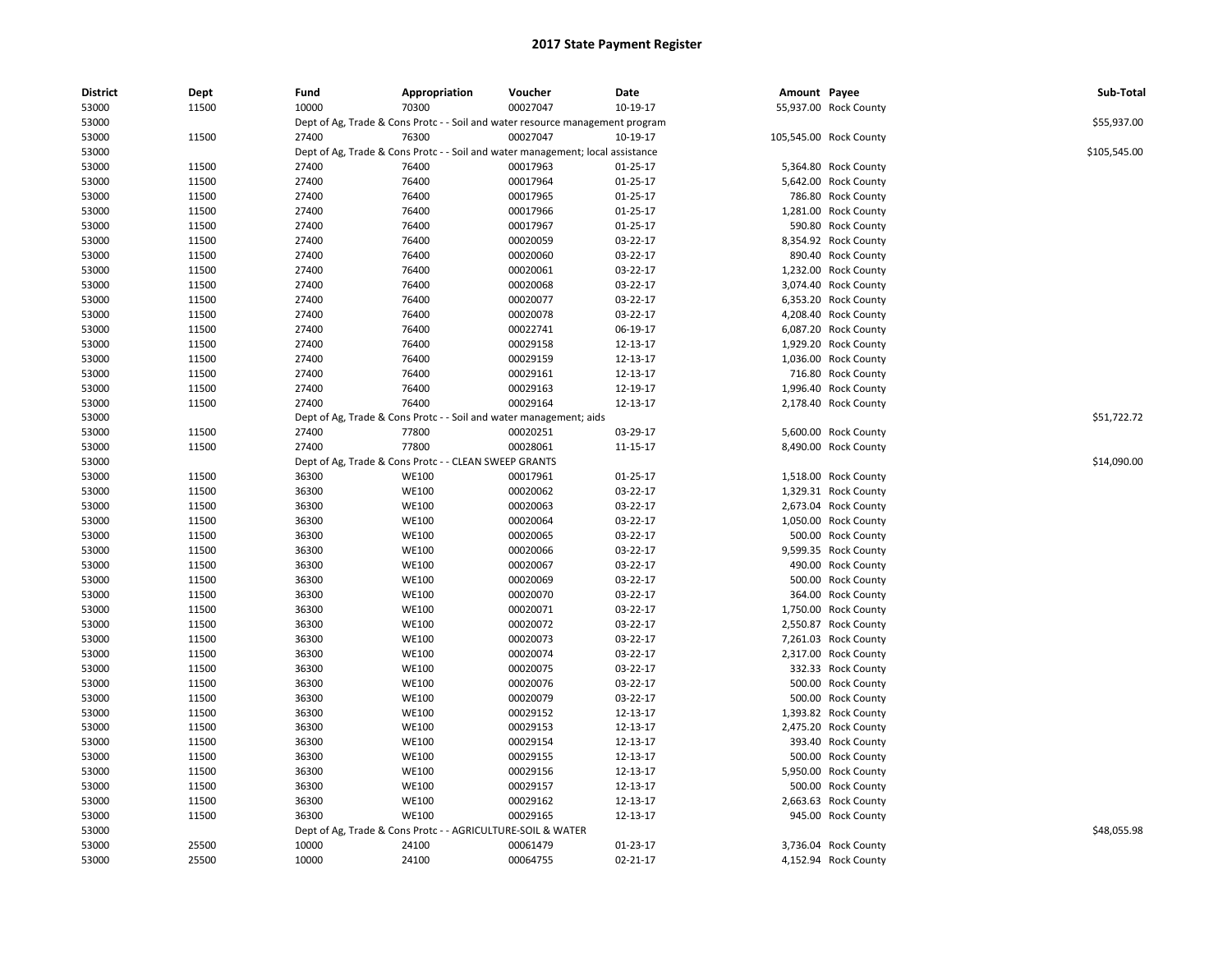| <b>District</b> | Dept  | Fund  | Appropriation                                                  | Voucher                                                                               | Date     | Amount Payee |                                              | Sub-Total      |
|-----------------|-------|-------|----------------------------------------------------------------|---------------------------------------------------------------------------------------|----------|--------------|----------------------------------------------|----------------|
| 53000           | 25500 | 10000 | 24100                                                          | 00068896                                                                              | 03-20-17 |              | 3,359.36 Rock County                         |                |
| 53000           | 25500 | 10000 | 24100                                                          | 00072970                                                                              | 04-17-17 |              | 3,285.58 Rock County                         |                |
| 53000           | 25500 | 10000 | 24100                                                          | 00076473                                                                              | 05-15-17 |              | 3,020.70 Rock County                         |                |
| 53000           | 25500 | 10000 | 24100                                                          | 00081116                                                                              | 06-19-17 |              | 2,995.28 Rock County                         |                |
| 53000           | 25500 | 10000 | 24100                                                          | 00087186                                                                              | 07-24-17 |              | 3,632.06 Rock County                         |                |
| 53000           | 25500 | 10000 | 24100                                                          | 00090402                                                                              | 08-21-17 |              | 4,170.69 Rock County                         |                |
| 53000           | 25500 | 10000 | 24100                                                          | 00094814                                                                              | 09-25-17 |              | 3,697.42 Rock County                         |                |
| 53000           | 25500 | 10000 | 24100                                                          | 00098203                                                                              | 10-30-17 |              | 3,582.33 Rock County                         |                |
| 53000           | 25500 | 10000 | 24100                                                          | 00101730                                                                              | 11-27-17 |              | 3,354.41 Rock County                         |                |
| 53000           |       |       | Dept of Public Instruction - - Federal aids, local aid         |                                                                                       |          |              |                                              | \$38,986.81    |
| 53000           | 25500 | 10000 | 34300                                                          | 00062637                                                                              | 01-30-17 |              | 9,600.00 Rock County                         |                |
| 53000           | 25500 | 10000 | 34300                                                          | 00062641                                                                              | 01-30-17 |              | 4,075.53 Rock County                         |                |
| 53000           | 25500 | 10000 | 34300                                                          | 00065219                                                                              | 02-21-17 |              | 4,403.75 Rock County                         |                |
| 53000           | 25500 | 10000 | 34300                                                          | 00075489                                                                              | 05-01-17 |              | 1,517.76 Rock County                         |                |
| 53000           | 25500 | 10000 | 34300                                                          | 00105882                                                                              | 12-26-17 |              | 9,620.00 Rock County                         |                |
| 53000           |       |       | Dept of Public Instruction - - Federal funds, local assistance |                                                                                       |          |              |                                              | \$29,217.04    |
| 53000           | 25500 | 25500 | 36100                                                          | 00074808                                                                              | 04-24-17 |              | 109,651.00 Rock County                       |                |
| 53000           | 25500 | 25500 | 36100                                                          | 00101877                                                                              | 11-27-17 |              | 339,909.00 Rock County                       |                |
| 53000           |       |       | Dept of Public Instruction - - Aid to public library systems   |                                                                                       |          |              |                                              | \$449,560.00   |
| 53000           | 37000 | 21200 | 38100                                                          | 00134436                                                                              | 03-24-17 |              | 6,209.16 Rock County                         |                |
| 53000           |       |       |                                                                | Dept of Natural Resources - - General program operations--federal funds               |          |              |                                              | \$6,209.16     |
| 53000           | 37000 | 21200 | 55000                                                          | 00134436                                                                              | 03-24-17 |              | 21,514.72 Rock County                        |                |
| 53000           |       |       |                                                                | Dept of Natural Resources - - Enforcement aids -- boating enforcement                 |          |              |                                              | \$21,514.72    |
| 53000           | 37000 | 21200 | 55200                                                          | 00183769                                                                              | 09-22-17 |              | 8,617.12 Rock County                         |                |
| 53000           |       |       |                                                                | Dept of Natural Resources - - Enforcement aids -- snowmobiling enforcement            |          |              |                                              | \$8,617.12     |
| 53000           | 37000 | 21200 | 56300                                                          | 00181832                                                                              | 09-15-17 |              | 2,963.50 Rock County                         |                |
| 53000           |       |       |                                                                | Dept of Natural Resources - - Resource aids - county conservation aids                |          |              |                                              | \$2,963.50     |
| 53000           | 37000 | 21200 | 57400                                                          | 00118896                                                                              | 01-12-17 |              | 28,300.00 Rock County                        |                |
| 53000           | 37000 | 21200 | 57400                                                          | 00193059                                                                              | 11-03-17 |              | 33,960.00 Rock County                        |                |
| 53000           |       |       |                                                                | Dept of Natural Resources - - Recreation aids - county snowmobile trail and area aids |          |              |                                              | \$62,260.00    |
| 53000           | 39500 | 21100 | 16700                                                          | 00085589                                                                              | 02-16-17 |              | 36,415.48 Rock County                        |                |
| 53000           |       |       |                                                                | WI Dept of Transportation - - Elderly and disabled capital aids, state funds          |          |              |                                              | \$36,415.48    |
| 53000           | 39500 | 21100 | 16800                                                          | 00107622                                                                              | 04-20-17 |              | 407,467.00 Rock County                       |                |
| 53000           |       |       |                                                                | WI Dept of Transportation - - Elderly and disabled county aids, state funds           |          |              |                                              | \$407,467.00   |
| 53000           | 39500 | 21100 | 18500                                                          | 00071269                                                                              | 01-09-17 |              | 6,531.74 Rock County                         |                |
| 53000           | 39500 | 21100 | 18500                                                          | 00071310                                                                              | 01-09-17 |              | 7,792.63 Rock County                         |                |
| 53000           | 39500 | 21100 | 18500                                                          | 00136130                                                                              | 06-29-17 |              | 4,116.60 Rock County                         |                |
| 53000           | 39500 | 21100 | 18500                                                          | 00152648                                                                              | 08-14-17 |              | 12,138.21 Rock County                        |                |
| 53000           | 39500 | 21100 | 18500                                                          | 00152649                                                                              | 08-14-17 |              | 11,602.81 Rock County                        |                |
| 53000           | 39500 | 21100 | 18500                                                          | 00161774                                                                              | 09-25-17 |              | 11,499.94 Rock County                        |                |
| 53000           | 39500 | 21100 | 18500                                                          | 00173942                                                                              | 10-06-17 |              |                                              |                |
| 53000           | 39500 | 21100 | 18500                                                          | 00173943                                                                              | 10-06-17 |              | 6,637.84 Rock County<br>1,032.99 Rock County |                |
| 53000           |       |       |                                                                |                                                                                       |          |              |                                              | \$61,352.76    |
|                 |       |       |                                                                | WI Dept of Transportation - - Highway safety, local assistance, federal funds         |          |              |                                              |                |
| 53000           | 39500 | 21100 | 19000                                                          | 00065449                                                                              | 01-03-17 |              | 525,073.81 Rock County                       |                |
| 53000           | 39500 | 21100 | 19000                                                          | 00133998                                                                              | 07-03-17 |              | 1,050,147.62 Rock County                     |                |
| 53000           | 39500 | 21100 | 19000                                                          | 00169264                                                                              | 10-02-17 |              | 525,073.84 Rock County                       |                |
| 53000           |       |       |                                                                | WI Dept of Transportation - - Transportation aids to counties, state funds            |          |              |                                              | \$2,100,295.27 |
| 53000           | 39500 | 21100 | 27800                                                          | 00200791                                                                              | 12-13-17 |              | 5,537.26 Rock County                         |                |
| 53000           |       |       |                                                                | WI Dept of Transportation - - Local roads improvement program, state funds            |          |              |                                              | \$5,537.26     |
| 53000           | 39500 | 21100 | 36300                                                          | 00126564                                                                              | 06-09-17 |              | 75.00 Rock County                            |                |
| 53000           | 39500 | 21100 | 36300                                                          | 00084506                                                                              | 02-09-17 |              | 103.00 Rock County                           |                |
| 53000           | 39500 | 21100 | 36300                                                          | 00117004                                                                              | 05-15-17 |              | 190.00 Rock County                           |                |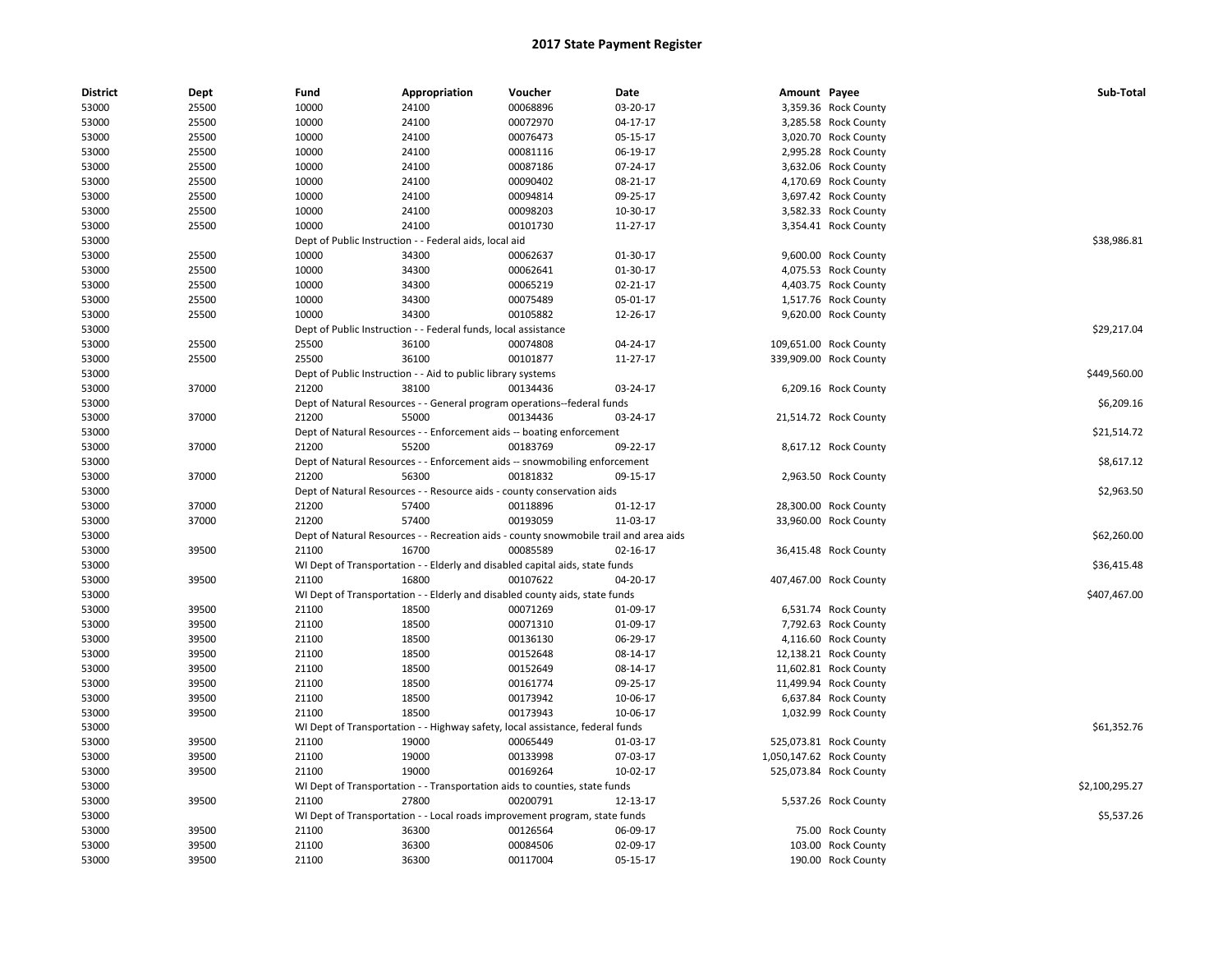| <b>District</b> | Dept  | Fund  | Appropriation                                              | Voucher                                                                             | Date                                                                                                    | Amount Payee |                        | Sub-Total      |
|-----------------|-------|-------|------------------------------------------------------------|-------------------------------------------------------------------------------------|---------------------------------------------------------------------------------------------------------|--------------|------------------------|----------------|
| 53000           | 39500 | 21100 | 36300                                                      | 00179069                                                                            | 10-13-17                                                                                                |              | 25.00 Rock County      |                |
| 53000           | 39500 | 21100 | 36300                                                      | 00190245                                                                            | 11-09-17                                                                                                |              | 75.00 Rock County      |                |
| 53000           | 39500 | 21100 | 36300                                                      | 00207007                                                                            | 12-26-17                                                                                                |              | 50.00 Rock County      |                |
| 53000           |       |       |                                                            | WI Dept of Transportation - - State highway rehabilitation, state funds             |                                                                                                         |              |                        | \$518.00       |
| 53000           | 39500 | 21100 | 36500                                                      | 00087450                                                                            | 02-20-17                                                                                                |              | 2,835.44 Rock County   |                |
| 53000           | 39500 | 21100 | 36500                                                      | 00125833                                                                            | 06-08-17                                                                                                |              | 883.88 Rock County     |                |
| 53000           | 39500 | 21100 | 36500                                                      | 00152585                                                                            | 08-08-17                                                                                                |              | 513.00 Rock County     |                |
| 53000           | 39500 | 21100 | 36500                                                      | 00157818                                                                            | 08-23-17                                                                                                |              | 808.89 Rock County     |                |
| 53000           | 39500 | 21100 | 36500                                                      | 00194945                                                                            | 11-21-17                                                                                                |              | 1,231.05 Rock County   |                |
| 53000           | 39500 | 21100 | 36500                                                      | 00074866                                                                            | $01 - 17 - 17$                                                                                          |              | 1,761.99 Rock County   |                |
| 53000           | 39500 | 21100 | 36500                                                      | 00125231                                                                            | 06-06-17                                                                                                |              | 1,745.58 Rock County   |                |
| 53000           | 39500 | 21100 | 36500                                                      | 00125233                                                                            | 06-06-17                                                                                                |              | 1,937.05 Rock County   |                |
| 53000           | 39500 | 21100 | 36500                                                      | 00138688                                                                            | 06-30-17                                                                                                |              | 1,579.44 Rock County   |                |
| 53000           | 39500 | 21100 | 36500                                                      | 00181857                                                                            | 10-19-17                                                                                                |              | 740.11 Rock County     |                |
| 53000           |       |       |                                                            | WI Dept of Transportation - - Highway system management and operations, state funds |                                                                                                         |              |                        | \$14,036.43    |
| 53000           | 39500 | 21100 | 36800                                                      | 00074663                                                                            | $01 - 17 - 17$                                                                                          |              | 1,009.07 Rock County   |                |
| 53000           | 39500 | 21100 | 36800                                                      | 00087450                                                                            | 02-20-17                                                                                                |              | 502,464.90 Rock County |                |
| 53000           | 39500 | 21100 | 36800                                                      | 00125833                                                                            | 06-08-17                                                                                                |              | 245,055.27 Rock County |                |
| 53000           | 39500 | 21100 | 36800                                                      | 00152585                                                                            | 08-08-17                                                                                                |              | 168,718.33 Rock County |                |
| 53000           | 39500 | 21100 | 36800                                                      | 00157818                                                                            | 08-23-17                                                                                                |              | 169,687.54 Rock County |                |
| 53000           | 39500 | 21100 | 36800                                                      | 00194945                                                                            | 11-21-17                                                                                                |              | 57,378.08 Rock County  |                |
| 53000           | 39500 | 21100 | 36800                                                      | 00072189                                                                            | $01 - 10 - 17$                                                                                          |              | 80,979.93 Rock County  |                |
| 53000           | 39500 | 21100 | 36800                                                      | 00074866                                                                            | 01-17-17                                                                                                |              | 154,063.42 Rock County |                |
|                 |       |       |                                                            |                                                                                     |                                                                                                         |              |                        |                |
| 53000           | 39500 | 21100 | 36800                                                      | 00077251                                                                            | 01-23-17                                                                                                |              | 143,124.25 Rock County |                |
| 53000           | 39500 | 21100 | 36800                                                      | 00094769                                                                            | 03-15-17                                                                                                |              | 43,135.51 Rock County  |                |
| 53000           | 39500 | 21100 | 36800                                                      | 00125231                                                                            | 06-06-17                                                                                                |              | 272,331.65 Rock County |                |
| 53000           | 39500 | 21100 | 36800                                                      | 00125233                                                                            | 06-06-17                                                                                                |              | 229,902.90 Rock County |                |
| 53000           | 39500 | 21100 | 36800                                                      | 00138688                                                                            | 06-30-17                                                                                                |              | 511,878.69 Rock County |                |
| 53000           | 39500 | 21100 | 36800                                                      | 00177267                                                                            | 10-10-17                                                                                                |              | 135,663.80 Rock County |                |
| 53000           | 39500 | 21100 | 36800                                                      | 00181857                                                                            | 10-19-17                                                                                                |              | 123,774.33 Rock County |                |
| 53000           | 39500 | 21100 | 36800                                                      | 00187860                                                                            | 11-02-17                                                                                                |              | 108,954.79 Rock County |                |
| 53000           | 39500 | 21100 | 36800                                                      | 00188349                                                                            | 11-03-17                                                                                                |              | 1,231.94 Rock County   |                |
| 53000           | 39500 | 21100 | 36800                                                      | 00189533                                                                            | 11-08-17                                                                                                |              | 190,750.68 Rock County |                |
| 53000           | 39500 | 21100 | 36800                                                      | 00192559                                                                            | 11-15-17                                                                                                |              | 2,508.02 Rock County   |                |
| 53000           |       |       |                                                            | WI Dept of Transportation - - Routine maintenance activities, state funds           |                                                                                                         |              |                        | \$3,142,613.10 |
| 53000           | 39500 | 21100 | 38000                                                      | 00125233                                                                            | 06-06-17                                                                                                |              | 362.87 Rock County     |                |
| 53000           |       |       |                                                            | WI Dept of Transportation - - Routine maintenance activities, federal funds         |                                                                                                         |              |                        | \$362.87       |
| 53000           | 39500 | 21100 | 27600                                                      | 00152585                                                                            | 08-08-17                                                                                                |              | 142.36 Rock County     |                |
| 53000           | 39500 | 21100 | 27600                                                      | 00157818                                                                            | 08-23-17                                                                                                |              | 4,664.71 Rock County   |                |
| 53000           | 39500 | 21100 | 27600                                                      | 00177267                                                                            | 10-10-17                                                                                                |              | 1,319.09 Rock County   |                |
| 53000           | 39500 | 21100 | 27600                                                      | 00181857                                                                            | 10-19-17                                                                                                |              | 574.46 Rock County     |                |
| 53000           |       |       |                                                            |                                                                                     | WI Dept of Transportation - - Local transportation facility improvement assistance, local funds         |              |                        | \$6,700.62     |
| 53000           | 39500 | 21100 | 36200                                                      | 00126638                                                                            | 06-09-17                                                                                                |              | 30.00 Rock County      |                |
| 53000           | 39500 | 21100 | 36200                                                      | 00126639                                                                            | 06-09-17                                                                                                |              | 30.00 Rock County      |                |
| 53000           |       |       |                                                            | WI Dept of Transportation - - Major highway development, state funds                |                                                                                                         |              |                        | \$60.00        |
| 53000           | 39500 | 21100 | 93600                                                      | 00152585                                                                            | 08-08-17                                                                                                |              | 479.72 Rock County     |                |
| 53000           | 39500 | 21100 | 93600                                                      | 00194945                                                                            | 11-21-17                                                                                                |              | 71.18 Rock County      |                |
| 53000           | 39500 | 21100 | 93600                                                      | 00138688                                                                            | 06-30-17                                                                                                |              | 470.61 Rock County     |                |
| 53000           |       |       | WI Dept of Transportation - - MAJORS CONTINGENT BOND (GPR) |                                                                                     |                                                                                                         |              |                        | \$1,021.51     |
| 53000           | 41000 | 10000 | 11600                                                      | 00167888                                                                            | 11-07-17                                                                                                |              | 140,571.28 Rock County |                |
| 53000           |       |       |                                                            |                                                                                     | Department of Corrections - - Reimbursing counties for probation, extended supervision and parole holds |              |                        | \$140,571.28   |
| 53000           | 43500 | 10000 | 10700                                                      | 00136495                                                                            | 06-30-17                                                                                                |              | 37.92 Rock County      |                |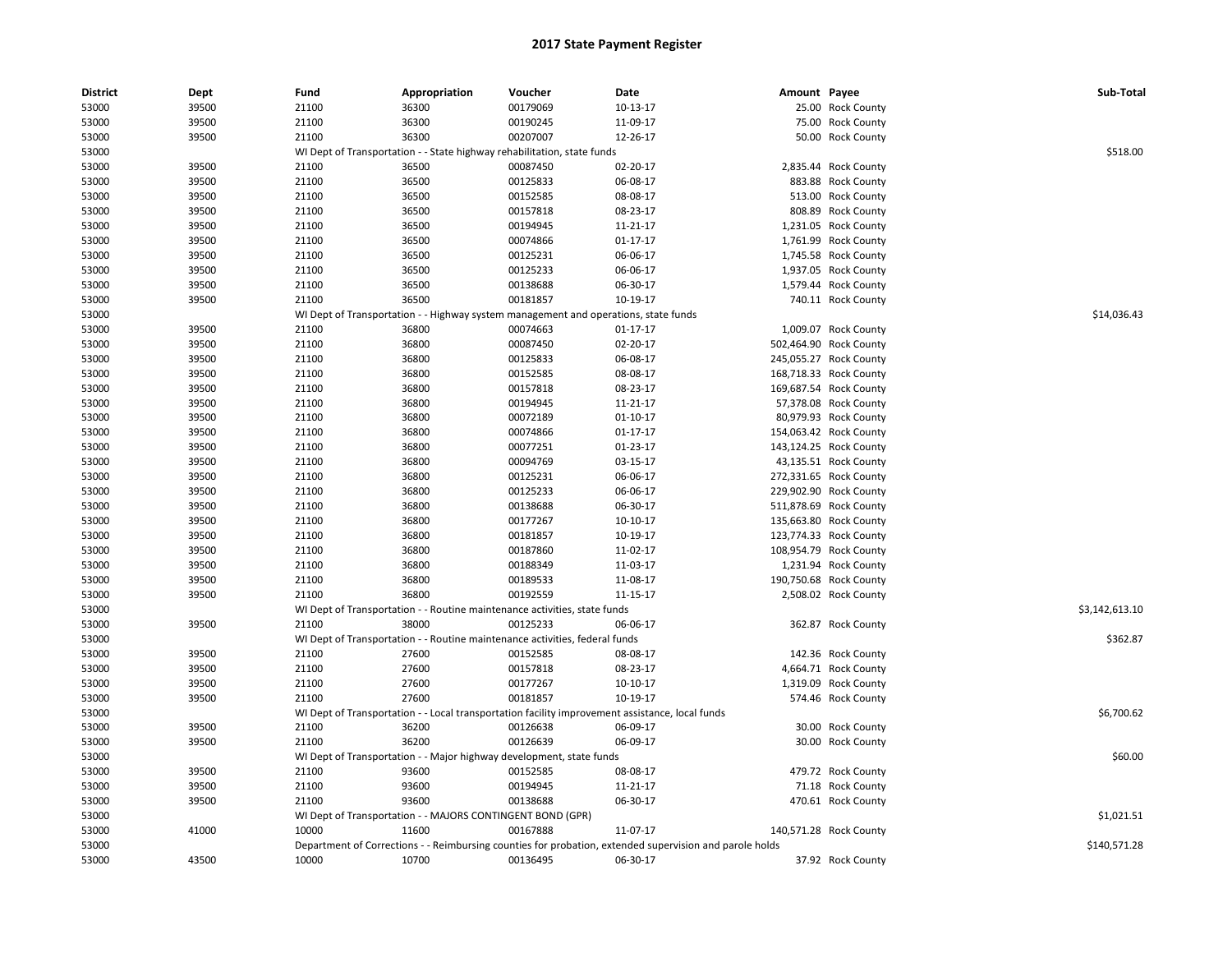| <b>District</b> | Dept  | Fund  | Appropriation                                                                | Voucher  | Date                                                                                           | Amount Payee                                                                                                                                |                        | Sub-Total       |
|-----------------|-------|-------|------------------------------------------------------------------------------|----------|------------------------------------------------------------------------------------------------|---------------------------------------------------------------------------------------------------------------------------------------------|------------------------|-----------------|
| 53000           |       |       | Department of Health Services - - Public health dispensaries and drugs       |          |                                                                                                |                                                                                                                                             |                        | \$37.92         |
| 53000           | 43500 | 10000 | 41400                                                                        | 00104897 | 02-02-17                                                                                       |                                                                                                                                             | 394,229.00 Rock County |                 |
| 53000           |       |       | Department of Health Services - - Income maintenance                         |          |                                                                                                |                                                                                                                                             |                        | \$394,229.00    |
| 53000           | 43500 | 10000 | 46800                                                                        | 00165496 | 10-30-17                                                                                       |                                                                                                                                             | 660,739.00 Rock County |                 |
| 53000           |       |       | Department of Health Services - - Interagency and intra-agency aids          |          |                                                                                                |                                                                                                                                             |                        | \$660,739.00    |
| 53000           | 43500 | 10000 | 00000                                                                        | 90708    | 01-02-17                                                                                       |                                                                                                                                             | 349,596.00 Rock County |                 |
| 53000           | 43500 | 10000 | 00000                                                                        | 90710    | 02-01-17                                                                                       |                                                                                                                                             | 342,360.00 Rock County |                 |
| 53000           | 43500 | 10000 | 00000                                                                        | 90711    | 03-01-17                                                                                       |                                                                                                                                             | 876,818.00 Rock County |                 |
| 53000           | 43500 | 10000 | 00000                                                                        | 90715    | 05-01-17                                                                                       | 1,435,996.00 Rock County                                                                                                                    |                        |                 |
| 53000           | 43500 | 10000 | 00000                                                                        | 90716    | 06-01-17                                                                                       |                                                                                                                                             | 717,096.00 Rock County |                 |
| 53000           | 43500 | 10000 | 00000                                                                        | 90717    | 06-15-17                                                                                       |                                                                                                                                             | 850,382.00 Rock County |                 |
| 53000           | 43500 | 10000 | 00000                                                                        | 90800    | 07-01-17                                                                                       |                                                                                                                                             | 960,514.00 Rock County |                 |
| 53000           | 43500 | 10000 | 00000                                                                        | 90801    | 08-01-17                                                                                       | 3,052,034.00 Rock County                                                                                                                    |                        |                 |
| 53000           | 43500 | 10000 | 00000                                                                        | 90802    | 09-01-17                                                                                       | 1,564,941.00 Rock County                                                                                                                    |                        |                 |
| 53000           | 43500 | 10000 | 00000                                                                        | 90805    | 10-02-17                                                                                       |                                                                                                                                             | 840,318.00 Rock County |                 |
| 53000           | 43500 | 10000 | 00000                                                                        | 90806    | 11-01-17                                                                                       |                                                                                                                                             | 505,150.00 Rock County |                 |
| 53000           | 43500 | 10000 | 00000                                                                        | 90807    | 12-01-17                                                                                       |                                                                                                                                             | 507,269.00 Rock County |                 |
| 53000           | 43500 | 10000 | 00000                                                                        | 90713    | 04-01-17                                                                                       |                                                                                                                                             | 639,077.00 Rock County |                 |
| 53000           |       |       | Department of Health Services - - State/Federal Aids                         |          |                                                                                                |                                                                                                                                             |                        | \$12,641,551.00 |
| 53000           | 45500 | 10000 | 20200                                                                        | 00023636 | 02-10-17                                                                                       |                                                                                                                                             | 2,236.76 Rock County   |                 |
| 53000           |       |       | Department of Justice - - Officer training reimbursement                     |          |                                                                                                |                                                                                                                                             |                        | \$2,236.76      |
| 53000           | 45500 | 10000 | 22100                                                                        | 00035952 | 10-13-17                                                                                       |                                                                                                                                             | 6,590.00 Rock County   |                 |
| 53000           |       |       | Department of Justice - - Crime laboratories; deoxyribonucleic acid analysis |          |                                                                                                |                                                                                                                                             |                        | \$6,590.00      |
| 53000           | 45500 | 10000 | 23100                                                                        | 00022754 | $01 - 26 - 17$                                                                                 |                                                                                                                                             | 800.00 Rock County     |                 |
| 53000           | 45500 | 10000 | 23100                                                                        | 00034666 | 09-15-17                                                                                       |                                                                                                                                             | 26,400.00 Rock County  |                 |
| 53000           | 45500 | 10000 | 23100                                                                        | 00038549 | 12-07-17                                                                                       |                                                                                                                                             | 4,000.00 Rock County   |                 |
| 53000           | 45500 | 10000 | 23100                                                                        | 00039587 | 12-28-17                                                                                       |                                                                                                                                             | 160.00 Rock County     |                 |
| 53000           |       |       | Department of Justice - - Law enforcement training fund, local assistance    |          |                                                                                                |                                                                                                                                             |                        | \$31,360.00     |
| 53000           | 45500 | 10000 | 27900                                                                        | 00027218 | 05-02-17                                                                                       |                                                                                                                                             | 32,450.95 Rock County  |                 |
| 53000           | 45500 | 10000 | 27900                                                                        | 00032120 | 07-28-17                                                                                       |                                                                                                                                             | 48,898.50 Rock County  |                 |
| 53000           | 45500 | 10000 | 27900                                                                        | 00036717 | 10-30-17                                                                                       |                                                                                                                                             | 36,400.50 Rock County  |                 |
| 53000           |       |       |                                                                              |          |                                                                                                | Department of Justice - - Alternatives to prosecution and incarceration for persons who use alcohol or other drugs; justice information fee |                        | \$117,749.95    |
| 53000           | 45500 | 10000 | 53200                                                                        | 00024986 | 03-03-17                                                                                       |                                                                                                                                             | 119,958.57 Rock County |                 |
| 53000           | 45500 | 10000 | 53200                                                                        | 00031731 | 07-20-17                                                                                       |                                                                                                                                             | 75,959.06 Rock County  |                 |
| 53000           |       |       |                                                                              |          | Department of Justice - - Crime victim and witness assistance surcharge, general services      |                                                                                                                                             |                        | \$195,917.63    |
| 53000           | 46500 | 10000 | 30600                                                                        | 00022111 | 02-09-17                                                                                       |                                                                                                                                             | 3,953.23 Rock County   |                 |
| 53000           | 46500 | 10000 | 30600                                                                        | 00027344 | 06-09-17                                                                                       |                                                                                                                                             | 3,953.23 Rock County   |                 |
| 53000           | 46500 | 10000 | 30600                                                                        | 00028020 | 06-19-17                                                                                       |                                                                                                                                             | 3,953.23 Rock County   |                 |
| 53000           | 46500 | 10000 | 30600                                                                        | 00034004 | 11-07-17                                                                                       |                                                                                                                                             | 3,953.23 Rock County   |                 |
| 53000           |       |       | Department of Military Affairs - - Regional emergency response teams         |          |                                                                                                |                                                                                                                                             |                        | \$15,812.92     |
| 53000           | 46500 | 10000 | 30800                                                                        | 00021637 | 02-06-17                                                                                       |                                                                                                                                             | 533.90 Rock County     |                 |
| 53000           |       |       | Department of Military Affairs - - Emergency response equipment              |          |                                                                                                |                                                                                                                                             |                        | \$533.90        |
| 53000           | 46500 | 10000 | 33700                                                                        | 00027708 | 06-21-17                                                                                       |                                                                                                                                             | 19,567.68 Rock County  |                 |
| 53000           |       |       |                                                                              |          | Department of Military Affairs - - Division of emergency management; emergency planning grants |                                                                                                                                             |                        | \$19,567.68     |
| 53000           | 46500 | 10000 | 34200                                                                        | 00030749 | 08-23-17                                                                                       |                                                                                                                                             | 45,132.86 Rock County  |                 |
| 53000           |       |       | Department of Military Affairs - - Federal aid, local assistance             |          |                                                                                                |                                                                                                                                             |                        | \$45,132.86     |
| 53000           | 48500 | 15200 | 12700                                                                        | 00024219 | 01-24-17                                                                                       |                                                                                                                                             | 325.00 Rock County     |                 |
| 53000           | 48500 | 15200 | 12700                                                                        | 00031973 | 06-29-17                                                                                       |                                                                                                                                             | 493.60 Rock County     |                 |
| 53000           |       |       | Department of Veterans Affairs - - Grants to counties                        |          |                                                                                                |                                                                                                                                             |                        | \$818.60        |
| 53000           | 48500 | 58200 | 26700                                                                        | 00024219 | 01-24-17                                                                                       |                                                                                                                                             | 1,462.50 Rock County   |                 |
| 53000           | 48500 | 58200 | 26700                                                                        | 00031973 | 06-29-17                                                                                       |                                                                                                                                             | 2,221.20 Rock County   |                 |
| 53000           |       |       | Department of Veterans Affairs - - County grants                             |          |                                                                                                |                                                                                                                                             |                        | \$3,683.70      |
|                 |       |       |                                                                              |          |                                                                                                |                                                                                                                                             |                        |                 |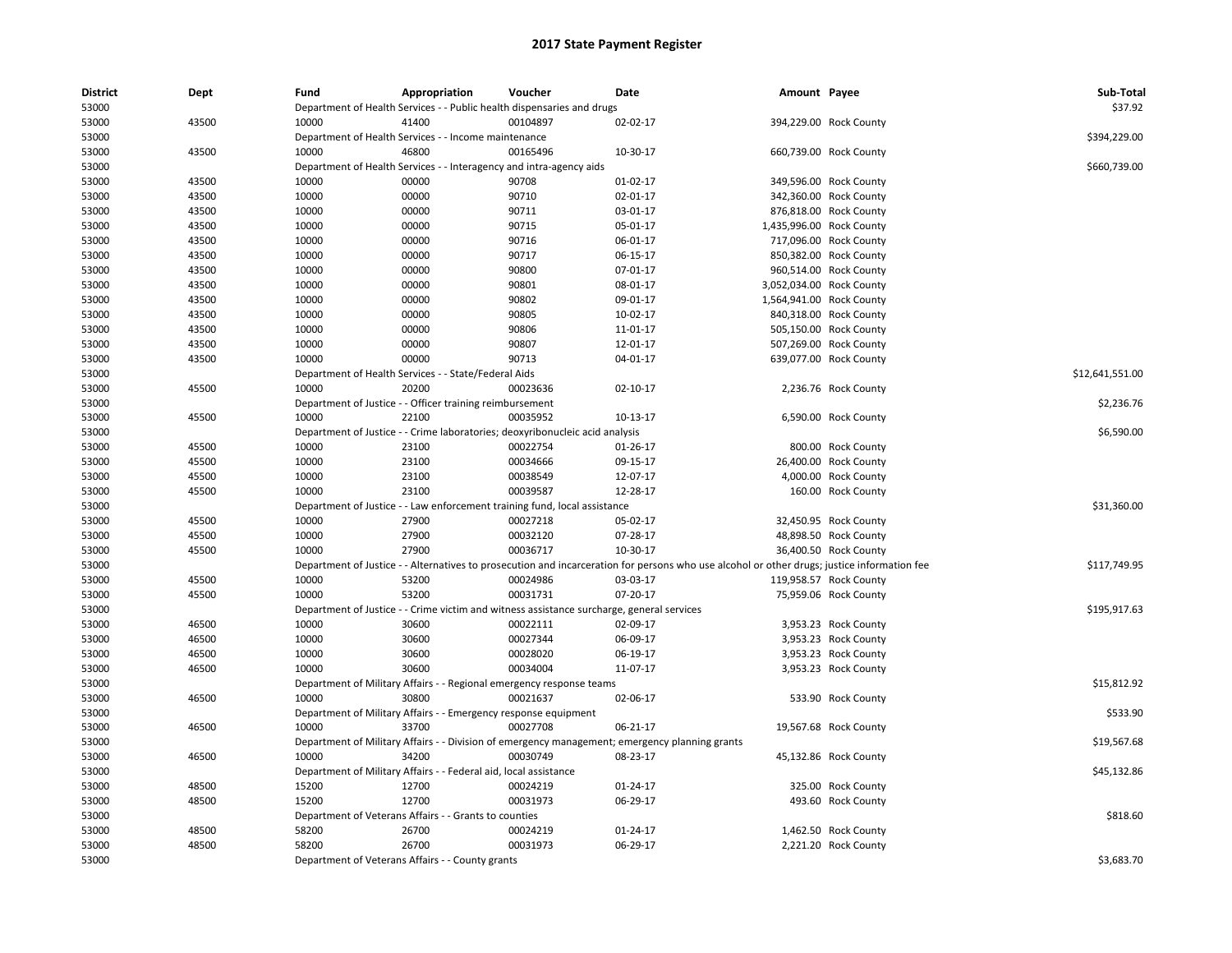| <b>District</b> | Dept  | Fund                                  | Appropriation                                                                    | Voucher                                      | Date     | Amount Payee |                          | Sub-Total       |
|-----------------|-------|---------------------------------------|----------------------------------------------------------------------------------|----------------------------------------------|----------|--------------|--------------------------|-----------------|
| 53000           | 48500 | 58300                                 | 37000                                                                            | 00024219                                     | 01-24-17 |              | 1,462.50 Rock County     |                 |
| 53000           | 48500 | 58300                                 | 37000                                                                            | 00031973                                     | 06-29-17 |              | 2,221.20 Rock County     |                 |
| 53000           |       |                                       | Department of Veterans Affairs - - County grants                                 |                                              |          |              |                          | \$3,683.70      |
| 53000           | 50500 | 10000                                 | 15500                                                                            | 00042625                                     | 02-15-17 |              | 12,662.62 Rock County    |                 |
| 53000           | 50500 | 10000                                 | 15500                                                                            | 00045030                                     | 03-15-17 |              | 17,182.59 Rock County    |                 |
| 53000           | 50500 | 10000                                 | 15500                                                                            | 00048900                                     | 05-01-17 |              | 38,929.01 Rock County    |                 |
| 53000           | 50500 | 10000                                 | 15500                                                                            | 00054257                                     | 06-29-17 |              | 38,235.98 Rock County    |                 |
| 53000           | 50500 | 10000                                 | 15500                                                                            | 00058920                                     | 08-29-17 |              | 16,252.40 Rock County    |                 |
| 53000           | 50500 | 10000                                 | 15500                                                                            | 00061484                                     | 09-29-17 |              | 18,077.67 Rock County    |                 |
| 53000           | 50500 | 10000                                 | 15500                                                                            | 00062832                                     | 10-17-17 |              | 26,919.70 Rock County    |                 |
| 53000           | 50500 | 10000                                 | 15500                                                                            | 00063988                                     | 10-31-17 |              | 52,609.01 Rock County    |                 |
| 53000           | 50500 | 10000                                 | 15500                                                                            | 00067483                                     | 12-15-17 |              | 18,066.55 Rock County    |                 |
| 53000           |       |                                       | Department of Administration - - Federal aid; local assistance                   |                                              |          |              |                          | \$238,935.53    |
| 53000           | 50500 | 10000                                 | 70900                                                                            | 00052784                                     | 06-14-17 |              | 6,145.00 Rock County     |                 |
| 53000           |       |                                       | Department of Administration - - Mental health for homeless individuals          |                                              |          |              |                          | \$6,145.00      |
| 53000           | 50500 | 10000                                 | 74500                                                                            | 00047623                                     | 04-20-17 |              | 10,650.00 Rock County    |                 |
| 53000           | 50500 | 10000                                 | 74500                                                                            | 00050520                                     | 05-18-17 |              | 10,147.00 Rock County    |                 |
| 53000           | 50500 | 10000                                 | 74500                                                                            | 00052784                                     | 06-14-17 |              | 1,145.00 Rock County     |                 |
| 53000           | 50500 | 10000                                 | 74500                                                                            | 00054562                                     | 07-06-17 |              | 10,004.00 Rock County    |                 |
| 53000           | 50500 | 10000                                 | 74500                                                                            | 00057479                                     | 08-11-17 |              | 8,059.00 Rock County     |                 |
| 53000           |       | Department of Administration          |                                                                                  | - Federal aid; individuals and organizations |          |              |                          | \$40,005.00     |
| 53000           | 50500 | 23500                                 | 37100                                                                            | 00042625                                     | 02-15-17 |              | 10,933.64 Rock County    |                 |
| 53000           | 50500 | 23500                                 | 37100                                                                            | 00045030                                     | 03-15-17 |              | 11,857.24 Rock County    |                 |
| 53000           | 50500 | 23500                                 | 37100                                                                            | 00048900                                     | 05-01-17 |              | 25,178.84 Rock County    |                 |
| 53000           | 50500 | 23500                                 | 37100                                                                            | 00054257                                     | 06-29-17 |              | 20,945.83 Rock County    |                 |
| 53000           | 50500 | 23500                                 | 37100                                                                            | 00058920                                     | 08-29-17 |              | 6,943.55 Rock County     |                 |
| 53000           | 50500 | 23500                                 | 37100                                                                            | 00061484                                     | 09-29-17 |              | 663.09 Rock County       |                 |
| 53000           | 50500 | 23500                                 | 37100                                                                            | 00062832                                     | 10-17-17 |              | 16,646.56 Rock County    |                 |
| 53000           | 50500 | 23500                                 | 37100                                                                            | 00063988                                     | 10-31-17 |              | 74,218.36 Rock County    |                 |
| 53000           | 50500 | 23500                                 | 37100                                                                            | 00067483                                     | 12-15-17 |              | 14,116.02 Rock County    |                 |
| 53000           |       |                                       | Department of Administration - - Low-income assistance grants                    |                                              |          |              |                          | \$181,503.13    |
| 53000           | 50500 | 26900                                 | 16600                                                                            | 00041116                                     | 02-08-17 |              | 1,000.00 Rock County     |                 |
| 53000           | 50500 | 26900                                 | 16600                                                                            | 00047676                                     | 04-24-17 |              | 25,000.00 Rock County    |                 |
| 53000           |       | Department of Administration - - Land |                                                                                  |                                              |          |              |                          | \$26,000.00     |
| 53000           | 51000 | 10000                                 | 12000                                                                            | 00000311                                     | 02-03-17 |              | 39,178.64 Rock County    |                 |
| 53000           |       | Elections Commission - - Recount fees |                                                                                  |                                              |          |              |                          | \$39,178.64     |
| 53000           | 83500 | 10000                                 | 10500                                                                            | 00021584                                     | 07-24-17 |              | 543,413.45 Rock County   |                 |
| 53000           | 83500 | 10000                                 | 10500                                                                            | 00024607                                     | 11-20-17 |              | 3,079,342.87 Rock County |                 |
| 53000           |       |                                       | Shared Revenue and Tax Relief - - County and municipal aid account               |                                              |          |              |                          | \$3,622,756.32  |
| 53000           | 83500 | 10000                                 | 10900                                                                            | 00017367                                     | 07-24-17 |              | 204,092.00 Rock County   |                 |
| 53000           |       |                                       | Shared Revenue and Tax Relief - - State aid; tax exempt property                 |                                              |          |              |                          | \$204,092.00    |
| 53000           | 83500 | 10000                                 | 11000                                                                            | 00021584                                     | 07-24-17 |              | 305,613.70 Rock County   |                 |
| 53000           | 83500 | 10000                                 | 11000                                                                            | 00024607                                     | 11-20-17 |              | 1,742,900.99 Rock County |                 |
| 53000           |       |                                       | Shared Revenue and Tax Relief - - Public utility distribution account            |                                              |          |              |                          | \$2,048,514.69  |
| 53000           | 83500 | 10000                                 | 30200                                                                            | 00020169                                     | 07-24-17 |              | 1,732,481.62 Rock County |                 |
| 53000           | 83500 | 10000                                 | 30200                                                                            | 00022214                                     | 07-24-17 |              | 8,040,957.34 Rock County |                 |
| 53000           |       |                                       | Shared Revenue and Tax Relief - - School levy tax credit and first dollar credit |                                              |          |              |                          | \$9,773,438.96  |
| 53000           | 83500 | 52100                                 | 36300                                                                            | 00016219                                     | 03-27-17 |              | 2,324,306.40 Rock County |                 |
| 53000           |       |                                       | Shared Revenue and Tax Relief - - Lottery and gaming credit                      |                                              |          |              |                          | \$2,324,306.40  |
| 53000 Total     |       |                                       |                                                                                  |                                              |          |              |                          | \$39,456,150.92 |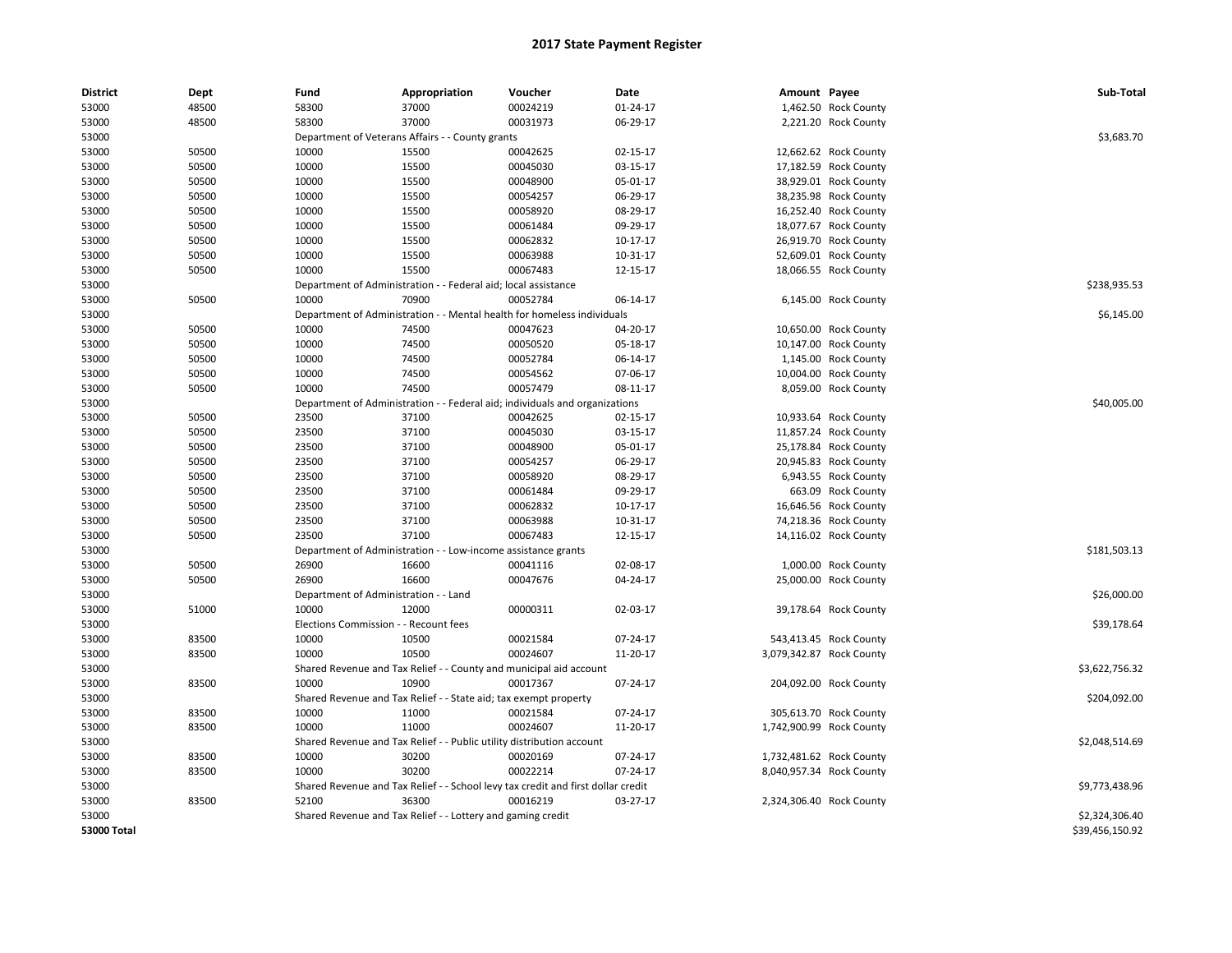| <b>District</b> | Dept  | Fund                                                                               | Appropriation                                                                                                | Voucher  | Date                                                                                                                           | Amount Payee |                        | Sub-Total    |  |  |  |
|-----------------|-------|------------------------------------------------------------------------------------|--------------------------------------------------------------------------------------------------------------|----------|--------------------------------------------------------------------------------------------------------------------------------|--------------|------------------------|--------------|--|--|--|
| 53002           | 16500 | 10000                                                                              | 22500                                                                                                        | 00011741 | 06-26-17                                                                                                                       |              | 1,903.75 Town Of Avon  |              |  |  |  |
| 53002           |       |                                                                                    | Dept of Safety & Prof Services - - Fire dues distribution                                                    |          |                                                                                                                                |              |                        | \$1,903.75   |  |  |  |
| 53002           | 37000 | 10000                                                                              | 50300                                                                                                        | 00125972 | 02-06-17                                                                                                                       |              | 40,828.90 Town Of Avon |              |  |  |  |
| 53002           | 37000 | 10000                                                                              | 50300                                                                                                        | 00143086 | 04-21-17                                                                                                                       |              | 1,300.66 Town Of Avon  |              |  |  |  |
| 53002           |       |                                                                                    | Dept of Natural Resources - - Aids in lieu of taxes - general fund                                           |          |                                                                                                                                |              |                        |              |  |  |  |
| 53002           | 37000 | 21200                                                                              | 16600                                                                                                        | 00157917 | 06-19-17                                                                                                                       |              | 33.65 Town Of Avon     |              |  |  |  |
| 53002           |       |                                                                                    | Dept of Natural Resources - - General program operations - state funds; forestry                             |          |                                                                                                                                |              |                        |              |  |  |  |
| 53002           | 37000 | 21200                                                                              | 57100                                                                                                        | 00157917 | 06-19-17                                                                                                                       |              | 15.40 Town Of Avon     |              |  |  |  |
| 53002           |       |                                                                                    | Dept of Natural Resources - - Resource aids -- county forests, forest croplands and managed forest land aids |          |                                                                                                                                |              |                        |              |  |  |  |
| 53002           | 37000 | 21200                                                                              | 57900                                                                                                        | 00143087 | $04 - 21 - 17$                                                                                                                 |              | 467.54 Town Of Avon    |              |  |  |  |
| 53002           |       | Dept of Natural Resources - - Aids in lieu of taxes - sum sufficient               |                                                                                                              | \$467.54 |                                                                                                                                |              |                        |              |  |  |  |
| 53002           | 37000 | 21200                                                                              | 58900                                                                                                        | 00157917 | 06-19-17                                                                                                                       |              | 154.78 Town Of Avon    |              |  |  |  |
| 53002           |       | Dept of Natural Resources - - Resource aids - distribution of closed acreage fees. |                                                                                                              | \$154.78 |                                                                                                                                |              |                        |              |  |  |  |
| 53002           | 37000 | 21200                                                                              | 77900                                                                                                        | 00144445 | 04-28-17                                                                                                                       |              | 80,308.61 Town Of Avon |              |  |  |  |
| 53002           | 37000 | 21200                                                                              | 77900                                                                                                        | 00189889 | 10-20-17                                                                                                                       |              | 5,561.94 Town Of Avon  |              |  |  |  |
| 53002           |       |                                                                                    |                                                                                                              |          | Dept of Natural Resources - - Resource maintenance and development - state park, forest, and riverway roads, conservation fund |              |                        | \$85,870.55  |  |  |  |
| 53002           | 39500 | 21100                                                                              | 19100                                                                                                        | 00066781 | 01-03-17                                                                                                                       |              | 24,238.51 Town Of Avon |              |  |  |  |
| 53002           | 39500 | 21100                                                                              | 19100                                                                                                        | 00097904 | 04-03-17                                                                                                                       |              | 24,238.51 Town Of Avon |              |  |  |  |
| 53002           | 39500 | 21100                                                                              | 19100                                                                                                        | 00135330 | 07-03-17                                                                                                                       |              | 24,238.51 Town Of Avon |              |  |  |  |
| 53002           | 39500 | 21100                                                                              | 19100                                                                                                        | 00170596 | 10-02-17                                                                                                                       |              | 24,238.53 Town Of Avon |              |  |  |  |
| 53002           |       |                                                                                    | WI Dept of Transportation - - Transportation aids to municipalities, state funds                             |          |                                                                                                                                |              |                        | \$96,954.06  |  |  |  |
| 53002           | 83500 | 10000                                                                              | 10500                                                                                                        | 00021556 | 07-24-17                                                                                                                       |              | 2,263.28 Town Of Avon  |              |  |  |  |
| 53002           | 83500 | 10000                                                                              | 10500                                                                                                        | 00024579 | 11-20-17                                                                                                                       |              | 12,825.22 Town Of Avon |              |  |  |  |
| 53002           |       |                                                                                    | Shared Revenue and Tax Relief - - County and municipal aid account                                           |          |                                                                                                                                |              |                        | \$15,088.50  |  |  |  |
| 53002           | 83500 | 10000                                                                              | 10900                                                                                                        | 00018622 | 07-24-17                                                                                                                       |              | 574.00 Town Of Avon    |              |  |  |  |
| 53002           |       | Shared Revenue and Tax Relief - - State aid; tax exempt property                   |                                                                                                              | \$574.00 |                                                                                                                                |              |                        |              |  |  |  |
| 53002           | 83500 | 10000                                                                              | 11000                                                                                                        | 00021556 | $07 - 24 - 17$                                                                                                                 |              | 253.88 Town Of Avon    |              |  |  |  |
| 53002           | 83500 | 10000                                                                              | 11000                                                                                                        | 00024579 | 11-20-17                                                                                                                       |              | 1,446.28 Town Of Avon  |              |  |  |  |
| 53002           |       |                                                                                    | Shared Revenue and Tax Relief - - Public utility distribution account                                        |          |                                                                                                                                |              |                        | \$1,700.16   |  |  |  |
| 53002 Total     |       |                                                                                    |                                                                                                              |          |                                                                                                                                |              |                        | \$244,891.95 |  |  |  |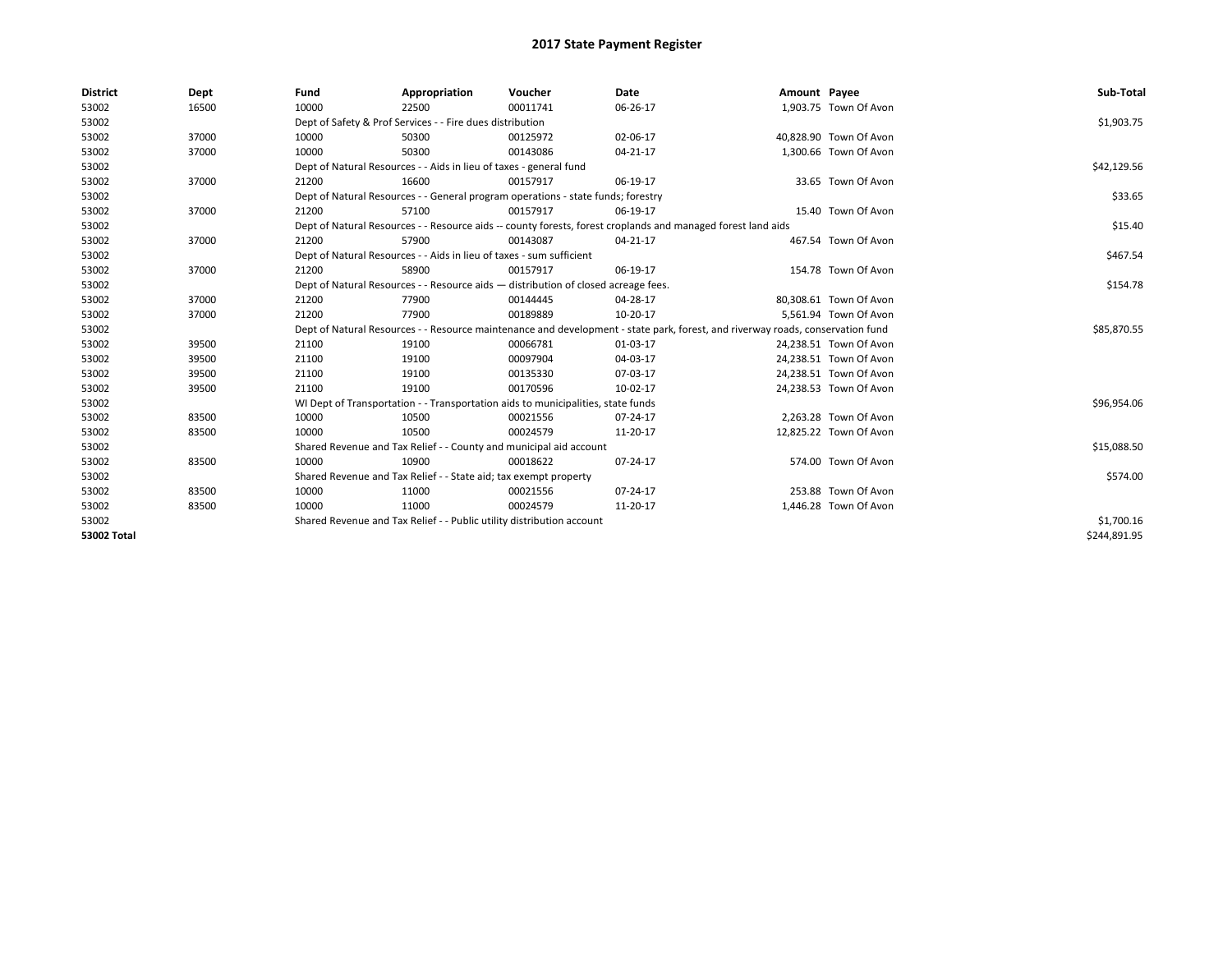| <b>District</b> | Dept  | Fund  | Appropriation                                                                      | Voucher  | Date                                                                                                         | Amount Payee |                           | Sub-Total      |
|-----------------|-------|-------|------------------------------------------------------------------------------------|----------|--------------------------------------------------------------------------------------------------------------|--------------|---------------------------|----------------|
| 53004           | 16500 | 10000 | 22500                                                                              | 00011742 | 06-26-17                                                                                                     |              | 19,339.07 Town Of Beloit  |                |
| 53004           |       |       | Dept of Safety & Prof Services - - Fire dues distribution                          |          |                                                                                                              |              |                           | \$19,339.07    |
| 53004           | 37000 | 10000 | 50300                                                                              | 00126300 | 02-06-17                                                                                                     |              | 8,293.45 Town Of Beloit   |                |
| 53004           |       |       | Dept of Natural Resources - - Aids in lieu of taxes - general fund                 |          |                                                                                                              |              |                           | \$8,293.45     |
| 53004           | 37000 | 21200 | 16600                                                                              | 00157918 | 06-19-17                                                                                                     |              | 13.55 Town Of Beloit      |                |
| 53004           |       |       | Dept of Natural Resources - - General program operations - state funds; forestry   |          |                                                                                                              |              |                           | \$13.55        |
| 53004           | 37000 | 21200 | 38100                                                                              | 00134437 | 03-24-17                                                                                                     |              | 2,104.10 Town Of Beloit   |                |
| 53004           |       |       | Dept of Natural Resources - - General program operations--federal funds            |          |                                                                                                              |              |                           | \$2,104.10     |
| 53004           | 37000 | 21200 | 55000                                                                              | 00134437 | 03-24-17                                                                                                     |              | 7,290.72 Town Of Beloit   |                |
| 53004           |       |       | Dept of Natural Resources - - Enforcement aids -- boating enforcement              |          |                                                                                                              |              |                           | \$7,290.72     |
| 53004           | 37000 | 21200 | 57100                                                                              | 00157918 | 06-19-17                                                                                                     |              | 6.20 Town Of Beloit       |                |
| 53004           |       |       |                                                                                    |          | Dept of Natural Resources - - Resource aids -- county forests, forest croplands and managed forest land aids |              |                           | \$6.20         |
| 53004           | 37000 | 21200 | 58300                                                                              | 00144752 | 04-26-17                                                                                                     |              | 1,136.17 Town Of Beloit   |                |
| 53004           |       |       | Dept of Natural Resources - - Recreation and resource aids, federal funds          |          |                                                                                                              |              |                           | \$1,136.17     |
| 53004           | 37000 | 21200 | 58900                                                                              | 00157918 | 06-19-17                                                                                                     |              | 62.31 Town Of Beloit      |                |
| 53004           |       |       | Dept of Natural Resources - - Resource aids - distribution of closed acreage fees. |          |                                                                                                              |              |                           | \$62.31        |
| 53004           | 37000 | 27400 | 67000                                                                              | 00154030 | 06-01-17                                                                                                     |              | 7,756.59 Town Of Beloit   |                |
| 53004           |       |       | Dept of Natural Resources - - Financial assistance for responsible units           |          |                                                                                                              |              |                           | \$7,756.59     |
| 53004           | 37000 | 27400 | 67300                                                                              | 00154030 | 06-01-17                                                                                                     |              | 1,952.37 Town Of Beloit   |                |
| 53004           |       |       | Dept of Natural Resources - - Recycling consolidation grants                       |          |                                                                                                              |              |                           | \$1,952.37     |
| 53004           | 39500 | 21100 | 18500                                                                              | 00179150 | 10-26-17                                                                                                     |              | 550.00 Town Of Beloit     |                |
| 53004           |       |       | WI Dept of Transportation - - Highway safety, local assistance, federal funds      |          |                                                                                                              |              |                           | \$550.00       |
| 53004           | 39500 | 21100 | 19100                                                                              | 00066782 | 01-03-17                                                                                                     |              | 48,208.30 Town Of Beloit  |                |
| 53004           | 39500 | 21100 | 19100                                                                              | 00097905 | 04-03-17                                                                                                     |              | 48,208.30 Town Of Beloit  |                |
| 53004           | 39500 | 21100 | 19100                                                                              | 00135331 | 07-03-17                                                                                                     |              | 48,208.30 Town Of Beloit  |                |
| 53004           | 39500 | 21100 | 19100                                                                              | 00170597 | 10-02-17                                                                                                     |              | 48,208.31 Town Of Beloit  |                |
| 53004           |       |       | WI Dept of Transportation - - Transportation aids to municipalities, state funds   |          |                                                                                                              |              |                           | \$192,833.21   |
| 53004           | 43500 | 10000 | 11900                                                                              | 00152364 | 09-01-17                                                                                                     |              | 5,787.40 Town Of Beloit   |                |
| 53004           |       |       | Department of Health Services - - Emergency medical services; aids                 |          |                                                                                                              |              |                           | \$5,787.40     |
| 53004           | 43500 | 00005 | 16300                                                                              | 01LGS    | 11-17-17                                                                                                     |              | 16,245.28 Town Of Beloit  |                |
| 53004           |       |       | Department of Health Services - - Guardianship grant program                       |          |                                                                                                              |              |                           | \$16,245.28    |
| 53004           | 45500 | 10000 | 23100                                                                              | 00039625 | 12-22-17                                                                                                     |              | 2,080.00 Town Of Beloit   |                |
| 53004           |       |       | Department of Justice - - Law enforcement training fund, local assistance          |          |                                                                                                              |              |                           | \$2,080.00     |
| 53004           | 50500 | 10000 | 17400                                                                              | 00047469 | 04-28-17                                                                                                     |              | 34,556.00 Town Of Beloit  |                |
| 53004           |       |       |                                                                                    |          | Department of Administration - - High-voltage transmission line annual impact fee distributions              |              |                           | \$34,556.00    |
| 53004           | 83500 | 10000 | 10100                                                                              | 00021557 | 07-24-17                                                                                                     |              | 46,069.81 Town Of Beloit  |                |
| 53004           |       |       | Shared Revenue and Tax Relief - - Expenditure restraint program account            |          |                                                                                                              |              |                           | \$46,069.81    |
| 53004           | 83500 | 10000 | 10500                                                                              | 00021557 | 07-24-17                                                                                                     |              | 28,593.45 Town Of Beloit  |                |
| 53004           | 83500 | 10000 | 10500                                                                              | 00024580 | 11-20-17                                                                                                     |              | 145,784.28 Town Of Beloit |                |
| 53004           |       |       | Shared Revenue and Tax Relief - - County and municipal aid account                 |          |                                                                                                              |              |                           | \$174,377.73   |
| 53004           | 83500 | 10000 | 10900                                                                              | 00018623 | 07-24-17                                                                                                     |              | 4,230.00 Town Of Beloit   |                |
| 53004           |       |       | Shared Revenue and Tax Relief - - State aid; tax exempt property                   |          |                                                                                                              |              |                           | \$4,230.00     |
| 53004           | 83500 | 10000 | 11000                                                                              | 00021557 | 07-24-17                                                                                                     |              | 160,335.55 Town Of Beloit |                |
| 53004           | 83500 | 10000 | 11000                                                                              | 00024580 | 11-20-17                                                                                                     |              | 909,634.02 Town Of Beloit |                |
| 53004           |       |       | Shared Revenue and Tax Relief - - Public utility distribution account              |          |                                                                                                              |              |                           | \$1,069,969.57 |
| 53004           | 83500 | 52100 | 36300                                                                              | 00015984 | 03-27-17                                                                                                     |              | 7,063.80 Town Of Beloit   |                |
| 53004           |       |       | Shared Revenue and Tax Relief - - Lottery and gaming credit                        |          |                                                                                                              |              |                           | \$7,063.80     |
| 53004 Total     |       |       |                                                                                    |          |                                                                                                              |              |                           | \$1,601,717.33 |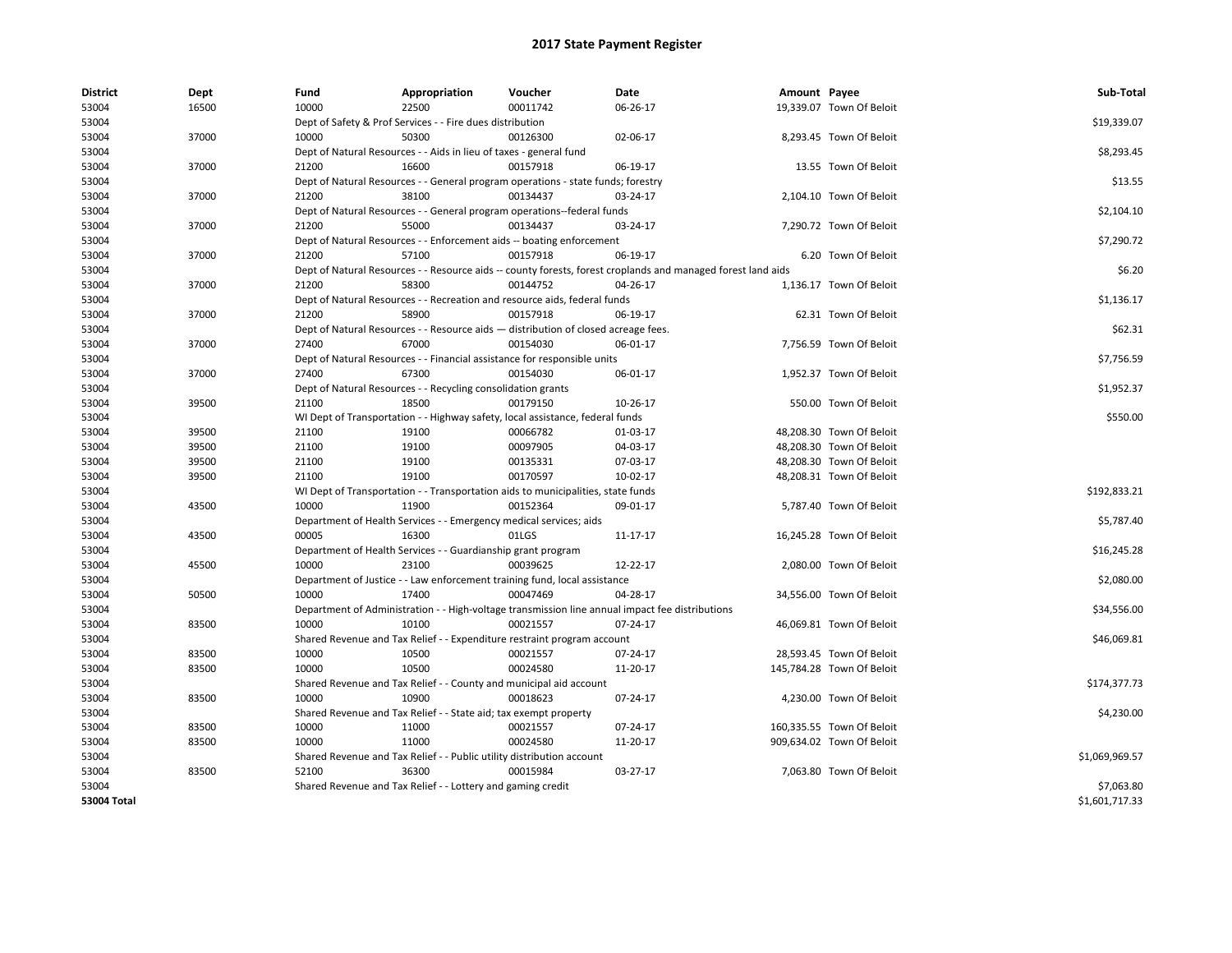| <b>District</b>    | Dept  | Fund                                                                                                         | Appropriation                                                                    | Voucher    | Date           | Amount Payee |                            | Sub-Total    |
|--------------------|-------|--------------------------------------------------------------------------------------------------------------|----------------------------------------------------------------------------------|------------|----------------|--------------|----------------------------|--------------|
| 53006              | 16500 | 10000                                                                                                        | 22500                                                                            | 00011743   | 06-26-17       |              | 3,804.95 Town Of Bradford  |              |
| 53006              |       |                                                                                                              | Dept of Safety & Prof Services - - Fire dues distribution                        |            |                |              |                            | \$3,804.95   |
| 53006              | 37000 | 10000                                                                                                        | 50300                                                                            | 00125861   | 02-06-17       |              | 1.335.50 Town Of Bradford  |              |
| 53006              | 37000 | 10000                                                                                                        | 50300                                                                            | 00142791   | 04-21-17       |              | 67.69 Town Of Bradford     |              |
| 53006              |       | Dept of Natural Resources - - Aids in lieu of taxes - general fund                                           |                                                                                  | \$1,403.19 |                |              |                            |              |
| 53006              | 37000 | 21200                                                                                                        | 16600                                                                            | 00157919   | 06-19-17       |              | 58.56 Town Of Bradford     |              |
| 53006              |       | Dept of Natural Resources - - General program operations - state funds; forestry                             |                                                                                  | \$58.56    |                |              |                            |              |
| 53006              | 37000 | 21200                                                                                                        | 57100                                                                            | 00157919   | 06-19-17       |              | 26.80 Town Of Bradford     |              |
| 53006              |       | Dept of Natural Resources - - Resource aids -- county forests, forest croplands and managed forest land aids |                                                                                  | \$26.80    |                |              |                            |              |
| 53006              | 37000 | 21200                                                                                                        | 57900                                                                            | 00142792   | 04-21-17       |              | 204.78 Town Of Bradford    |              |
| 53006              |       |                                                                                                              | Dept of Natural Resources - - Aids in lieu of taxes - sum sufficient             |            |                |              |                            | \$204.78     |
| 53006              | 37000 | 21200                                                                                                        | 58900                                                                            | 00157919   | 06-19-17       |              | 269.36 Town Of Bradford    |              |
| 53006              |       | Dept of Natural Resources - - Resource aids - distribution of closed acreage fees.                           |                                                                                  | \$269.36   |                |              |                            |              |
| 53006              | 37000 | 27400                                                                                                        | 67000                                                                            | 00154475   | 06-01-17       |              | 839.92 Town Of Bradford    |              |
| 53006              |       | Dept of Natural Resources - - Financial assistance for responsible units                                     |                                                                                  | \$839.92   |                |              |                            |              |
| 53006              | 39500 | 21100                                                                                                        | 19100                                                                            | 00066783   | 01-03-17       |              | 29,242.56 Town Of Bradford |              |
| 53006              | 39500 | 21100                                                                                                        | 19100                                                                            | 00097906   | 04-03-17       |              | 29,242.56 Town Of Bradford |              |
| 53006              | 39500 | 21100                                                                                                        | 19100                                                                            | 00135332   | 07-03-17       |              | 29,242.56 Town Of Bradford |              |
| 53006              | 39500 | 21100                                                                                                        | 19100                                                                            | 00170598   | 10-02-17       |              | 29,242.56 Town Of Bradford |              |
| 53006              |       |                                                                                                              | WI Dept of Transportation - - Transportation aids to municipalities, state funds |            |                |              |                            | \$116,970.24 |
| 53006              | 83500 | 10000                                                                                                        | 10500                                                                            | 00021558   | $07 - 24 - 17$ |              | 1.970.15 Town Of Bradford  |              |
| 53006              | 83500 | 10000                                                                                                        | 10500                                                                            | 00024581   | 11-20-17       |              | 11,164.16 Town Of Bradford |              |
| 53006              |       |                                                                                                              | Shared Revenue and Tax Relief - - County and municipal aid account               |            |                |              |                            | \$13,134.31  |
| 53006              | 83500 | 10000                                                                                                        | 10900                                                                            | 00018624   | 07-24-17       |              | 101.00 Town Of Bradford    |              |
| 53006              |       |                                                                                                              | Shared Revenue and Tax Relief - - State aid; tax exempt property                 |            |                |              |                            | \$101.00     |
| 53006              | 83500 | 10000                                                                                                        | 11000                                                                            | 00021558   | 07-24-17       |              | 188.61 Town Of Bradford    |              |
| 53006              | 83500 | 10000                                                                                                        | 11000                                                                            | 00024581   | 11-20-17       |              | 2,024.89 Town Of Bradford  |              |
| 53006              |       |                                                                                                              | Shared Revenue and Tax Relief - - Public utility distribution account            |            |                |              |                            | \$2,213.50   |
| 53006              | 83500 | 52100                                                                                                        | 36300                                                                            | 00015985   | 03-27-17       |              | 2,527.08 Town Of Bradford  |              |
| 53006              |       |                                                                                                              | Shared Revenue and Tax Relief - - Lottery and gaming credit                      |            |                |              |                            | \$2,527.08   |
| <b>53006 Total</b> |       |                                                                                                              |                                                                                  |            |                |              |                            | \$141,553.69 |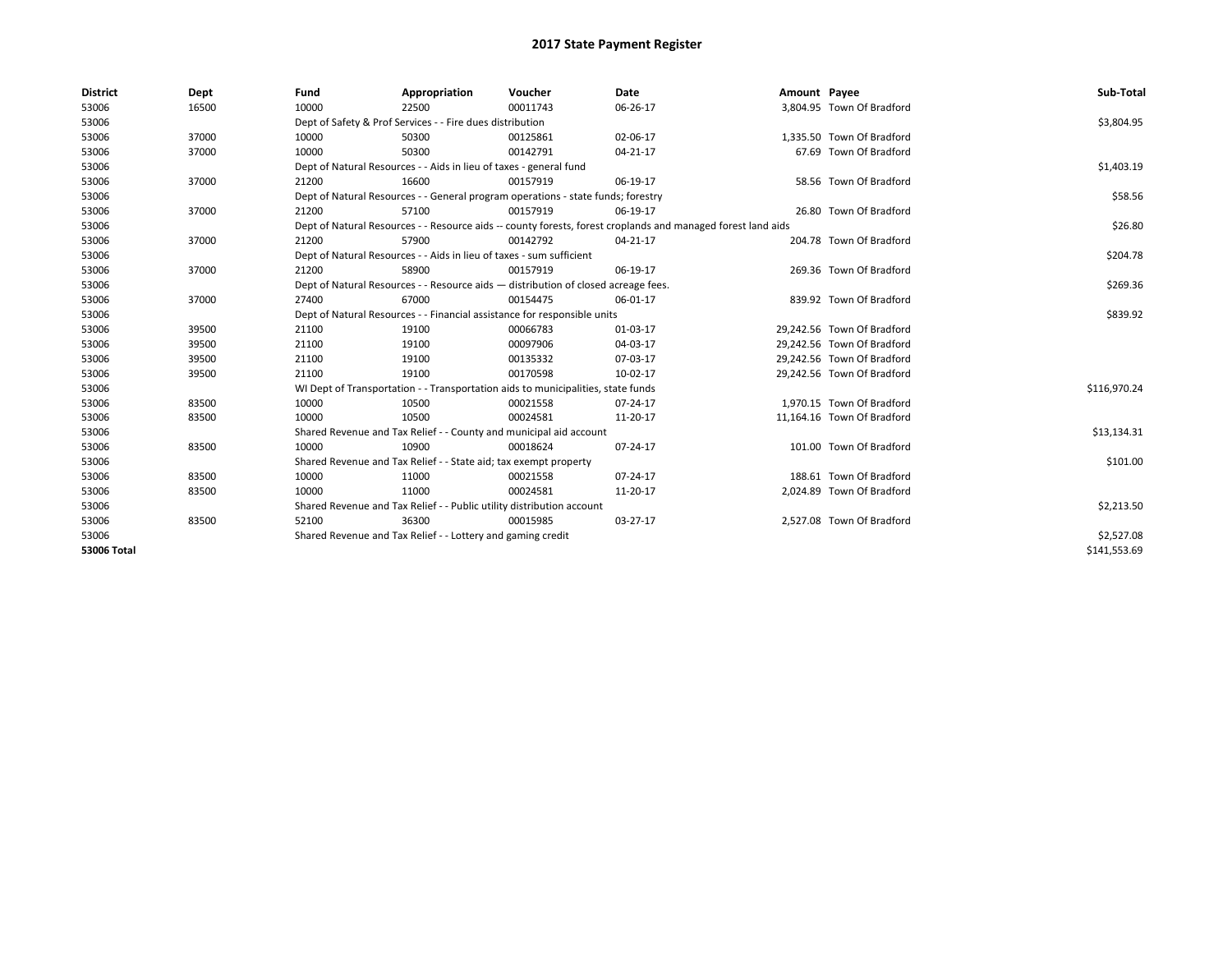| <b>District</b>    | Dept  | Fund                                                                                                         | Appropriation                                                                    | Voucher    | Date                                                                                             | Amount Payee |                           | Sub-Total    |
|--------------------|-------|--------------------------------------------------------------------------------------------------------------|----------------------------------------------------------------------------------|------------|--------------------------------------------------------------------------------------------------|--------------|---------------------------|--------------|
| 53008              | 16500 | 10000                                                                                                        | 22500                                                                            | 00011744   | 06-27-17                                                                                         |              | 3,792.04 Town Of Center   |              |
| 53008              |       |                                                                                                              | Dept of Safety & Prof Services - - Fire dues distribution                        |            |                                                                                                  |              |                           | \$3,792.04   |
| 53008              | 37000 | 10000                                                                                                        | 50300                                                                            | 00126024   | 02-06-17                                                                                         |              | 1,363.18 Town Of Center   |              |
| 53008              |       |                                                                                                              | Dept of Natural Resources - - Aids in lieu of taxes - general fund               |            |                                                                                                  |              |                           | \$1,363.18   |
| 53008              | 37000 | 21200                                                                                                        | 16600                                                                            | 00157920   | 06-19-17                                                                                         |              | 69.04 Town Of Center      |              |
| 53008              |       | Dept of Natural Resources - - General program operations - state funds; forestry                             |                                                                                  | \$69.04    |                                                                                                  |              |                           |              |
| 53008              | 37000 | 21200                                                                                                        | 57100                                                                            | 00157920   | 06-19-17                                                                                         |              | 31.60 Town Of Center      |              |
| 53008              |       | Dept of Natural Resources - - Resource aids -- county forests, forest croplands and managed forest land aids |                                                                                  | \$31.60    |                                                                                                  |              |                           |              |
| 53008              | 37000 | 21200                                                                                                        | 58900                                                                            | 00157920   | 06-19-17                                                                                         |              | 317.60 Town Of Center     |              |
| 53008              |       | Dept of Natural Resources - - Resource aids - distribution of closed acreage fees.                           |                                                                                  | \$317.60   |                                                                                                  |              |                           |              |
| 53008              | 37000 | 27400                                                                                                        | 67000                                                                            | 00154337   | 06-01-17                                                                                         |              | 6.176.74 Town Of Center   |              |
| 53008              |       | Dept of Natural Resources - - Financial assistance for responsible units                                     |                                                                                  | \$6,176.74 |                                                                                                  |              |                           |              |
| 53008              | 39500 | 21100                                                                                                        | 19100                                                                            | 00066784   | 01-03-17                                                                                         |              | 26,556.12 Town Of Center  |              |
| 53008              | 39500 | 21100                                                                                                        | 19100                                                                            | 00097907   | 04-03-17                                                                                         |              | 26,556.12 Town Of Center  |              |
| 53008              | 39500 | 21100                                                                                                        | 19100                                                                            | 00135333   | 07-03-17                                                                                         |              | 26,556.12 Town Of Center  |              |
| 53008              | 39500 | 21100                                                                                                        | 19100                                                                            | 00170599   | 10-02-17                                                                                         |              | 26,556.12 Town Of Center  |              |
| 53008              |       |                                                                                                              | WI Dept of Transportation - - Transportation aids to municipalities, state funds |            |                                                                                                  |              |                           | \$106,224.48 |
| 53008              | 39500 | 21100                                                                                                        | 27000                                                                            | 00104500   | 04-10-17                                                                                         |              | 106,549.81 Town Of Center |              |
| 53008              |       |                                                                                                              |                                                                                  |            | WI Dept of Transportation - - Local roads improvement program. discretionary grants, state funds |              |                           | \$106,549.81 |
| 53008              | 83500 | 10000                                                                                                        | 10500                                                                            | 00021559   | 07-24-17                                                                                         |              | 1,703.87 Town Of Center   |              |
| 53008              | 83500 | 10000                                                                                                        | 10500                                                                            | 00024582   | 11-20-17                                                                                         |              | 9,847.22 Town Of Center   |              |
| 53008              |       |                                                                                                              | Shared Revenue and Tax Relief - - County and municipal aid account               |            |                                                                                                  |              |                           | \$11,551.09  |
| 53008              | 83500 | 10000                                                                                                        | 10900                                                                            | 00018625   | 07-24-17                                                                                         |              | 30.00 Town Of Center      |              |
| 53008              |       |                                                                                                              | Shared Revenue and Tax Relief - - State aid; tax exempt property                 |            |                                                                                                  |              |                           | \$30.00      |
| 53008              | 83500 | 10000                                                                                                        | 11000                                                                            | 00021559   | 07-24-17                                                                                         |              | 66.43 Town Of Center      |              |
| 53008              | 83500 | 10000                                                                                                        | 11000                                                                            | 00024582   | 11-20-17                                                                                         |              | 472.27 Town Of Center     |              |
| 53008              |       |                                                                                                              | Shared Revenue and Tax Relief - - Public utility distribution account            |            |                                                                                                  |              |                           | \$538.70     |
| <b>53008 Total</b> |       |                                                                                                              |                                                                                  |            |                                                                                                  |              |                           | \$236,644.28 |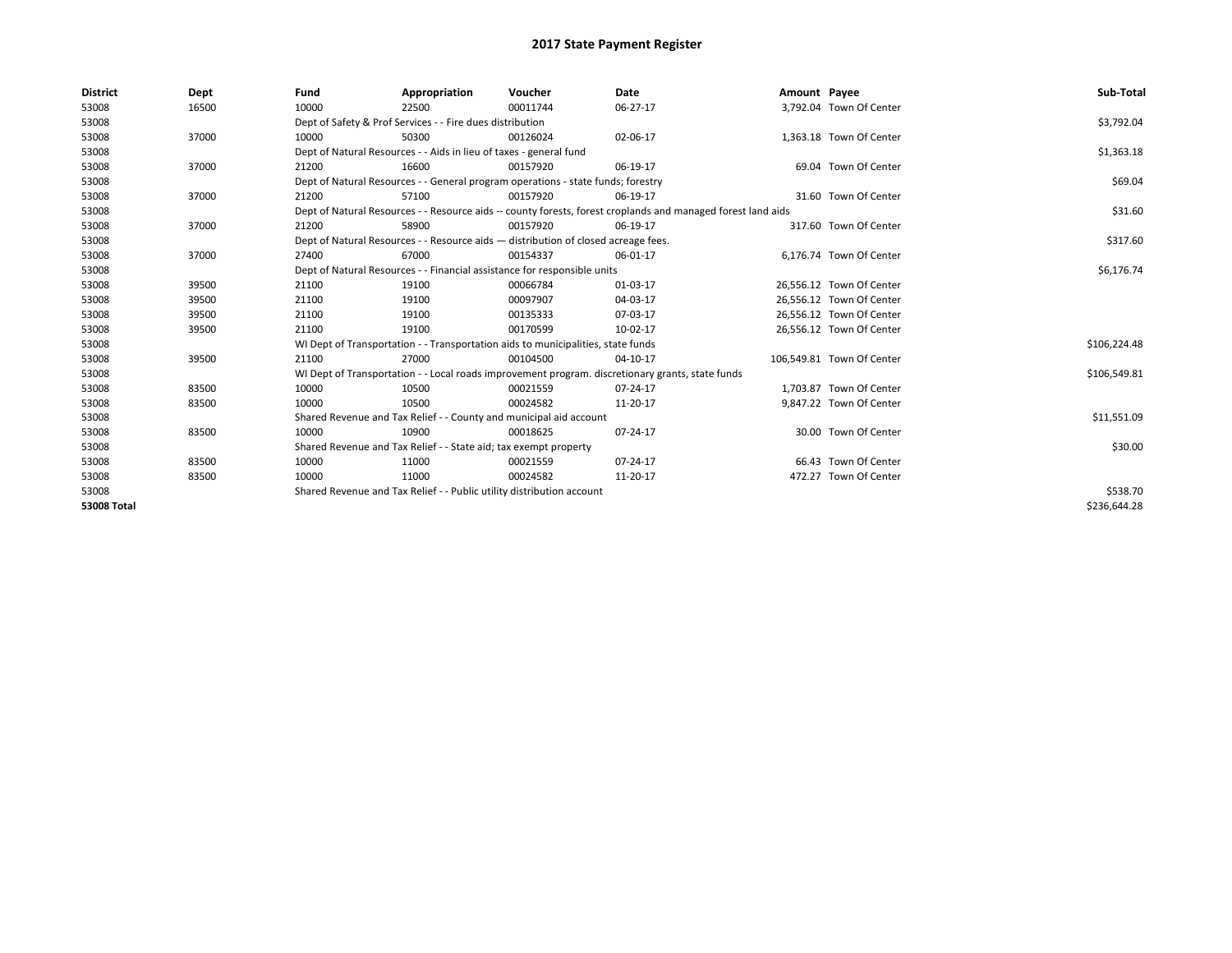| <b>District</b>    | Dept  | Fund                                                                                                         | Appropriation                                                                      | Voucher  | Date     | Amount Payee |                           | Sub-Total    |  |  |  |
|--------------------|-------|--------------------------------------------------------------------------------------------------------------|------------------------------------------------------------------------------------|----------|----------|--------------|---------------------------|--------------|--|--|--|
| 53010              | 16500 | 10000                                                                                                        | 22500                                                                              | 00011745 | 06-26-17 |              | 2,607.44 Town Of Clinton  |              |  |  |  |
| 53010              |       |                                                                                                              | Dept of Safety & Prof Services - - Fire dues distribution                          |          |          |              |                           | \$2,607.44   |  |  |  |
| 53010              | 37000 | 21200                                                                                                        | 16600                                                                              | 00157921 | 06-19-17 |              | 28.67 Town Of Clinton     |              |  |  |  |
| 53010              |       |                                                                                                              | Dept of Natural Resources - - General program operations - state funds; forestry   |          |          |              |                           |              |  |  |  |
| 53010              | 37000 | 21200                                                                                                        | 57100                                                                              | 00157921 | 06-19-17 |              | 13.12 Town Of Clinton     |              |  |  |  |
| 53010              |       | Dept of Natural Resources - - Resource aids -- county forests, forest croplands and managed forest land aids |                                                                                    | \$13.12  |          |              |                           |              |  |  |  |
| 53010              | 37000 | 21200                                                                                                        | 58900                                                                              | 00157921 | 06-19-17 |              | 131.86 Town Of Clinton    |              |  |  |  |
| 53010              |       |                                                                                                              | Dept of Natural Resources - - Resource aids - distribution of closed acreage fees. |          |          |              |                           |              |  |  |  |
| 53010              | 37000 | 27400                                                                                                        | 67000                                                                              | 00154926 | 06-01-17 |              | 770.19 Town Of Clinton    |              |  |  |  |
| 53010              |       |                                                                                                              | Dept of Natural Resources - - Financial assistance for responsible units           |          |          |              |                           | \$770.19     |  |  |  |
| 53010              | 39500 | 21100                                                                                                        | 19100                                                                              | 00066785 | 01-03-17 |              | 21.298.84 Town Of Clinton |              |  |  |  |
| 53010              | 39500 | 21100                                                                                                        | 19100                                                                              | 00097908 | 04-03-17 |              | 21.298.84 Town Of Clinton |              |  |  |  |
| 53010              | 39500 | 21100                                                                                                        | 19100                                                                              | 00135334 | 07-03-17 |              | 21,298.84 Town Of Clinton |              |  |  |  |
| 53010              | 39500 | 21100                                                                                                        | 19100                                                                              | 00170600 | 10-02-17 |              | 21,298.86 Town Of Clinton |              |  |  |  |
| 53010              |       |                                                                                                              | WI Dept of Transportation - - Transportation aids to municipalities, state funds   |          |          |              |                           | \$85,195.38  |  |  |  |
| 53010              | 39500 | 21100                                                                                                        | 27800                                                                              | 00144683 | 07-24-17 |              | 18.250.00 Town Of Clinton |              |  |  |  |
| 53010              |       |                                                                                                              | WI Dept of Transportation - - Local roads improvement program, state funds         |          |          |              |                           | \$18,250.00  |  |  |  |
| 53010              | 83500 | 10000                                                                                                        | 10500                                                                              | 00021560 | 07-24-17 |              | 1.705.30 Town Of Clinton  |              |  |  |  |
| 53010              | 83500 | 10000                                                                                                        | 10500                                                                              | 00024583 | 11-20-17 |              | 9,821.68 Town Of Clinton  |              |  |  |  |
| 53010              |       |                                                                                                              | Shared Revenue and Tax Relief - - County and municipal aid account                 |          |          |              |                           | \$11,526.98  |  |  |  |
| 53010              | 83500 | 10000                                                                                                        | 10900                                                                              | 00018626 | 07-24-17 |              | 84.00 Town Of Clinton     |              |  |  |  |
| 53010              |       | Shared Revenue and Tax Relief - - State aid; tax exempt property                                             |                                                                                    | \$84.00  |          |              |                           |              |  |  |  |
| 53010              | 83500 | 10000                                                                                                        | 11000                                                                              | 00021560 | 07-24-17 |              | 3.92 Town Of Clinton      |              |  |  |  |
| 53010              | 83500 | 10000                                                                                                        | 11000                                                                              | 00024583 | 11-20-17 |              | 95.85 Town Of Clinton     |              |  |  |  |
| 53010              |       | Shared Revenue and Tax Relief - - Public utility distribution account                                        |                                                                                    | \$99.77  |          |              |                           |              |  |  |  |
| <b>53010 Total</b> |       |                                                                                                              |                                                                                    |          |          |              |                           | \$118,707.41 |  |  |  |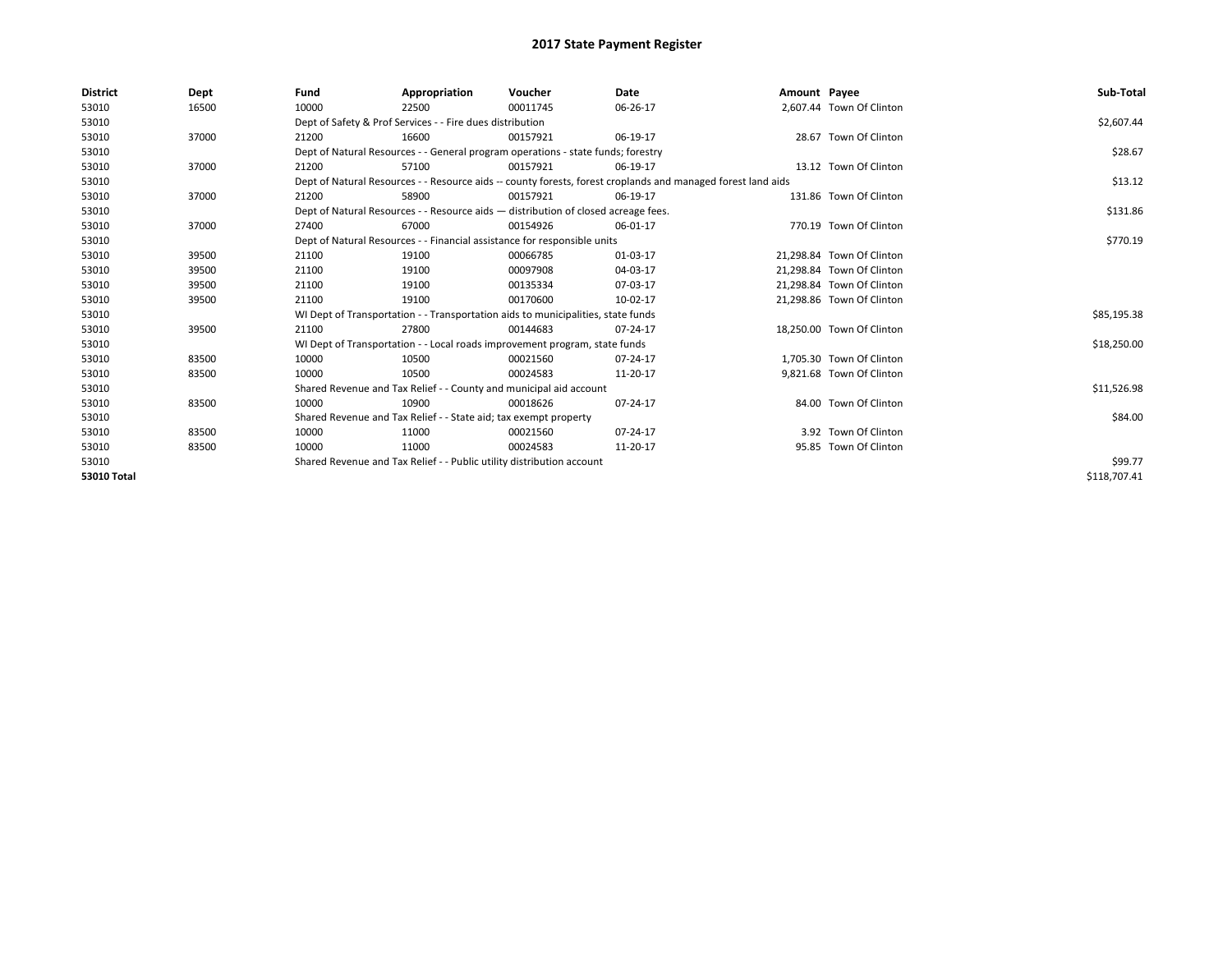| <b>District</b> | Dept  | Fund  | Appropriation                                                                                                | Voucher  | Date                                                                                            | Amount Payee |                          | Sub-Total    |  |  |  |
|-----------------|-------|-------|--------------------------------------------------------------------------------------------------------------|----------|-------------------------------------------------------------------------------------------------|--------------|--------------------------|--------------|--|--|--|
| 53012           | 16500 | 10000 | 22500                                                                                                        | 00011746 | 06-26-17                                                                                        |              | 13,997.39 Town Of Fulton |              |  |  |  |
| 53012           |       |       | Dept of Safety & Prof Services - - Fire dues distribution                                                    |          |                                                                                                 |              |                          | \$13,997.39  |  |  |  |
| 53012           | 37000 | 10000 | 50300                                                                                                        | 00143013 | $04 - 21 - 17$                                                                                  |              | 12.50 Town Of Fulton     |              |  |  |  |
| 53012           |       |       | Dept of Natural Resources - - Aids in lieu of taxes - general fund                                           |          |                                                                                                 |              |                          | \$12.50      |  |  |  |
| 53012           | 37000 | 21200 | 16600                                                                                                        | 00157922 | 06-19-17                                                                                        |              | 118.41 Town Of Fulton    |              |  |  |  |
| 53012           |       |       | Dept of Natural Resources - - General program operations - state funds; forestry                             |          |                                                                                                 |              |                          |              |  |  |  |
| 53012           | 37000 | 21200 | 57100                                                                                                        | 00157922 | 06-19-17                                                                                        |              | 54.19 Town Of Fulton     |              |  |  |  |
| 53012           |       |       | Dept of Natural Resources - - Resource aids -- county forests, forest croplands and managed forest land aids |          |                                                                                                 |              |                          |              |  |  |  |
| 53012           | 37000 | 21200 | 57900                                                                                                        | 00143014 | 04-21-17                                                                                        |              | 5.87 Town Of Fulton      |              |  |  |  |
| 53012           |       |       | Dept of Natural Resources - - Aids in lieu of taxes - sum sufficient                                         |          |                                                                                                 |              |                          | \$5.87       |  |  |  |
| 53012           | 37000 | 21200 | 58900                                                                                                        | 00157922 | 06-19-17                                                                                        |              | 544.68 Town Of Fulton    |              |  |  |  |
| 53012           |       |       | Dept of Natural Resources - - Resource aids - distribution of closed acreage fees.                           |          |                                                                                                 |              |                          | \$544.68     |  |  |  |
| 53012           | 37000 | 27400 | 67000                                                                                                        | 00154050 | 06-01-17                                                                                        |              | 10,827.06 Town Of Fulton |              |  |  |  |
| 53012           |       |       | Dept of Natural Resources - - Financial assistance for responsible units                                     |          |                                                                                                 |              |                          | \$10,827.06  |  |  |  |
| 53012           | 39500 | 21100 | 19100                                                                                                        | 00066786 | 01-03-17                                                                                        |              | 34,554.88 Town Of Fulton |              |  |  |  |
| 53012           | 39500 | 21100 | 19100                                                                                                        | 00097909 | 04-03-17                                                                                        |              | 34,554.88 Town Of Fulton |              |  |  |  |
| 53012           | 39500 | 21100 | 19100                                                                                                        | 00135335 | 07-03-17                                                                                        |              | 34,554.88 Town Of Fulton |              |  |  |  |
| 53012           | 39500 | 21100 | 19100                                                                                                        | 00170601 | 10-02-17                                                                                        |              | 34,554.90 Town Of Fulton |              |  |  |  |
| 53012           |       |       | WI Dept of Transportation - - Transportation aids to municipalities, state funds                             |          |                                                                                                 |              |                          |              |  |  |  |
| 53012           | 45500 | 10000 | 23100                                                                                                        | 00021623 | 01-03-17                                                                                        |              | 320.00 Town Of Fulton    |              |  |  |  |
| 53012           |       |       | Department of Justice - - Law enforcement training fund, local assistance                                    |          |                                                                                                 |              |                          | \$320.00     |  |  |  |
| 53012           | 50500 | 10000 | 17400                                                                                                        | 00047470 | 04-28-17                                                                                        |              | 51,080.00 Town Of Fulton |              |  |  |  |
| 53012           |       |       |                                                                                                              |          | Department of Administration - - High-voltage transmission line annual impact fee distributions |              |                          | \$51,080.00  |  |  |  |
| 53012           | 83500 | 10000 | 10500                                                                                                        | 00021561 | 07-24-17                                                                                        |              | 5,991.00 Town Of Fulton  |              |  |  |  |
| 53012           | 83500 | 10000 | 10500                                                                                                        | 00024584 | 11-20-17                                                                                        |              | 33,949.00 Town Of Fulton |              |  |  |  |
| 53012           |       |       | Shared Revenue and Tax Relief - - County and municipal aid account                                           |          |                                                                                                 |              |                          | \$39,940.00  |  |  |  |
| 53012           | 83500 | 10000 | 10900                                                                                                        | 00018627 | 07-24-17                                                                                        |              | 256.00 Town Of Fulton    |              |  |  |  |
| 53012           |       |       | Shared Revenue and Tax Relief - - State aid; tax exempt property                                             |          |                                                                                                 |              |                          | \$256.00     |  |  |  |
| 53012           | 83500 | 10000 | 11000                                                                                                        | 00021561 | 07-24-17                                                                                        |              | 5,492.73 Town Of Fulton  |              |  |  |  |
| 53012           | 83500 | 10000 | 11000                                                                                                        | 00024584 | 11-20-17                                                                                        |              | 31,332.69 Town Of Fulton |              |  |  |  |
| 53012           |       |       | Shared Revenue and Tax Relief - - Public utility distribution account                                        |          |                                                                                                 |              |                          | \$36,825.42  |  |  |  |
| 53012           | 83500 | 10000 | 50100                                                                                                        | 00015375 | $01 - 31 - 17$                                                                                  |              | 96.13 Town Of Fulton     |              |  |  |  |
| 53012           |       |       | Shared Revenue and Tax Relief - - Payments for municipal services                                            |          |                                                                                                 |              |                          | \$96.13      |  |  |  |
| 53012           | 83500 | 52100 | 36300                                                                                                        | 00015986 | 03-27-17                                                                                        |              | 1,186.74 Town Of Fulton  |              |  |  |  |
| 53012           |       |       | Shared Revenue and Tax Relief - - Lottery and gaming credit                                                  |          |                                                                                                 |              |                          | \$1,186.74   |  |  |  |
| 53012 Total     |       |       |                                                                                                              |          |                                                                                                 |              |                          | \$293,483.93 |  |  |  |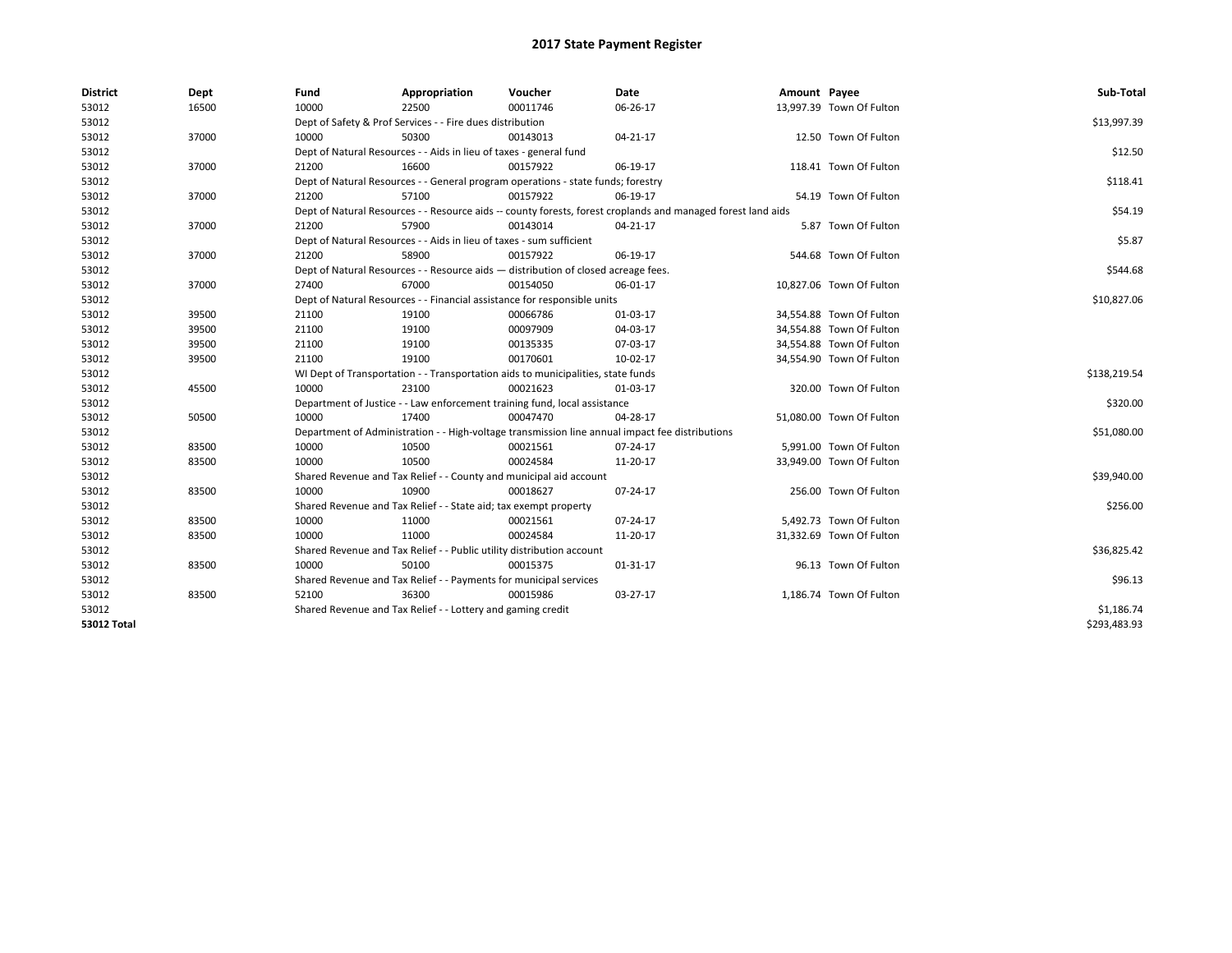| <b>District</b>    | Dept  | Fund                                                                                                         | Appropriation                                                                      | Voucher  | Date     | Amount Payee |                           | Sub-Total    |  |  |  |
|--------------------|-------|--------------------------------------------------------------------------------------------------------------|------------------------------------------------------------------------------------|----------|----------|--------------|---------------------------|--------------|--|--|--|
| 53014              | 16500 | 10000                                                                                                        | 22500                                                                              | 00011747 | 06-26-17 |              | 10,799.84 Town Of Harmony |              |  |  |  |
| 53014              |       |                                                                                                              | Dept of Safety & Prof Services - - Fire dues distribution                          |          |          |              |                           | \$10,799.84  |  |  |  |
| 53014              | 37000 | 21200                                                                                                        | 16600                                                                              | 00157923 | 06-19-17 |              | 34.08 Town Of Harmony     |              |  |  |  |
| 53014              |       |                                                                                                              | Dept of Natural Resources - - General program operations - state funds; forestry   |          |          |              |                           |              |  |  |  |
| 53014              | 37000 | 21200                                                                                                        | 57100                                                                              | 00157923 | 06-19-17 |              | 15.60 Town Of Harmony     |              |  |  |  |
| 53014              |       | Dept of Natural Resources - - Resource aids -- county forests, forest croplands and managed forest land aids |                                                                                    | \$15.60  |          |              |                           |              |  |  |  |
| 53014              | 37000 | 21200                                                                                                        | 58900                                                                              | 00157923 | 06-19-17 |              | 156.79 Town Of Harmony    |              |  |  |  |
| 53014              |       |                                                                                                              | Dept of Natural Resources - - Resource aids - distribution of closed acreage fees. |          |          |              |                           |              |  |  |  |
| 53014              | 37000 | 27400                                                                                                        | 67000                                                                              | 00154472 | 06-01-17 |              | 8,056.90 Town Of Harmony  |              |  |  |  |
| 53014              |       |                                                                                                              | Dept of Natural Resources - - Financial assistance for responsible units           |          |          |              |                           |              |  |  |  |
| 53014              | 37000 | 27400                                                                                                        | 67300                                                                              | 00154472 | 06-01-17 |              | 659.85 Town Of Harmony    |              |  |  |  |
| 53014              |       | Dept of Natural Resources - - Recycling consolidation grants                                                 |                                                                                    | \$659.85 |          |              |                           |              |  |  |  |
| 53014              | 39500 | 21100                                                                                                        | 19100                                                                              | 00066787 | 01-03-17 |              | 26,869.90 Town Of Harmony |              |  |  |  |
| 53014              | 39500 | 21100                                                                                                        | 19100                                                                              | 00097910 | 04-03-17 |              | 26,869.90 Town Of Harmony |              |  |  |  |
| 53014              | 39500 | 21100                                                                                                        | 19100                                                                              | 00135336 | 07-03-17 |              | 26,869.90 Town Of Harmony |              |  |  |  |
| 53014              | 39500 | 21100                                                                                                        | 19100                                                                              | 00170602 | 10-02-17 |              | 26,869.92 Town Of Harmony |              |  |  |  |
| 53014              |       |                                                                                                              | WI Dept of Transportation - - Transportation aids to municipalities, state funds   |          |          |              |                           | \$107,479.62 |  |  |  |
| 53014              | 39500 | 21100                                                                                                        | 27800                                                                              | 00091725 | 03-06-17 |              | 48,754.72 Town Of Harmony |              |  |  |  |
| 53014              |       |                                                                                                              | WI Dept of Transportation - - Local roads improvement program, state funds         |          |          |              |                           | \$48,754.72  |  |  |  |
| 53014              | 83500 | 10000                                                                                                        | 10500                                                                              | 00021562 | 07-24-17 |              | 4,136.27 Town Of Harmony  |              |  |  |  |
| 53014              | 83500 | 10000                                                                                                        | 10500                                                                              | 00024585 | 11-20-17 |              | 23,592.57 Town Of Harmony |              |  |  |  |
| 53014              |       |                                                                                                              | Shared Revenue and Tax Relief - - County and municipal aid account                 |          |          |              |                           | \$27,728.84  |  |  |  |
| 53014              | 83500 | 10000                                                                                                        | 10900                                                                              | 00018628 | 07-24-17 |              | 272.00 Town Of Harmony    |              |  |  |  |
| 53014              |       |                                                                                                              | Shared Revenue and Tax Relief - - State aid; tax exempt property                   |          |          |              |                           | \$272.00     |  |  |  |
| 53014              | 83500 | 10000                                                                                                        | 11000                                                                              | 00021562 | 07-24-17 |              | 839.52 Town Of Harmony    |              |  |  |  |
| 53014              | 83500 | 10000                                                                                                        | 11000                                                                              | 00024585 | 11-20-17 |              | 4,601.88 Town Of Harmony  |              |  |  |  |
| 53014              |       |                                                                                                              | Shared Revenue and Tax Relief - - Public utility distribution account              |          |          |              |                           | \$5,441.40   |  |  |  |
| <b>53014 Total</b> |       |                                                                                                              |                                                                                    |          |          |              |                           | \$209,399.64 |  |  |  |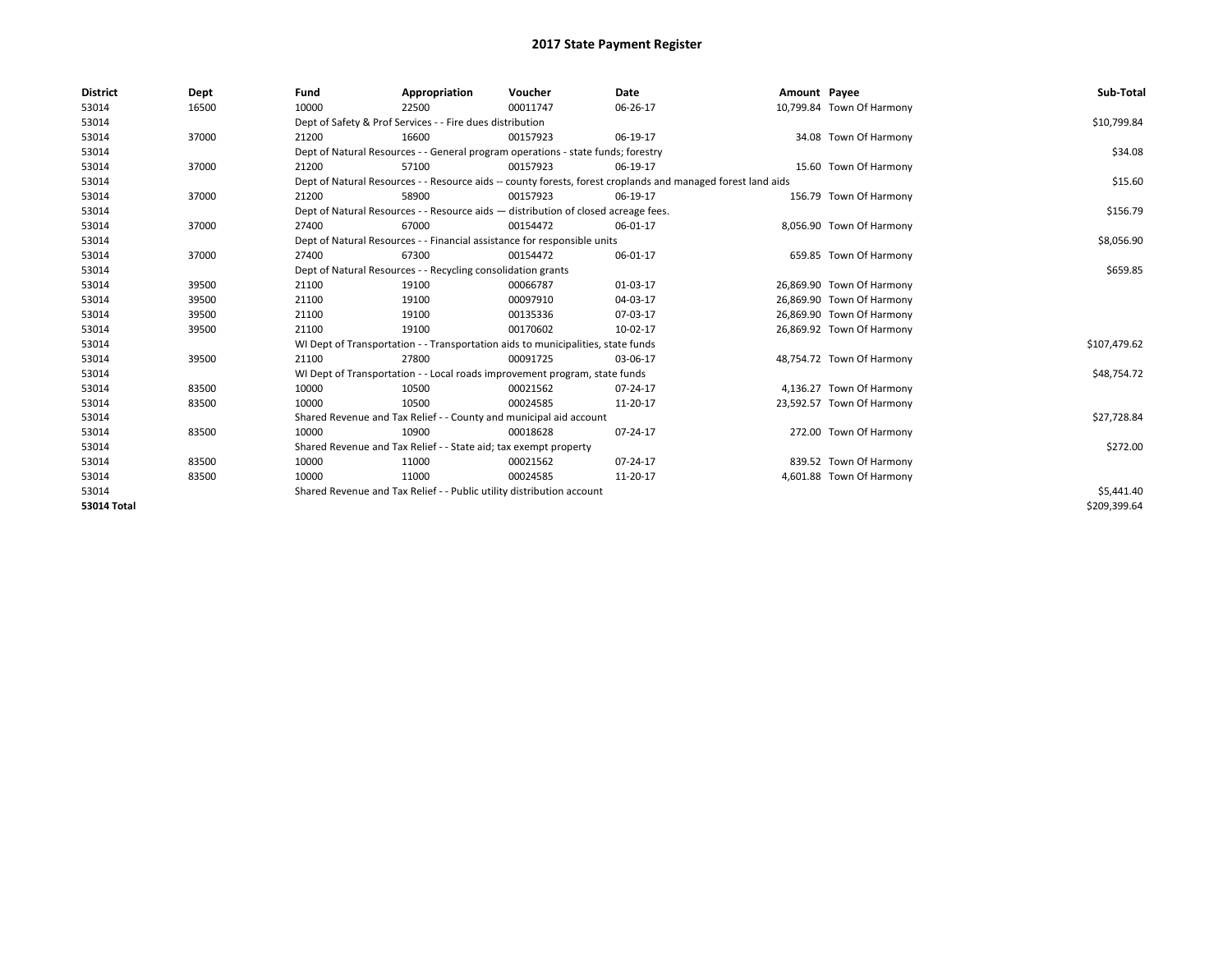| <b>District</b> | Dept  | Fund  | Appropriation                                                                                                | Voucher  | Date                                                                                            | Amount Payee |                              | Sub-Total    |  |
|-----------------|-------|-------|--------------------------------------------------------------------------------------------------------------|----------|-------------------------------------------------------------------------------------------------|--------------|------------------------------|--------------|--|
| 53016           | 16500 | 10000 | 22500                                                                                                        | 00011748 | 06-26-17                                                                                        |              | 15,729.64 Town Of Janesville |              |  |
| 53016           |       |       | Dept of Safety & Prof Services - - Fire dues distribution                                                    |          |                                                                                                 |              |                              | \$15,729.64  |  |
| 53016           | 37000 | 21200 | 16600                                                                                                        | 00157924 | 06-19-17                                                                                        |              | 123.97 Town Of Janesville    |              |  |
| 53016           |       |       | Dept of Natural Resources - - General program operations - state funds; forestry                             |          |                                                                                                 |              |                              | \$123.97     |  |
| 53016           | 37000 | 21200 | 57100                                                                                                        | 00157924 | 06-19-17                                                                                        |              | 56.74 Town Of Janesville     |              |  |
| 53016           |       |       | Dept of Natural Resources - - Resource aids -- county forests, forest croplands and managed forest land aids |          |                                                                                                 |              |                              |              |  |
| 53016           | 37000 | 21200 | 58900                                                                                                        | 00157924 | 06-19-17                                                                                        |              | 570.27 Town Of Janesville    |              |  |
| 53016           |       |       | Dept of Natural Resources - - Resource aids - distribution of closed acreage fees.                           |          |                                                                                                 |              |                              | \$570.27     |  |
| 53016           | 37000 | 27400 | 67000                                                                                                        | 00154094 | 06-01-17                                                                                        |              | 6,708.27 Town Of Janesville  |              |  |
| 53016           |       |       | Dept of Natural Resources - - Financial assistance for responsible units                                     |          |                                                                                                 |              |                              | \$6,708.27   |  |
| 53016           | 37000 | 27400 | 67300                                                                                                        | 00154094 | 06-01-17                                                                                        |              | 888.00 Town Of Janesville    |              |  |
| 53016           |       |       | Dept of Natural Resources - - Recycling consolidation grants                                                 |          |                                                                                                 |              |                              |              |  |
| 53016           | 39500 | 21100 | 19100                                                                                                        | 00066788 | 01-03-17                                                                                        |              | 28.075.50 Town Of Janesville |              |  |
| 53016           | 39500 | 21100 | 19100                                                                                                        | 00097911 | 04-03-17                                                                                        |              | 28.075.50 Town Of Janesville |              |  |
| 53016           | 39500 | 21100 | 19100                                                                                                        | 00135337 | 07-03-17                                                                                        |              | 28.075.50 Town Of Janesville |              |  |
| 53016           | 39500 | 21100 | 19100                                                                                                        | 00170603 | 10-02-17                                                                                        |              | 28,075.50 Town Of Janesville |              |  |
| 53016           |       |       | WI Dept of Transportation - - Transportation aids to municipalities, state funds                             |          |                                                                                                 |              |                              | \$112,302.00 |  |
| 53016           | 39500 | 21100 | 27800                                                                                                        | 00186559 | 11-01-17                                                                                        |              | 50,000.00 Town Of Janesville |              |  |
| 53016           |       |       | WI Dept of Transportation - - Local roads improvement program, state funds                                   |          |                                                                                                 |              |                              | \$50,000.00  |  |
| 53016           | 50500 | 10000 | 17400                                                                                                        | 00047471 | 04-28-17                                                                                        |              | 53,249.00 Town Of Janesville |              |  |
| 53016           |       |       |                                                                                                              |          | Department of Administration - - High-voltage transmission line annual impact fee distributions |              |                              | \$53,249.00  |  |
| 53016           | 83500 | 10000 | 10500                                                                                                        | 00021563 | 07-24-17                                                                                        |              | 6.055.54 Town Of Janesville  |              |  |
| 53016           | 83500 | 10000 | 10500                                                                                                        | 00024586 | 11-20-17                                                                                        |              | 34,314.74 Town Of Janesville |              |  |
| 53016           |       |       | Shared Revenue and Tax Relief - - County and municipal aid account                                           |          |                                                                                                 |              |                              | \$40,370.28  |  |
| 53016           | 83500 | 10000 | 10900                                                                                                        | 00018629 | 07-24-17                                                                                        |              | 339.00 Town Of Janesville    |              |  |
| 53016           |       |       | Shared Revenue and Tax Relief - - State aid; tax exempt property                                             |          |                                                                                                 |              |                              | \$339.00     |  |
| 53016           | 83500 | 10000 | 11000                                                                                                        | 00021563 | 07-24-17                                                                                        |              | 1.895.73 Town Of Janesville  |              |  |
| 53016           | 83500 | 10000 | 11000                                                                                                        | 00024586 | 11-20-17                                                                                        |              | 10,686.91 Town Of Janesville |              |  |
| 53016           |       |       | Shared Revenue and Tax Relief - - Public utility distribution account                                        |          |                                                                                                 |              |                              | \$12,582.64  |  |
| 53016 Total     |       |       |                                                                                                              |          |                                                                                                 |              |                              | \$292,919.81 |  |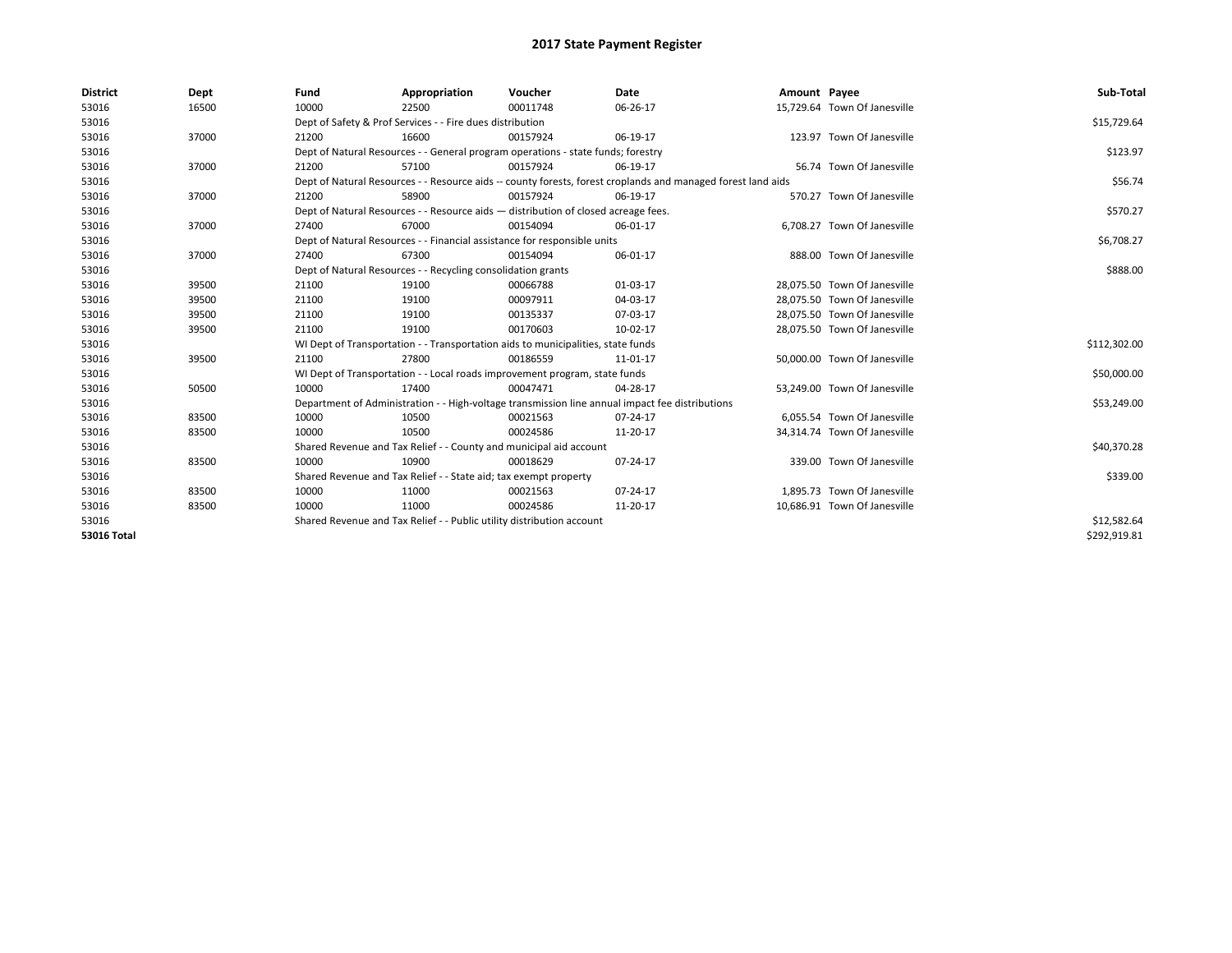| <b>District</b>    | Dept  | Fund  | Appropriation                                                                      | Voucher  | Date                                                                                                         | Amount Payee |                             | Sub-Total    |
|--------------------|-------|-------|------------------------------------------------------------------------------------|----------|--------------------------------------------------------------------------------------------------------------|--------------|-----------------------------|--------------|
| 53018              | 16500 | 10000 | 22500                                                                              | 00011749 | 06-26-17                                                                                                     |              | 2,837.53 Town Of Johnstown  |              |
| 53018              |       |       | Dept of Safety & Prof Services - - Fire dues distribution                          |          |                                                                                                              |              |                             | \$2,837.53   |
| 53018              | 37000 | 21200 | 16600                                                                              | 00157925 | 06-19-17                                                                                                     |              | 129.15 Town Of Johnstown    |              |
| 53018              |       |       | Dept of Natural Resources - - General program operations - state funds; forestry   |          |                                                                                                              |              |                             | \$129.15     |
| 53018              | 37000 | 21200 | 57100                                                                              | 00157925 | 06-19-17                                                                                                     |              | 59.11 Town Of Johnstown     |              |
| 53018              |       |       |                                                                                    |          | Dept of Natural Resources - - Resource aids -- county forests, forest croplands and managed forest land aids |              |                             | \$59.11      |
| 53018              | 37000 | 21200 | 58900                                                                              | 00157925 | 06-19-17                                                                                                     |              | 594.09 Town Of Johnstown    |              |
| 53018              |       |       | Dept of Natural Resources - - Resource aids - distribution of closed acreage fees. |          |                                                                                                              |              |                             | \$594.09     |
| 53018              | 37000 | 27400 | 67000                                                                              | 00154253 | 06-01-17                                                                                                     |              | 2,750.35 Town Of Johnstown  |              |
| 53018              |       |       | Dept of Natural Resources - - Financial assistance for responsible units           |          |                                                                                                              |              |                             | \$2,750.35   |
| 53018              | 39500 | 21100 | 19100                                                                              | 00066789 | 01-03-17                                                                                                     |              | 21,348.39 Town Of Johnstown |              |
| 53018              | 39500 | 21100 | 19100                                                                              | 00097912 | 04-03-17                                                                                                     |              | 21,348.39 Town Of Johnstown |              |
| 53018              | 39500 | 21100 | 19100                                                                              | 00135338 | 07-03-17                                                                                                     |              | 21,348.39 Town Of Johnstown |              |
| 53018              | 39500 | 21100 | 19100                                                                              | 00170604 | 10-02-17                                                                                                     |              | 21,348.39 Town Of Johnstown |              |
| 53018              |       |       | WI Dept of Transportation - - Transportation aids to municipalities, state funds   |          |                                                                                                              |              |                             | \$85,393.56  |
| 53018              | 83500 | 10000 | 10500                                                                              | 00021564 | 07-24-17                                                                                                     |              | 1,783.42 Town Of Johnstown  |              |
| 53018              | 83500 | 10000 | 10500                                                                              | 00024587 | 11-20-17                                                                                                     |              | 10,106.07 Town Of Johnstown |              |
| 53018              |       |       | Shared Revenue and Tax Relief - - County and municipal aid account                 |          |                                                                                                              |              |                             | \$11,889.49  |
| 53018              | 83500 | 10000 | 10900                                                                              | 00018630 | 07-24-17                                                                                                     |              | 73.00 Town Of Johnstown     |              |
| 53018              |       |       | Shared Revenue and Tax Relief - - State aid; tax exempt property                   |          |                                                                                                              |              |                             | \$73.00      |
| <b>53018 Total</b> |       |       |                                                                                    |          |                                                                                                              |              |                             | \$103,726.28 |
|                    |       |       |                                                                                    |          |                                                                                                              |              |                             |              |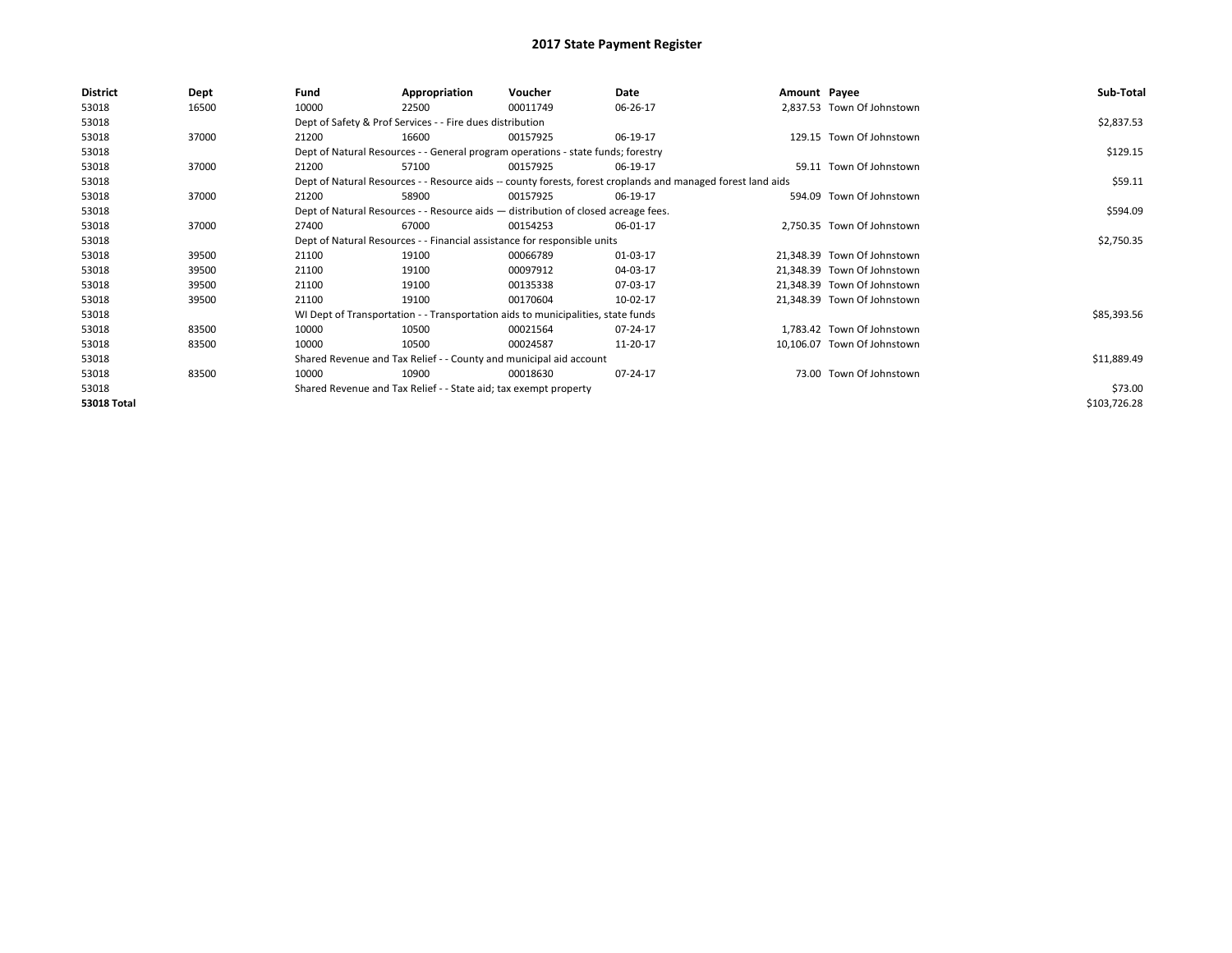| District    | Dept  | Fund                                                                  | Appropriation                                                                      | Voucher    | Date                                                                                                         | Amount Payee |                              | Sub-Total    |
|-------------|-------|-----------------------------------------------------------------------|------------------------------------------------------------------------------------|------------|--------------------------------------------------------------------------------------------------------------|--------------|------------------------------|--------------|
| 53020       | 16500 | 10000                                                                 | 22500                                                                              | 00011750   | 06-26-17                                                                                                     |              | 2,749.87 Town of La Prairie  |              |
| 53020       |       |                                                                       | Dept of Safety & Prof Services - - Fire dues distribution                          |            |                                                                                                              |              |                              | \$2,749.87   |
| 53020       | 37000 | 21200                                                                 | 16600                                                                              | 00157926   | 06-19-17                                                                                                     |              | 13.98 Town of La Prairie     |              |
| 53020       |       |                                                                       | Dept of Natural Resources - - General program operations - state funds; forestry   |            |                                                                                                              |              |                              | \$13.98      |
| 53020       | 37000 | 21200                                                                 | 57100                                                                              | 00157926   | 06-19-17                                                                                                     |              | 6.40 Town of La Prairie      |              |
| 53020       |       |                                                                       |                                                                                    |            | Dept of Natural Resources - - Resource aids -- county forests, forest croplands and managed forest land aids |              |                              | \$6.40       |
| 53020       | 37000 | 21200                                                                 | 58900                                                                              | 00157926   | 06-19-17                                                                                                     |              | 64.32 Town of La Prairie     |              |
| 53020       |       |                                                                       | Dept of Natural Resources - - Resource aids - distribution of closed acreage fees. |            |                                                                                                              |              |                              | \$64.32      |
| 53020       | 37000 | 27400                                                                 | 67000                                                                              | 00154130   | 06-01-17                                                                                                     |              | 2,382.68 Town of La Prairie  |              |
| 53020       |       |                                                                       | Dept of Natural Resources - - Financial assistance for responsible units           |            |                                                                                                              |              |                              | \$2,382.68   |
| 53020       | 39500 | 21100                                                                 | 19100                                                                              | 00066790   | 01-03-17                                                                                                     |              | 23.715.54 Town of La Prairie |              |
| 53020       | 39500 | 21100                                                                 | 19100                                                                              | 00097913   | 04-03-17                                                                                                     |              | 23,715.54 Town of La Prairie |              |
| 53020       | 39500 | 21100                                                                 | 19100                                                                              | 00135339   | 07-03-17                                                                                                     |              | 23.715.54 Town of La Prairie |              |
| 53020       | 39500 | 21100                                                                 | 19100                                                                              | 00170605   | 10-02-17                                                                                                     |              | 23,715.54 Town of La Prairie |              |
| 53020       |       |                                                                       | WI Dept of Transportation - - Transportation aids to municipalities, state funds   |            |                                                                                                              |              |                              | \$94,862.16  |
| 53020       | 83500 | 10000                                                                 | 10500                                                                              | 00021565   | 07-24-17                                                                                                     |              | 1.868.29 Town of La Prairie  |              |
| 53020       | 83500 | 10000                                                                 | 10500                                                                              | 00024588   | 11-20-17                                                                                                     |              | 10,586.99 Town of La Prairie |              |
| 53020       |       |                                                                       | Shared Revenue and Tax Relief - - County and municipal aid account                 |            |                                                                                                              |              |                              | \$12,455.28  |
| 53020       | 83500 | 10000                                                                 | 10900                                                                              | 00018631   | 07-24-17                                                                                                     |              | 587.00 Town of La Prairie    |              |
| 53020       |       |                                                                       | Shared Revenue and Tax Relief - - State aid; tax exempt property                   |            |                                                                                                              |              |                              | \$587.00     |
| 53020       | 83500 | 10000                                                                 | 11000                                                                              | 00021565   | 07-24-17                                                                                                     |              | 1.330.80 Town of La Prairie  |              |
| 53020       | 83500 | 10000                                                                 | 11000                                                                              | 00024588   | 11-20-17                                                                                                     |              | 7,643.30 Town of La Prairie  |              |
| 53020       |       | Shared Revenue and Tax Relief - - Public utility distribution account |                                                                                    | \$8,974.10 |                                                                                                              |              |                              |              |
| 53020 Total |       |                                                                       |                                                                                    |            |                                                                                                              |              |                              | \$122,095.79 |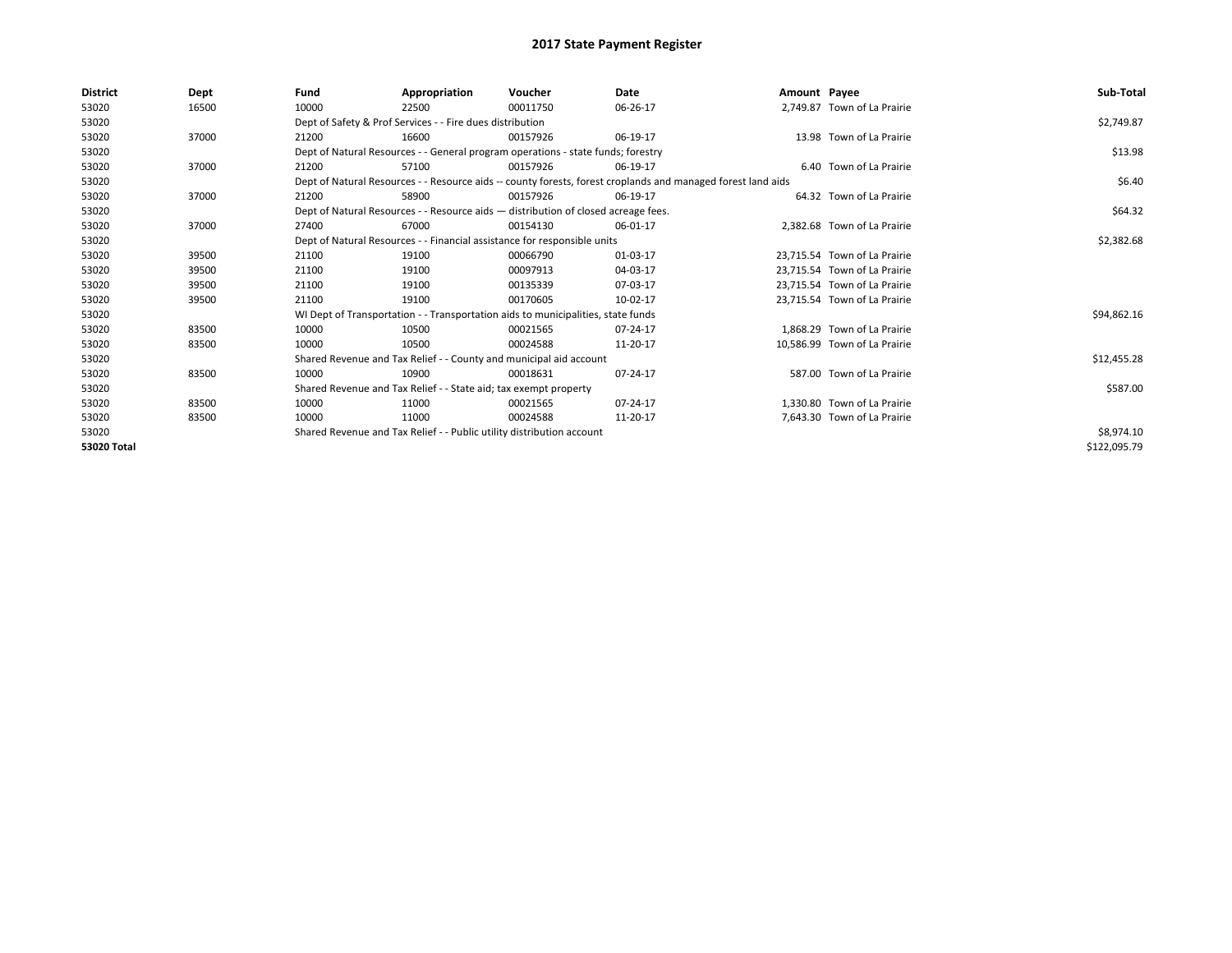| <b>District</b>    | Dept  | Fund  | Appropriation                                                                      | Voucher  | Date                                                                                                         | Amount Payee |                         | Sub-Total    |
|--------------------|-------|-------|------------------------------------------------------------------------------------|----------|--------------------------------------------------------------------------------------------------------------|--------------|-------------------------|--------------|
| 53022              | 16500 | 10000 | 22500                                                                              | 00011751 | 06-26-17                                                                                                     |              | 3,634.48 Lima, Town of  |              |
| 53022              |       |       | Dept of Safety & Prof Services - - Fire dues distribution                          |          |                                                                                                              |              |                         | \$3,634.48   |
| 53022              | 37000 | 10000 | 50300                                                                              | 00125960 | 02-06-17                                                                                                     |              | 105.57 Lima, Town of    |              |
| 53022              | 37000 | 10000 | 50300                                                                              | 00125961 | 02-06-17                                                                                                     |              | 6,692.14 Lima, Town of  |              |
| 53022              | 37000 | 10000 | 50300                                                                              | 00143047 | $04 - 21 - 17$                                                                                               |              | 1,332.82 Lima, Town of  |              |
| 53022              |       |       | Dept of Natural Resources - - Aids in lieu of taxes - general fund                 |          |                                                                                                              |              |                         | \$8,130.53   |
| 53022              | 37000 | 21200 | 16600                                                                              | 00157927 | 06-19-17                                                                                                     |              | 76.47 Lima, Town of     |              |
| 53022              |       |       | Dept of Natural Resources - - General program operations - state funds; forestry   |          |                                                                                                              |              |                         | \$76.47      |
| 53022              | 37000 | 21200 | 57100                                                                              | 00157927 | 06-19-17                                                                                                     |              | 35.00 Lima, Town of     |              |
| 53022              |       |       |                                                                                    |          | Dept of Natural Resources - - Resource aids -- county forests, forest croplands and managed forest land aids |              |                         | \$35.00      |
| 53022              | 37000 | 21200 | 57900                                                                              | 00143046 | 04-21-17                                                                                                     |              | 430.75 Lima, Town of    |              |
| 53022              | 37000 | 21200 | 57900                                                                              | 00143048 | $04 - 21 - 17$                                                                                               |              | 16.76 Lima, Town of     |              |
| 53022              |       |       | Dept of Natural Resources - - Aids in lieu of taxes - sum sufficient               |          |                                                                                                              |              |                         | \$447.51     |
| 53022              | 37000 | 21200 | 58900                                                                              | 00157927 | 06-19-17                                                                                                     |              | 351.77 Lima, Town of    |              |
| 53022              |       |       | Dept of Natural Resources - - Resource aids - distribution of closed acreage fees. |          |                                                                                                              |              |                         | \$351.77     |
| 53022              | 37000 | 27400 | 67000                                                                              | 00154717 | 06-01-17                                                                                                     |              | 4,598.96 Lima, Town of  |              |
| 53022              |       |       | Dept of Natural Resources - - Financial assistance for responsible units           |          |                                                                                                              |              |                         | \$4,598.96   |
| 53022              | 39500 | 21100 | 19100                                                                              | 00066791 | 01-03-17                                                                                                     |              | 25,130.32 Lima, Town of |              |
| 53022              | 39500 | 21100 | 19100                                                                              | 00097914 | 04-03-17                                                                                                     |              | 25,130.32 Lima, Town of |              |
| 53022              | 39500 | 21100 | 19100                                                                              | 00135340 | 07-03-17                                                                                                     |              | 25,130.32 Lima, Town of |              |
| 53022              | 39500 | 21100 | 19100                                                                              | 00170606 | 10-02-17                                                                                                     |              | 25,130.34 Lima, Town of |              |
| 53022              |       |       | WI Dept of Transportation - - Transportation aids to municipalities, state funds   |          |                                                                                                              |              |                         | \$100,521.30 |
| 53022              | 83500 | 10000 | 10500                                                                              | 00021566 | $07 - 24 - 17$                                                                                               |              | 3,348.70 Lima, Town of  |              |
| 53022              | 83500 | 10000 | 10500                                                                              | 00024589 | 11-20-17                                                                                                     |              | 18,975.94 Lima, Town of |              |
| 53022              |       |       | Shared Revenue and Tax Relief - - County and municipal aid account                 |          |                                                                                                              |              |                         | \$22,324.64  |
| 53022              | 83500 | 10000 | 10900                                                                              | 00018632 | 07-24-17                                                                                                     |              | 36.00 Lima, Town of     |              |
| 53022              |       |       | Shared Revenue and Tax Relief - - State aid; tax exempt property                   |          |                                                                                                              |              |                         | \$36.00      |
| 53022              | 83500 | 52100 | 36300                                                                              | 00015987 | 03-27-17                                                                                                     |              | 12,086.94 Lima, Town of |              |
| 53022              |       |       | Shared Revenue and Tax Relief - - Lottery and gaming credit                        |          |                                                                                                              |              |                         | \$12,086.94  |
| <b>53022 Total</b> |       |       |                                                                                    |          |                                                                                                              |              |                         | \$152,243.60 |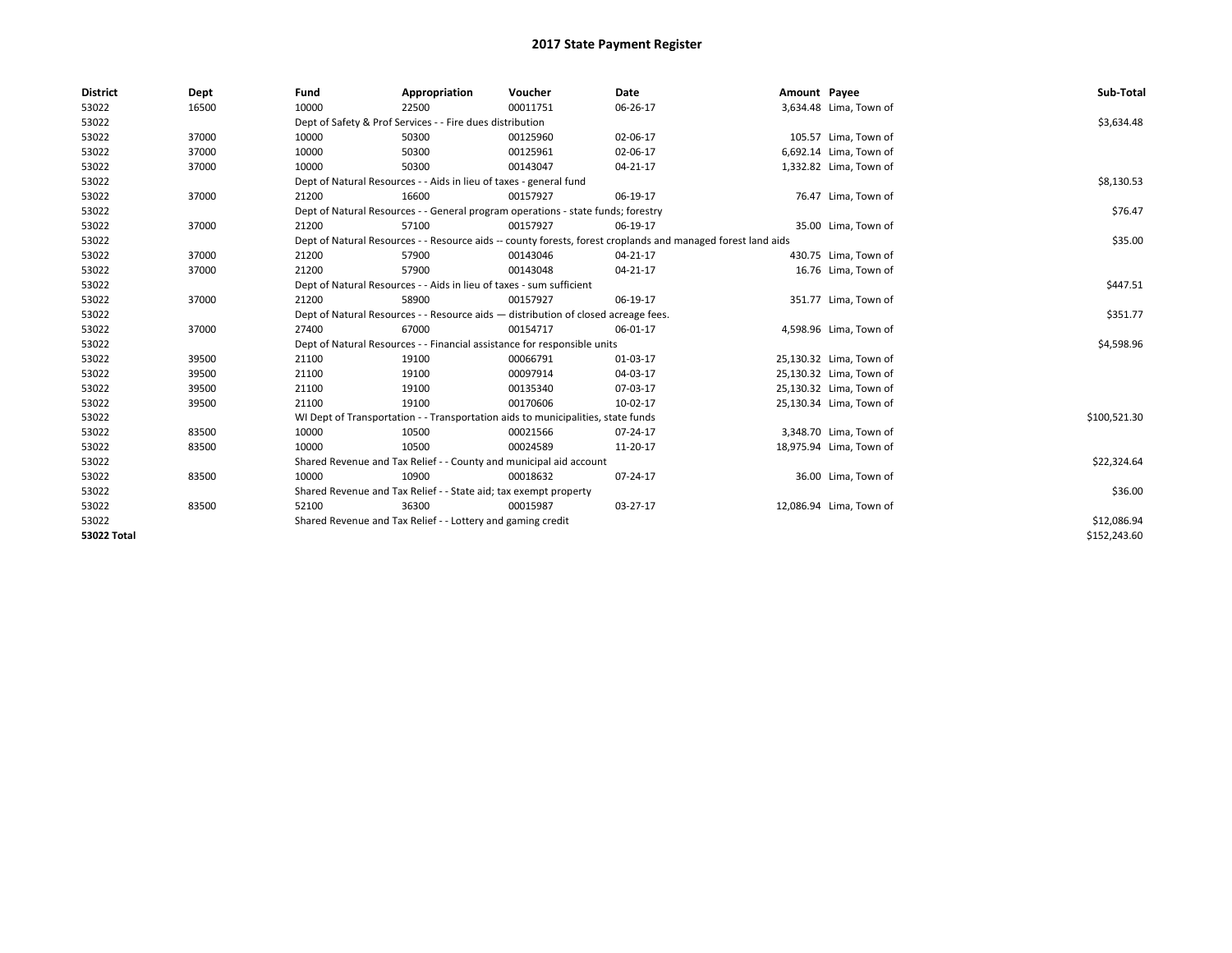| <b>District</b>    | Dept  | Fund  | Appropriation                                                                                                | Voucher  | Date     | Amount Payee |                            | Sub-Total    |  |  |
|--------------------|-------|-------|--------------------------------------------------------------------------------------------------------------|----------|----------|--------------|----------------------------|--------------|--|--|
| 53024              | 16500 | 10000 | 22500                                                                                                        | 00011752 | 06-26-17 |              | 2,545.47 Town Of Magnolia  |              |  |  |
| 53024              |       |       | Dept of Safety & Prof Services - - Fire dues distribution                                                    |          |          |              |                            | \$2,545.47   |  |  |
| 53024              | 37000 | 10000 | 50300                                                                                                        | 00126003 | 02-06-17 |              | 4,940.62 Town Of Magnolia  |              |  |  |
| 53024              | 37000 | 10000 | 50300                                                                                                        | 00143148 | 04-21-17 |              | 240.65 Town Of Magnolia    |              |  |  |
| 53024              |       |       | Dept of Natural Resources - - Aids in lieu of taxes - general fund                                           |          |          |              |                            | \$5,181.27   |  |  |
| 53024              | 37000 | 21200 | 16600                                                                                                        | 00157928 | 06-19-17 |              | 208.44 Town Of Magnolia    |              |  |  |
| 53024              |       |       | Dept of Natural Resources - - General program operations - state funds; forestry                             |          |          |              |                            | \$208.44     |  |  |
| 53024              | 37000 | 21200 | 57100                                                                                                        | 00157928 | 06-19-17 |              | 101.40 Town Of Magnolia    |              |  |  |
| 53024              |       |       | Dept of Natural Resources - - Resource aids -- county forests, forest croplands and managed forest land aids |          |          |              |                            | \$101.40     |  |  |
| 53024              | 37000 | 21200 | 57900                                                                                                        | 00143149 | 04-21-17 |              | 19.89 Town Of Magnolia     |              |  |  |
| 53024              |       |       | Dept of Natural Resources - - Aids in lieu of taxes - sum sufficient                                         |          |          |              |                            | \$19.89      |  |  |
| 53024              | 37000 | 21200 | 58900                                                                                                        | 00157928 | 06-19-17 |              | 958.83 Town Of Magnolia    |              |  |  |
| 53024              |       |       | Dept of Natural Resources - - Resource aids - distribution of closed acreage fees.                           |          |          |              |                            | \$958.83     |  |  |
| 53024              | 37000 | 27400 | 67000                                                                                                        | 00154543 | 06-01-17 |              | 991.27 Town Of Magnolia    |              |  |  |
| 53024              |       |       | Dept of Natural Resources - - Financial assistance for responsible units                                     |          |          |              |                            |              |  |  |
| 53024              | 39500 | 21100 | 19100                                                                                                        | 00066792 | 01-03-17 |              | 22,241.80 Town Of Magnolia |              |  |  |
| 53024              | 39500 | 21100 | 19100                                                                                                        | 00097915 | 04-03-17 |              | 22,241.80 Town Of Magnolia |              |  |  |
| 53024              | 39500 | 21100 | 19100                                                                                                        | 00135341 | 07-03-17 |              | 22,241.80 Town Of Magnolia |              |  |  |
| 53024              | 39500 | 21100 | 19100                                                                                                        | 00170607 | 10-02-17 |              | 22,241.83 Town Of Magnolia |              |  |  |
| 53024              |       |       | WI Dept of Transportation - - Transportation aids to municipalities, state funds                             |          |          |              |                            | \$88,967.23  |  |  |
| 53024              | 39500 | 21100 | 36500                                                                                                        | 00144226 | 07-21-17 |              | 500.00 Town Of Magnolia    |              |  |  |
| 53024              | 39500 | 21100 | 36500                                                                                                        | 00144227 | 07-21-17 |              | 500.00 Town Of Magnolia    |              |  |  |
| 53024              | 39500 | 21100 | 36500                                                                                                        | 00162251 | 09-07-17 |              | 500.00 Town Of Magnolia    |              |  |  |
| 53024              | 39500 | 21100 | 36500                                                                                                        | 00196889 | 11-29-17 |              | 500.00 Town Of Magnolia    |              |  |  |
| 53024              |       |       | WI Dept of Transportation - - Highway system management and operations, state funds                          |          |          |              |                            | \$2,000.00   |  |  |
| 53024              | 83500 | 10000 | 10500                                                                                                        | 00021567 | 07-24-17 |              | 1,422.53 Town Of Magnolia  |              |  |  |
| 53024              | 83500 | 10000 | 10500                                                                                                        | 00024590 | 11-20-17 |              | 8,060.97 Town Of Magnolia  |              |  |  |
| 53024              |       |       | Shared Revenue and Tax Relief - - County and municipal aid account                                           |          |          |              |                            | \$9,483.50   |  |  |
| 53024              | 83500 | 10000 | 10900                                                                                                        | 00018633 | 07-24-17 |              | 102.00 Town Of Magnolia    |              |  |  |
| 53024              |       |       | Shared Revenue and Tax Relief - - State aid; tax exempt property                                             |          |          |              |                            | \$102.00     |  |  |
| 53024              | 83500 | 52100 | 36300                                                                                                        | 00015988 | 03-27-17 |              | 3,697.92 Town Of Magnolia  |              |  |  |
| 53024              |       |       | Shared Revenue and Tax Relief - - Lottery and gaming credit                                                  |          |          |              |                            | \$3,697.92   |  |  |
| <b>53024 Total</b> |       |       |                                                                                                              |          |          |              |                            | \$114,257.22 |  |  |
|                    |       |       |                                                                                                              |          |          |              |                            |              |  |  |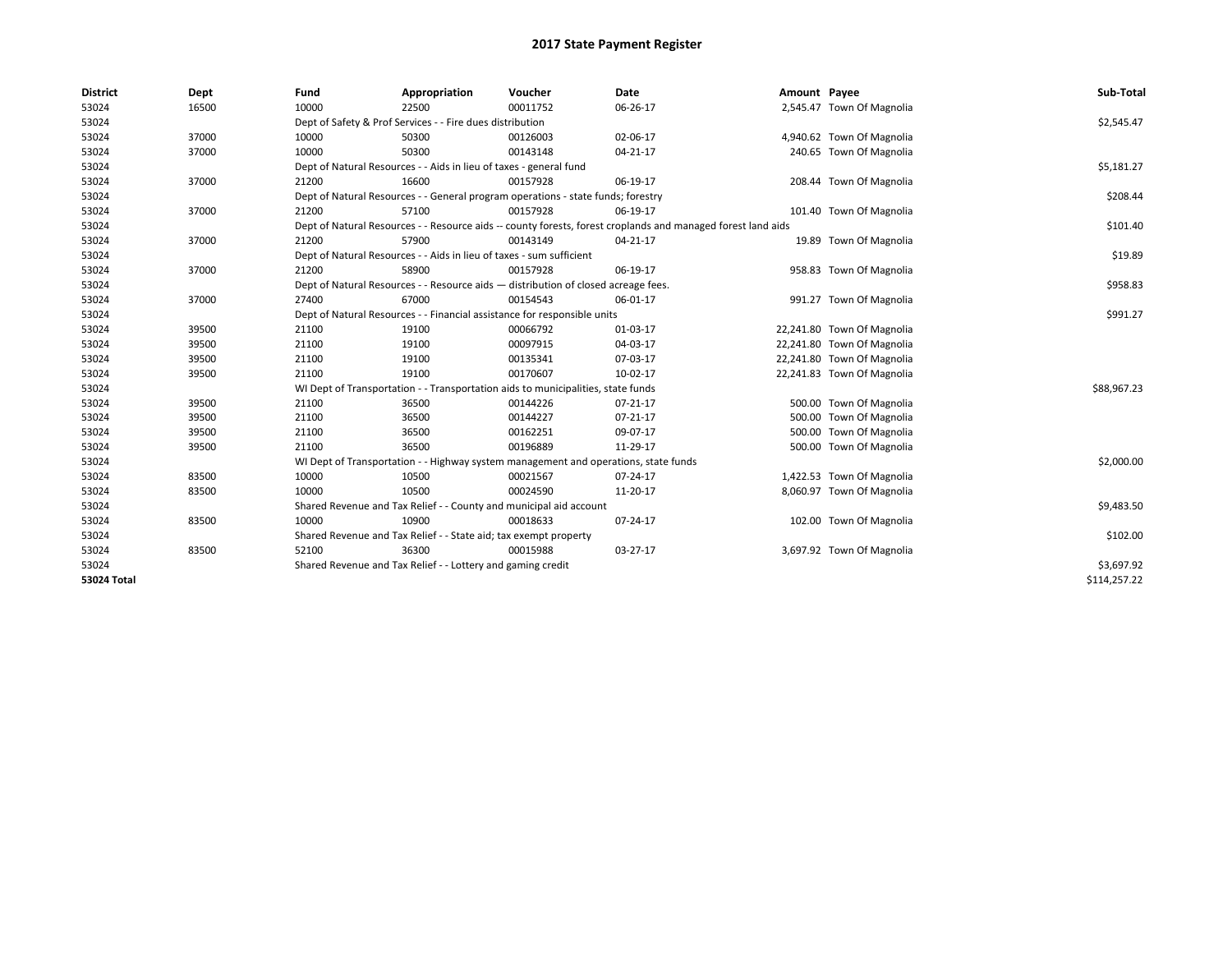| <b>District</b> | Dept  | Fund  | Appropriation                                                                      | Voucher  | Date                                                                                                         | Amount Payee |                          | Sub-Total    |  |  |
|-----------------|-------|-------|------------------------------------------------------------------------------------|----------|--------------------------------------------------------------------------------------------------------------|--------------|--------------------------|--------------|--|--|
| 53026           | 16500 | 10000 | 22500                                                                              | 00011753 | 06-26-17                                                                                                     |              | 14,115.17 Town Of Milton |              |  |  |
| 53026           |       |       | Dept of Safety & Prof Services - - Fire dues distribution                          |          |                                                                                                              |              |                          | \$14,115.17  |  |  |
| 53026           | 37000 | 10000 | 50300                                                                              | 00144114 | 04-21-17                                                                                                     |              | 338.41 Town Of Milton    |              |  |  |
| 53026           | 37000 | 10000 | 50300                                                                              | 00144116 | 04-21-17                                                                                                     |              | 96.88 Town Of Milton     |              |  |  |
| 53026           |       |       | Dept of Natural Resources - - Aids in lieu of taxes - general fund                 |          |                                                                                                              |              |                          | \$435.29     |  |  |
| 53026           | 37000 | 21200 | 16600                                                                              | 00157929 | 06-19-17                                                                                                     |              | 181.65 Town Of Milton    |              |  |  |
| 53026           |       |       | Dept of Natural Resources - - General program operations - state funds; forestry   |          |                                                                                                              |              |                          | \$181.65     |  |  |
| 53026           | 37000 | 21200 | 57100                                                                              | 00157929 | 06-19-17                                                                                                     |              | 83.14 Town Of Milton     |              |  |  |
| 53026           |       |       |                                                                                    |          | Dept of Natural Resources - - Resource aids -- county forests, forest croplands and managed forest land aids |              |                          | \$83.14      |  |  |
| 53026           | 37000 | 21200 | 57900                                                                              | 00144115 | $04 - 21 - 17$                                                                                               |              | 321.26 Town Of Milton    |              |  |  |
| 53026           |       |       | Dept of Natural Resources - - Aids in lieu of taxes - sum sufficient               |          |                                                                                                              |              |                          | \$321.26     |  |  |
| 53026           | 37000 | 21200 | 58900                                                                              | 00157929 | 06-19-17                                                                                                     |              | 835.57 Town Of Milton    |              |  |  |
| 53026           |       |       | Dept of Natural Resources - - Resource aids - distribution of closed acreage fees. |          |                                                                                                              |              |                          | \$835.57     |  |  |
| 53026           | 37000 | 27400 | 67000                                                                              | 00154460 | 06-01-17                                                                                                     |              | 9,600.46 Town Of Milton  |              |  |  |
| 53026           |       |       | Dept of Natural Resources - - Financial assistance for responsible units           |          |                                                                                                              |              |                          |              |  |  |
| 53026           | 39500 | 21100 | 18500                                                                              | 00153114 | 08-14-17                                                                                                     |              | 3,869.00 Town Of Milton  |              |  |  |
| 53026           |       |       | WI Dept of Transportation - - Highway safety, local assistance, federal funds      |          |                                                                                                              |              |                          |              |  |  |
| 53026           | 39500 | 21100 | 19100                                                                              | 00066793 | 01-03-17                                                                                                     |              | 28,213.12 Town Of Milton |              |  |  |
| 53026           | 39500 | 21100 | 19100                                                                              | 00097916 | 04-03-17                                                                                                     |              | 28,213.12 Town Of Milton |              |  |  |
| 53026           | 39500 | 21100 | 19100                                                                              | 00135342 | 07-03-17                                                                                                     |              | 28,213.12 Town Of Milton |              |  |  |
| 53026           | 39500 | 21100 | 19100                                                                              | 00170608 | 10-02-17                                                                                                     |              | 28,213.14 Town Of Milton |              |  |  |
| 53026           |       |       | WI Dept of Transportation - - Transportation aids to municipalities, state funds   |          |                                                                                                              |              |                          | \$112,852.50 |  |  |
| 53026           | 45500 | 10000 | 23100                                                                              | 00021611 | 01-03-17                                                                                                     |              | 160.00 Town Of Milton    |              |  |  |
| 53026           | 45500 | 10000 | 23100                                                                              | 00038609 | 12-07-17                                                                                                     |              | 480.00 Town Of Milton    |              |  |  |
| 53026           |       |       | Department of Justice - - Law enforcement training fund, local assistance          |          |                                                                                                              |              |                          | \$640.00     |  |  |
| 53026           | 83500 | 10000 | 10500                                                                              | 00021568 | 07-24-17                                                                                                     |              | 5,317.26 Town Of Milton  |              |  |  |
| 53026           | 83500 | 10000 | 10500                                                                              | 00024591 | 11-20-17                                                                                                     |              | 30,131.12 Town Of Milton |              |  |  |
| 53026           |       |       | Shared Revenue and Tax Relief - - County and municipal aid account                 |          |                                                                                                              |              |                          | \$35,448.38  |  |  |
| 53026           | 83500 | 10000 | 10900                                                                              | 00018634 | 07-24-17                                                                                                     |              | 68.00 Town Of Milton     |              |  |  |
| 53026           |       |       | Shared Revenue and Tax Relief - - State aid; tax exempt property                   |          |                                                                                                              |              |                          | \$68.00      |  |  |
| 53026           | 83500 | 10000 | 11000                                                                              | 00021568 | 07-24-17                                                                                                     |              | 532.33 Town Of Milton    |              |  |  |
| 53026           | 83500 | 10000 | 11000                                                                              | 00024591 | 11-20-17                                                                                                     |              | 3,035.26 Town Of Milton  |              |  |  |
| 53026           |       |       | Shared Revenue and Tax Relief - - Public utility distribution account              |          |                                                                                                              |              |                          | \$3,567.59   |  |  |
| 53026           | 83500 | 10000 | 50100                                                                              | 00015376 | 01-31-17                                                                                                     |              | 671.94 Town Of Milton    |              |  |  |
| 53026           |       |       | Shared Revenue and Tax Relief - - Payments for municipal services                  |          |                                                                                                              |              |                          | \$671.94     |  |  |
| 53026 Total     |       |       |                                                                                    |          |                                                                                                              |              |                          | \$182,689.95 |  |  |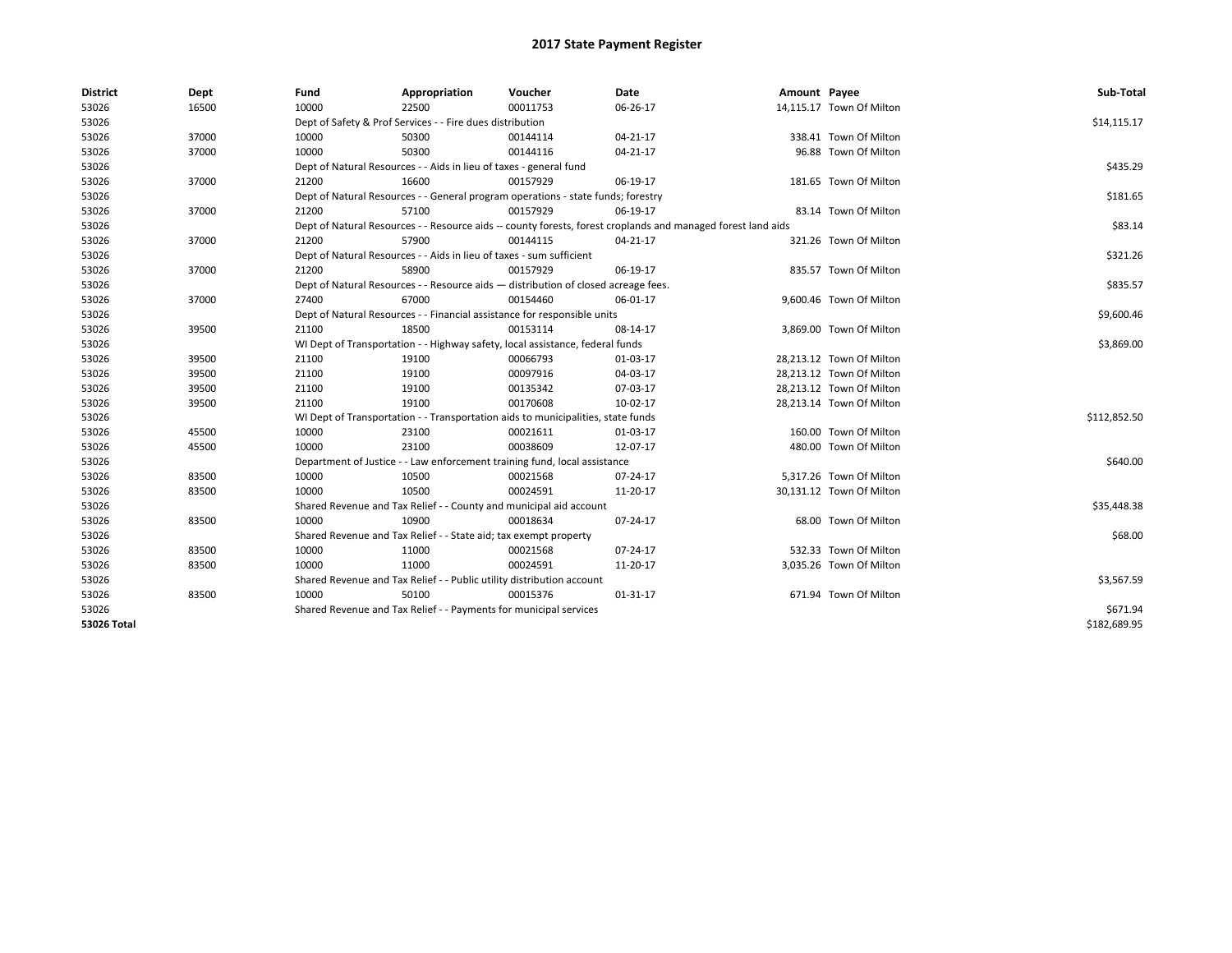| <b>District</b>    | Dept  | Fund  | Appropriation                                                                                                | Voucher  | Date     | Amount Payee |                          | Sub-Total    |
|--------------------|-------|-------|--------------------------------------------------------------------------------------------------------------|----------|----------|--------------|--------------------------|--------------|
| 53028              | 16500 | 10000 | 22500                                                                                                        | 00011754 | 06-26-17 |              | 4,957.73 Town Of Newark  |              |
| 53028              |       |       | Dept of Safety & Prof Services - - Fire dues distribution                                                    |          |          |              |                          | \$4,957.73   |
| 53028              | 37000 | 10000 | 50300                                                                                                        | 00142736 | 04-21-17 |              | 140.72 Town Of Newark    |              |
| 53028              |       |       | Dept of Natural Resources - - Aids in lieu of taxes - general fund                                           |          |          |              |                          | \$140.72     |
| 53028              | 37000 | 21200 | 16600                                                                                                        | 00157930 | 06-19-17 |              | 176.98 Town Of Newark    |              |
| 53028              |       |       | Dept of Natural Resources - - General program operations - state funds; forestry                             |          |          |              |                          | \$176.98     |
| 53028              | 37000 | 21200 | 57100                                                                                                        | 00157930 | 06-19-17 |              | 81.00 Town Of Newark     |              |
| 53028              |       |       | Dept of Natural Resources - - Resource aids -- county forests, forest croplands and managed forest land aids |          |          |              |                          | \$81.00      |
| 53028              | 37000 | 21200 | 57900                                                                                                        | 00142735 | 04-21-17 |              | 33.77 Town Of Newark     |              |
| 53028              |       |       | Dept of Natural Resources - - Aids in lieu of taxes - sum sufficient                                         |          |          |              |                          | \$33.77      |
| 53028              | 37000 | 21200 | 58900                                                                                                        | 00157930 | 06-19-17 |              | 814.10 Town Of Newark    |              |
| 53028              |       |       | Dept of Natural Resources - - Resource aids - distribution of closed acreage fees.                           |          |          |              |                          | \$814.10     |
| 53028              | 37000 | 27400 | 67000                                                                                                        | 00154547 | 06-01-17 |              | 5,524.46 Town Of Newark  |              |
| 53028              |       |       | Dept of Natural Resources - - Financial assistance for responsible units                                     |          |          |              |                          | \$5,524.46   |
| 53028              | 39500 | 21100 | 19100                                                                                                        | 00066794 | 01-03-17 |              | 27,614.73 Town Of Newark |              |
| 53028              | 39500 | 21100 | 19100                                                                                                        | 00097917 | 04-03-17 |              | 27.614.73 Town Of Newark |              |
| 53028              | 39500 | 21100 | 19100                                                                                                        | 00135343 | 07-03-17 |              | 27,614.73 Town Of Newark |              |
| 53028              | 39500 | 21100 | 19100                                                                                                        | 00170609 | 10-02-17 |              | 27,614.73 Town Of Newark |              |
| 53028              |       |       | WI Dept of Transportation - - Transportation aids to municipalities, state funds                             |          |          |              |                          | \$110,458.92 |
| 53028              | 39500 | 21100 | 27800                                                                                                        | 00133445 | 06-27-17 |              | 6,102.50 Town Of Newark  |              |
| 53028              |       |       | WI Dept of Transportation - - Local roads improvement program, state funds                                   |          |          |              |                          | \$6,102.50   |
| 53028              | 50500 | 10000 | 17400                                                                                                        | 00047472 | 04-28-17 |              | 755.00 Town Of Newark    |              |
| 53028              |       |       | Department of Administration - - High-voltage transmission line annual impact fee distributions              |          |          |              |                          | \$755.00     |
| 53028              | 83500 | 10000 | 10500                                                                                                        | 00021569 | 07-24-17 |              | 3.578.24 Town Of Newark  |              |
| 53028              | 83500 | 10000 | 10500                                                                                                        | 00024592 | 11-20-17 |              | 20,276.68 Town Of Newark |              |
| 53028              |       |       | Shared Revenue and Tax Relief - - County and municipal aid account                                           |          |          |              |                          | \$23,854.92  |
| 53028              | 83500 | 10000 | 10900                                                                                                        | 00018635 | 07-24-17 |              | 45.00 Town Of Newark     |              |
| 53028              |       |       | Shared Revenue and Tax Relief - - State aid; tax exempt property                                             |          |          |              |                          | \$45.00      |
| 53028              | 83500 | 10000 | 11000                                                                                                        | 00021569 | 07-24-17 |              | 22.59 Town Of Newark     |              |
| 53028              | 83500 | 10000 | 11000                                                                                                        | 00024592 | 11-20-17 |              | 118.09 Town Of Newark    |              |
| 53028              |       |       | Shared Revenue and Tax Relief - - Public utility distribution account                                        |          |          |              |                          | \$140.68     |
| <b>53028 Total</b> |       |       |                                                                                                              |          |          |              |                          | \$153,085.78 |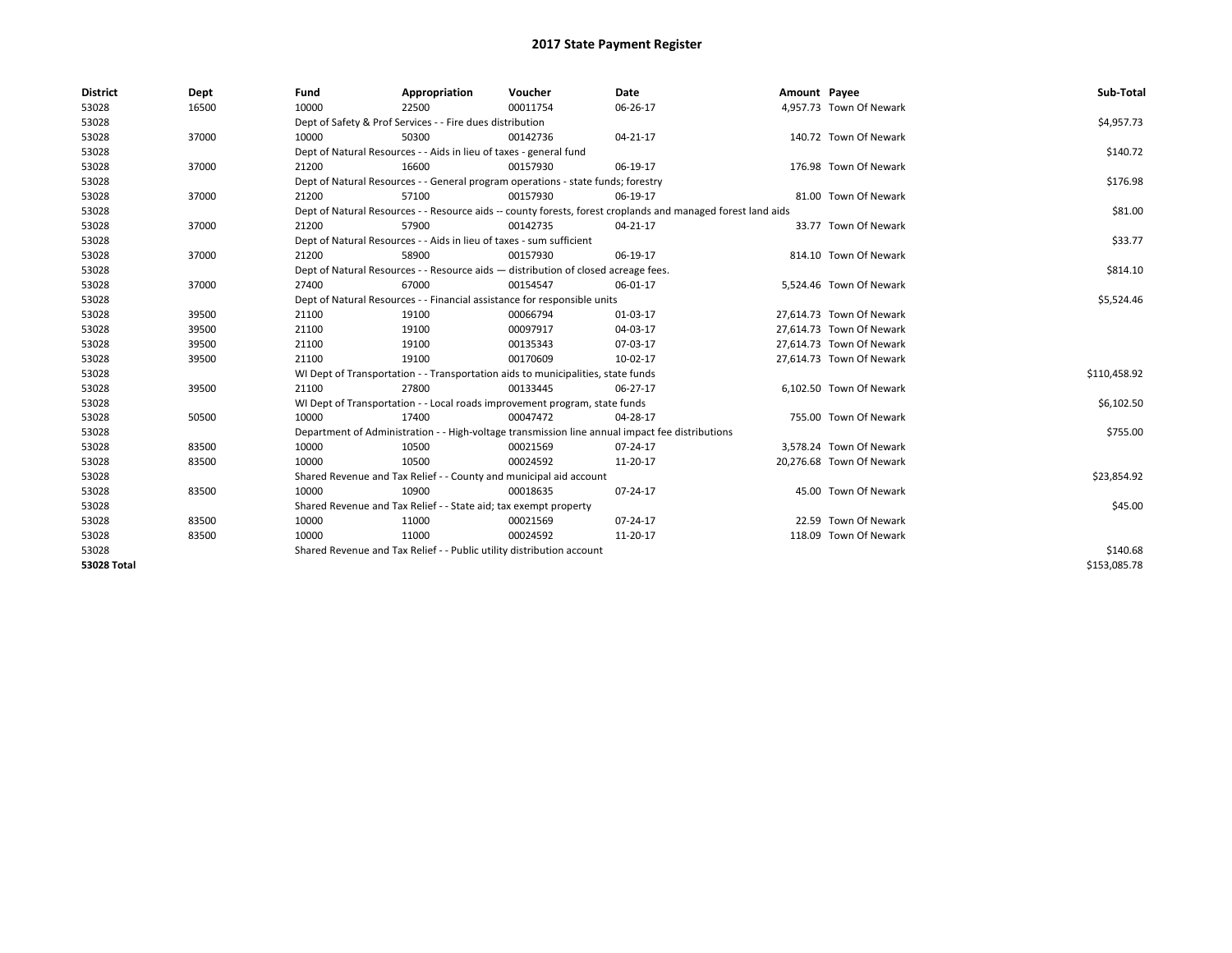| <b>District</b> | Dept  | Fund  | Appropriation                                                                      | Voucher  | <b>Date</b>                                                                                                  | Amount Payee |                            | Sub-Total    |
|-----------------|-------|-------|------------------------------------------------------------------------------------|----------|--------------------------------------------------------------------------------------------------------------|--------------|----------------------------|--------------|
| 53030           | 16500 | 10000 | 22500                                                                              | 00011755 | 06-26-17                                                                                                     |              | 3,900.02 Town Of Plymouth  |              |
| 53030           |       |       | Dept of Safety & Prof Services - - Fire dues distribution                          |          |                                                                                                              |              |                            | \$3,900.02   |
| 53030           | 37000 | 10000 | 50300                                                                              | 00125714 | 02-06-17                                                                                                     |              | 1,614.49 Town Of Plymouth  |              |
| 53030           | 37000 | 10000 | 50300                                                                              | 00142395 | 04-21-17                                                                                                     |              | 136.29 Town Of Plymouth    |              |
| 53030           | 37000 | 10000 | 50300                                                                              | 00142396 | 04-21-17                                                                                                     |              | 15.73 Town Of Plymouth     |              |
| 53030           |       |       | Dept of Natural Resources - - Aids in lieu of taxes - general fund                 |          |                                                                                                              |              |                            | \$1,766.51   |
| 53030           | 37000 | 21200 | 16600                                                                              | 00157931 | 06-19-17                                                                                                     |              | 136.78 Town Of Plymouth    |              |
| 53030           |       |       | Dept of Natural Resources - - General program operations - state funds; forestry   |          |                                                                                                              |              |                            | \$136.78     |
| 53030           | 37000 | 21200 | 57100                                                                              | 00157931 | 06-19-17                                                                                                     |              | 82.52 Town Of Plymouth     |              |
| 53030           |       |       |                                                                                    |          | Dept of Natural Resources - - Resource aids -- county forests, forest croplands and managed forest land aids |              |                            | \$82.52      |
| 53030           | 37000 | 21200 | 58900                                                                              | 00157931 | 06-19-17                                                                                                     |              | 629.17 Town Of Plymouth    |              |
| 53030           |       |       | Dept of Natural Resources - - Resource aids - distribution of closed acreage fees. |          |                                                                                                              |              |                            | \$629.17     |
| 53030           | 37000 | 27400 | 67000                                                                              | 00154481 | 06-01-17                                                                                                     |              | 3,816.09 Town Of Plymouth  |              |
| 53030           |       |       | Dept of Natural Resources - - Financial assistance for responsible units           |          |                                                                                                              |              |                            | \$3,816.09   |
| 53030           | 39500 | 21100 | 19100                                                                              | 00066795 | 01-03-17                                                                                                     |              | 27,178.18 Town Of Plymouth |              |
| 53030           | 39500 | 21100 | 19100                                                                              | 00097918 | 04-03-17                                                                                                     |              | 27,178.18 Town Of Plymouth |              |
| 53030           | 39500 | 21100 | 19100                                                                              | 00135344 | 07-03-17                                                                                                     |              | 27,178.18 Town Of Plymouth |              |
| 53030           | 39500 | 21100 | 19100                                                                              | 00170610 | 10-02-17                                                                                                     |              | 27,178.20 Town Of Plymouth |              |
| 53030           |       |       | WI Dept of Transportation - - Transportation aids to municipalities, state funds   |          |                                                                                                              |              |                            | \$108,712.74 |
| 53030           | 83500 | 10000 | 10500                                                                              | 00021570 | 07-24-17                                                                                                     |              | 3,238.08 Town Of Plymouth  |              |
| 53030           | 83500 | 10000 | 10500                                                                              | 00024593 | 11-20-17                                                                                                     |              | 18,349.11 Town Of Plymouth |              |
| 53030           |       |       | Shared Revenue and Tax Relief - - County and municipal aid account                 |          |                                                                                                              |              |                            | \$21,587.19  |
| 53030           | 83500 | 10000 | 10900                                                                              | 00018636 | 07-24-17                                                                                                     |              | 6.00 Town Of Plymouth      |              |
| 53030           |       |       | Shared Revenue and Tax Relief - - State aid; tax exempt property                   |          |                                                                                                              |              |                            | \$6.00       |
| 53030           | 83500 | 10000 | 11000                                                                              | 00021570 | 07-24-17                                                                                                     |              | 21.38 Town Of Plymouth     |              |
| 53030           | 83500 | 10000 | 11000                                                                              | 00024593 | 11-20-17                                                                                                     |              | 59.27 Town Of Plymouth     |              |
| 53030           |       |       | Shared Revenue and Tax Relief - - Public utility distribution account              |          |                                                                                                              |              |                            | \$80.65      |
| 53030 Total     |       |       |                                                                                    |          |                                                                                                              |              |                            | \$140.717.67 |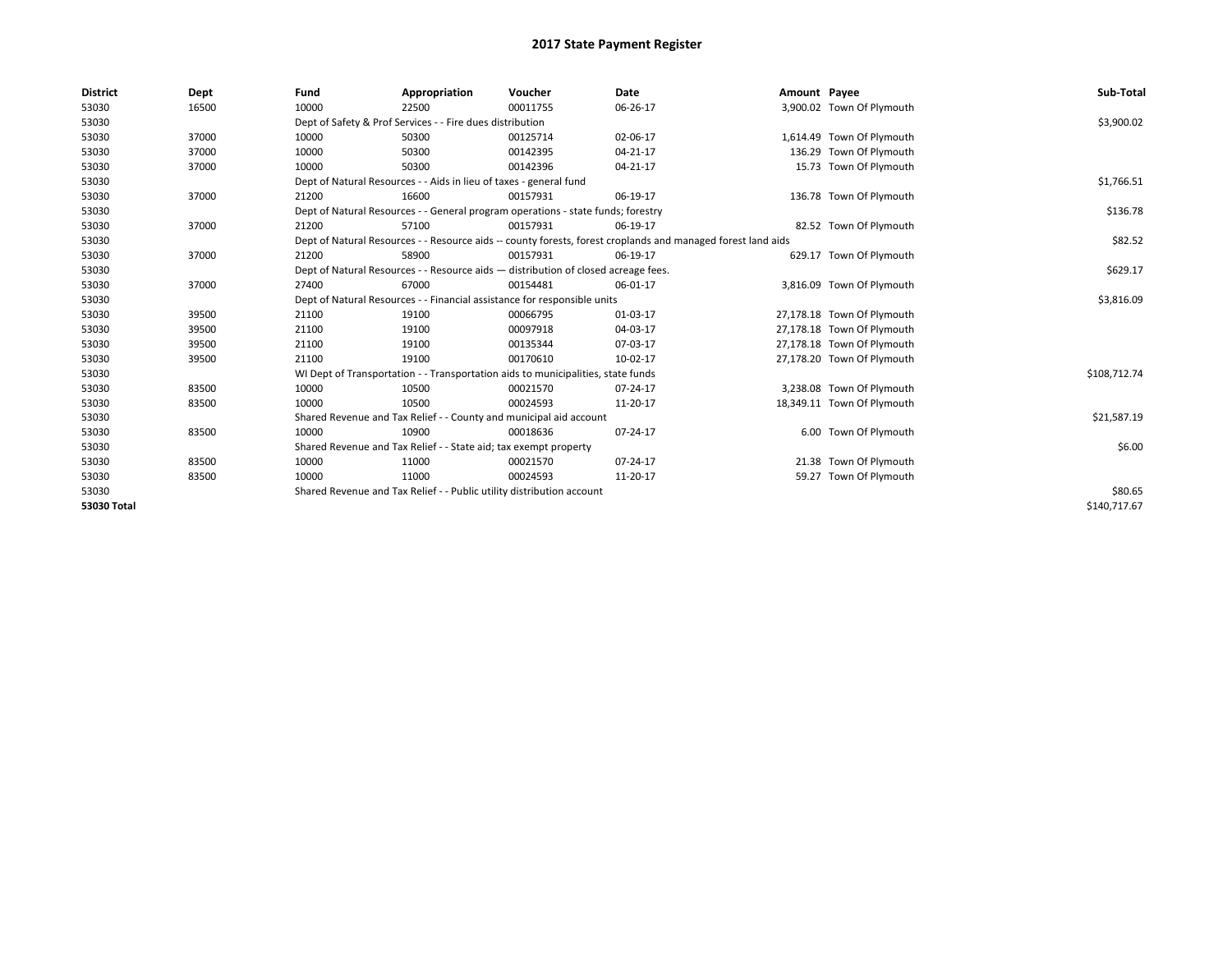| <b>District</b>    | Dept  | Fund  | Appropriation                                                                       | Voucher  | Date                                                                                                         | Amount Payee |                          | Sub-Total    |
|--------------------|-------|-------|-------------------------------------------------------------------------------------|----------|--------------------------------------------------------------------------------------------------------------|--------------|--------------------------|--------------|
| 53032              | 16500 | 10000 | 22500                                                                               | 00011756 | 06-26-17                                                                                                     |              | 4,177.60 Town Of Porter  |              |
| 53032              |       |       | Dept of Safety & Prof Services - - Fire dues distribution                           |          |                                                                                                              |              |                          | \$4,177.60   |
| 53032              | 37000 | 21200 | 16600                                                                               | 00157932 | 06-19-17                                                                                                     |              | 131.10 Town Of Porter    |              |
| 53032              |       |       | Dept of Natural Resources - - General program operations - state funds; forestry    |          |                                                                                                              |              |                          | \$131.10     |
| 53032              | 37000 | 21200 | 57100                                                                               | 00157932 | 06-19-17                                                                                                     |              | 65.20 Town Of Porter     |              |
| 53032              |       |       |                                                                                     |          | Dept of Natural Resources - - Resource aids -- county forests, forest croplands and managed forest land aids |              |                          | \$65.20      |
| 53032              | 37000 | 21200 | 58900                                                                               | 00157932 | 06-19-17                                                                                                     |              | 603.04 Town Of Porter    |              |
| 53032              |       |       | Dept of Natural Resources - - Resource aids - distribution of closed acreage fees.  |          |                                                                                                              |              |                          | \$603.04     |
| 53032              | 37000 | 27400 | 67000                                                                               | 00154789 | 06-01-17                                                                                                     |              | 4,390.55 Town Of Porter  |              |
| 53032              |       |       | Dept of Natural Resources - - Financial assistance for responsible units            |          |                                                                                                              |              |                          | \$4,390.55   |
| 53032              | 39500 | 21100 | 19100                                                                               | 00066796 | 01-03-17                                                                                                     |              | 30,073.81 Town Of Porter |              |
| 53032              | 39500 | 21100 | 19100                                                                               | 00097919 | 04-03-17                                                                                                     |              | 30,073.81 Town Of Porter |              |
| 53032              | 39500 | 21100 | 19100                                                                               | 00135345 | 07-03-17                                                                                                     |              | 30,073.81 Town Of Porter |              |
| 53032              | 39500 | 21100 | 19100                                                                               | 00170611 | 10-02-17                                                                                                     |              | 30.073.83 Town Of Porter |              |
| 53032              |       |       | WI Dept of Transportation - - Transportation aids to municipalities, state funds    |          |                                                                                                              |              |                          | \$120,295.26 |
| 53032              | 39500 | 21100 | 27800                                                                               | 00133443 | 06-27-17                                                                                                     |              | 37,014.76 Town Of Porter |              |
| 53032              |       |       | WI Dept of Transportation - - Local roads improvement program, state funds          |          |                                                                                                              |              |                          | \$37,014.76  |
| 53032              | 39500 | 21100 | 36500                                                                               | 00084135 | 02-09-17                                                                                                     |              | 500.00 Town Of Porter    |              |
| 53032              | 39500 | 21100 | 36500                                                                               | 00103683 | 04-06-17                                                                                                     |              | 500.00 Town Of Porter    |              |
| 53032              | 39500 | 21100 | 36500                                                                               | 00103684 | 04-06-17                                                                                                     |              | 500.00 Town Of Porter    |              |
| 53032              |       |       | WI Dept of Transportation - - Highway system management and operations, state funds |          |                                                                                                              |              |                          | \$1,500.00   |
| 53032              | 83500 | 10000 | 10500                                                                               | 00021571 | 07-24-17                                                                                                     |              | 1,872.63 Town Of Porter  |              |
| 53032              | 83500 | 10000 | 10500                                                                               | 00024594 | 11-20-17                                                                                                     |              | 10,611.55 Town Of Porter |              |
| 53032              |       |       | Shared Revenue and Tax Relief - - County and municipal aid account                  |          |                                                                                                              |              |                          | \$12,484.18  |
| 53032              | 83500 | 10000 | 10900                                                                               | 00018637 | 07-24-17                                                                                                     |              | 6.00 Town Of Porter      |              |
| 53032              |       |       | Shared Revenue and Tax Relief - - State aid; tax exempt property                    |          |                                                                                                              |              |                          | \$6.00       |
| <b>53032 Total</b> |       |       |                                                                                     |          |                                                                                                              |              |                          | \$180,667.69 |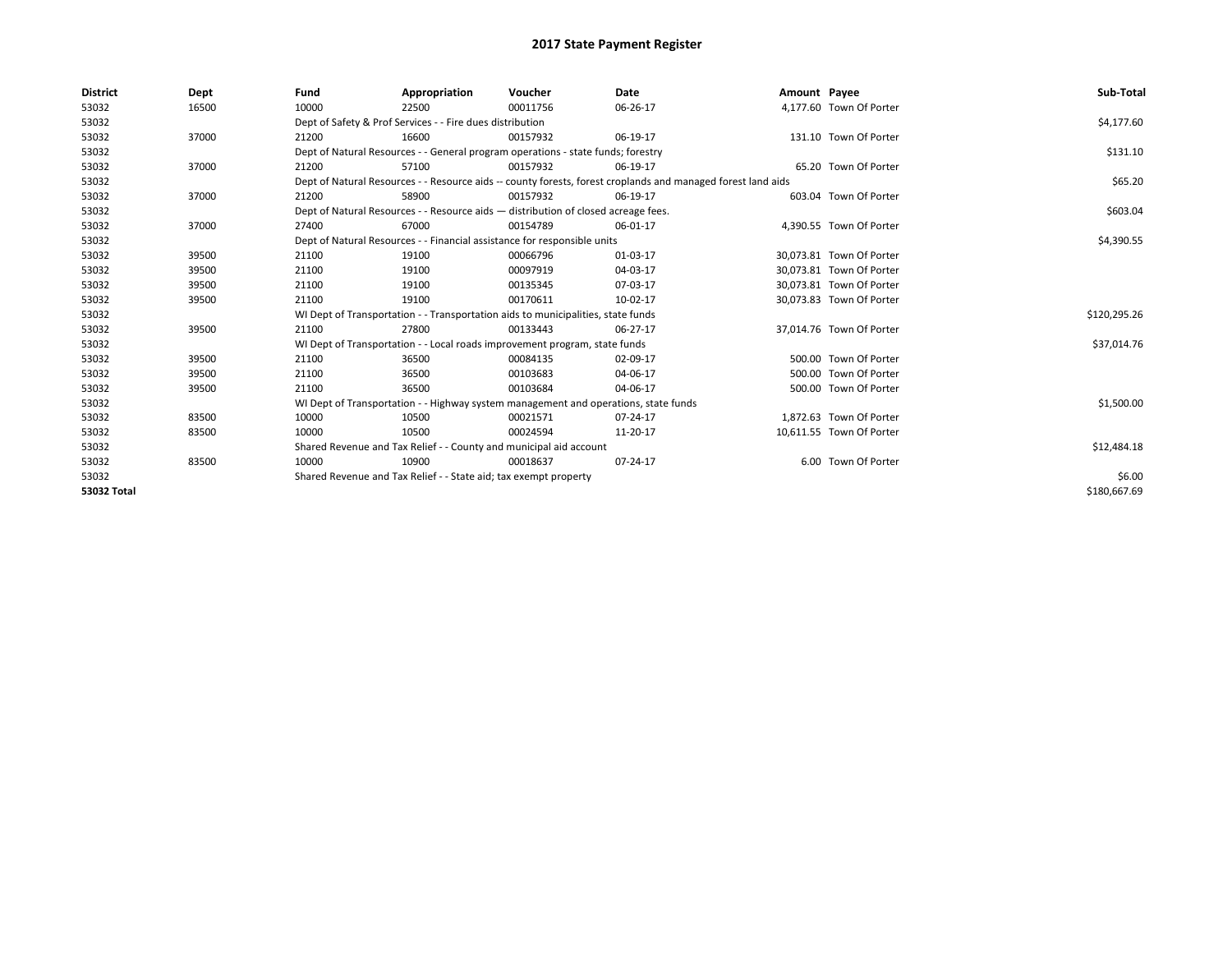| <b>District</b> | Dept  | Fund  | Appropriation                                                                      | Voucher  | Date                                                                                                         | Amount Payee |                        | Sub-Total    |
|-----------------|-------|-------|------------------------------------------------------------------------------------|----------|--------------------------------------------------------------------------------------------------------------|--------------|------------------------|--------------|
| 53034           | 16500 | 10000 | 22500                                                                              | 00011757 | 06-26-17                                                                                                     |              | 7,767.96 Town Of Rock  |              |
| 53034           |       |       | Dept of Safety & Prof Services - - Fire dues distribution                          |          |                                                                                                              |              |                        | \$7,767.96   |
| 53034           | 37000 | 10000 | 50300                                                                              | 00126331 | 02-06-17                                                                                                     |              | 1,715.11 Town Of Rock  |              |
| 53034           |       |       | Dept of Natural Resources - - Aids in lieu of taxes - general fund                 |          |                                                                                                              |              |                        | \$1,715.11   |
| 53034           | 37000 | 21200 | 16600                                                                              | 00157933 | 06-19-17                                                                                                     |              | 72.54 Town Of Rock     |              |
| 53034           |       |       | Dept of Natural Resources - - General program operations - state funds; forestry   |          |                                                                                                              |              |                        | \$72.54      |
| 53034           | 37000 | 21200 | 57100                                                                              | 00157933 | 06-19-17                                                                                                     |              | 33.20 Town Of Rock     |              |
| 53034           |       |       |                                                                                    |          | Dept of Natural Resources - - Resource aids -- county forests, forest croplands and managed forest land aids |              |                        | \$33.20      |
| 53034           | 37000 | 21200 | 58900                                                                              | 00157933 | 06-19-17                                                                                                     |              | 333.68 Town Of Rock    |              |
| 53034           |       |       | Dept of Natural Resources - - Resource aids - distribution of closed acreage fees. |          |                                                                                                              |              |                        | \$333.68     |
| 53034           | 37000 | 27400 | 67000                                                                              | 00154169 | 06-01-17                                                                                                     |              | 10,121.05 Town Of Rock |              |
| 53034           |       |       | Dept of Natural Resources - - Financial assistance for responsible units           |          |                                                                                                              |              |                        | \$10,121.05  |
| 53034           | 39500 | 21100 | 19100                                                                              | 00066797 | 01-03-17                                                                                                     |              | 28.158.07 Town Of Rock |              |
| 53034           | 39500 | 21100 | 19100                                                                              | 00097920 | 04-03-17                                                                                                     |              | 28,158.07 Town Of Rock |              |
| 53034           | 39500 | 21100 | 19100                                                                              | 00135346 | 07-03-17                                                                                                     |              | 28,158.07 Town Of Rock |              |
| 53034           | 39500 | 21100 | 19100                                                                              | 00170612 | 10-02-17                                                                                                     |              | 28,158.09 Town Of Rock |              |
| 53034           |       |       | WI Dept of Transportation - - Transportation aids to municipalities, state funds   |          |                                                                                                              |              |                        | \$112,632.30 |
| 53034           | 50500 | 10000 | 17400                                                                              | 00047473 | 04-28-17                                                                                                     |              | 53,775.00 Town Of Rock |              |
| 53034           |       |       |                                                                                    |          | Department of Administration - - High-voltage transmission line annual impact fee distributions              |              |                        | \$53,775.00  |
| 53034           | 83500 | 10000 | 10500                                                                              | 00021572 | 07-24-17                                                                                                     |              | 15,211.03 Town Of Rock |              |
| 53034           | 83500 | 10000 | 10500                                                                              | 00024595 | 11-20-17                                                                                                     |              | 86,195.86 Town Of Rock |              |
| 53034           |       |       | Shared Revenue and Tax Relief - - County and municipal aid account                 |          |                                                                                                              |              |                        | \$101,406.89 |
| 53034           | 83500 | 10000 | 10900                                                                              | 00018638 | 07-24-17                                                                                                     |              | 392.00 Town Of Rock    |              |
| 53034           |       |       | Shared Revenue and Tax Relief - - State aid; tax exempt property                   |          |                                                                                                              |              |                        | \$392.00     |
| 53034           | 83500 | 10000 | 11000                                                                              | 00021572 | 07-24-17                                                                                                     |              | 15.03 Town Of Rock     |              |
| 53034           | 83500 | 10000 | 11000                                                                              | 00024595 | 11-20-17                                                                                                     |              | 355.01 Town Of Rock    |              |
| 53034           |       |       | Shared Revenue and Tax Relief - - Public utility distribution account              |          |                                                                                                              |              |                        | \$370.04     |
| 53034           | 83500 | 52100 | 36300                                                                              | 00015989 | 03-27-17                                                                                                     |              | 23,566.68 Town Of Rock |              |
| 53034           |       |       | Shared Revenue and Tax Relief - - Lottery and gaming credit                        |          |                                                                                                              |              |                        | \$23,566.68  |
| 53034 Total     |       |       |                                                                                    |          |                                                                                                              |              |                        | \$312,186.45 |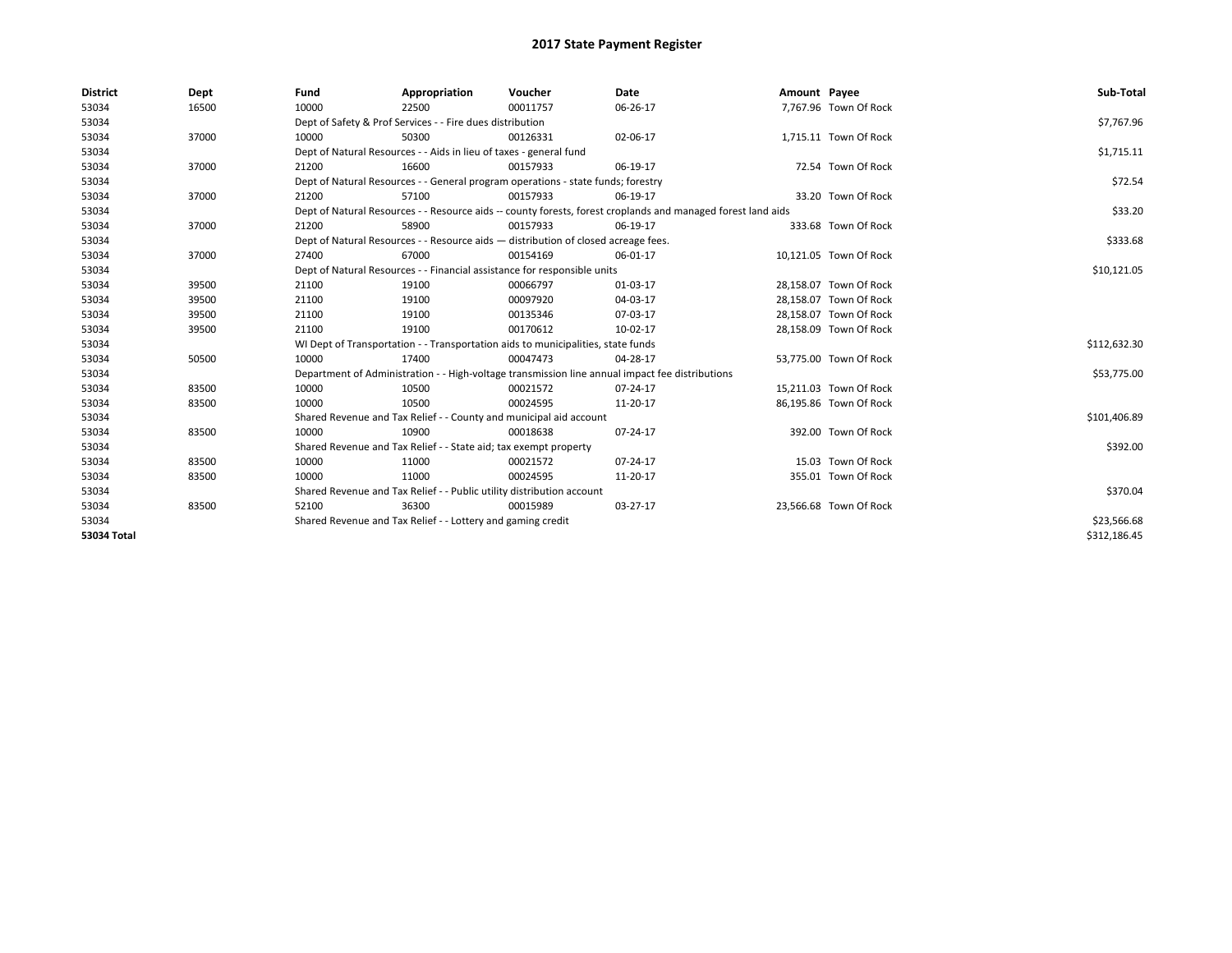| <b>District</b> | Dept  | Fund  | Appropriation                                                                                                | Voucher  | <b>Date</b> | Amount Payee |                                 | Sub-Total    |
|-----------------|-------|-------|--------------------------------------------------------------------------------------------------------------|----------|-------------|--------------|---------------------------------|--------------|
| 53036           | 16500 | 10000 | 22500                                                                                                        | 00011758 | 06-26-17    |              | 2,666.36 Town Of Spring Valley  |              |
| 53036           |       |       | Dept of Safety & Prof Services - - Fire dues distribution                                                    |          |             |              |                                 | \$2,666.36   |
| 53036           | 37000 | 10000 | 50300                                                                                                        | 00125933 | 02-06-17    |              | 523.09 Town Of Spring Valley    |              |
| 53036           |       |       | Dept of Natural Resources - - Aids in lieu of taxes - general fund                                           |          |             |              |                                 | \$523.09     |
| 53036           | 37000 | 21200 | 16600                                                                                                        | 00157934 | 06-19-17    |              | 305.45 Town Of Spring Valley    |              |
| 53036           |       |       | Dept of Natural Resources - - General program operations - state funds; forestry                             |          |             |              |                                 | \$305.45     |
| 53036           | 37000 | 21200 | 57100                                                                                                        | 00157934 | 06-19-17    |              | 139.80 Town Of Spring Valley    |              |
| 53036           |       |       | Dept of Natural Resources - - Resource aids -- county forests, forest croplands and managed forest land aids |          |             |              |                                 | \$139.80     |
| 53036           | 37000 | 21200 | 58900                                                                                                        | 00157934 | 06-19-17    |              | 1,405.08 Town Of Spring Valley  |              |
| 53036           |       |       | Dept of Natural Resources - - Resource aids - distribution of closed acreage fees.                           |          |             |              |                                 | \$1,405.08   |
| 53036           | 37000 | 27400 | 67000                                                                                                        | 00154509 | 06-01-17    |              | 865.28 Town Of Spring Valley    |              |
| 53036           |       |       | Dept of Natural Resources - - Financial assistance for responsible units                                     |          | \$865.28    |              |                                 |              |
| 53036           | 39500 | 21100 | 19100                                                                                                        | 00066798 | 01-03-17    |              | 31,688.63 Town Of Spring Valley |              |
| 53036           | 39500 | 21100 | 19100                                                                                                        | 00097921 | 04-03-17    |              | 31,688.63 Town Of Spring Valley |              |
| 53036           | 39500 | 21100 | 19100                                                                                                        | 00135347 | 07-03-17    |              | 31,688.63 Town Of Spring Valley |              |
| 53036           | 39500 | 21100 | 19100                                                                                                        | 00170613 | 10-02-17    |              | 31,688.66 Town Of Spring Valley |              |
| 53036           |       |       | WI Dept of Transportation - - Transportation aids to municipalities, state funds                             |          |             |              |                                 | \$126,754.55 |
| 53036           | 83500 | 10000 | 10500                                                                                                        | 00021573 | 07-24-17    |              | 1,791.05 Town Of Spring Valley  |              |
| 53036           | 83500 | 10000 | 10500                                                                                                        | 00024596 | 11-20-17    |              | 10,172.20 Town Of Spring Valley |              |
| 53036           |       |       | Shared Revenue and Tax Relief - - County and municipal aid account                                           |          |             |              |                                 | \$11,963.25  |
| 53036           | 83500 | 10000 | 10900                                                                                                        | 00018639 | 07-24-17    |              | 7.00 Town Of Spring Valley      |              |
| 53036           |       |       | Shared Revenue and Tax Relief - - State aid; tax exempt property                                             |          |             |              |                                 | \$7.00       |
| 53036           | 83500 | 10000 | 11000                                                                                                        | 00021573 | 07-24-17    |              | 22.09 Town Of Spring Valley     |              |
| 53036           | 83500 | 10000 | 11000                                                                                                        | 00024596 | 11-20-17    |              | 117.22 Town Of Spring Valley    |              |
| 53036           |       |       | Shared Revenue and Tax Relief - - Public utility distribution account                                        |          |             |              |                                 | \$139.31     |
| 53036 Total     |       |       |                                                                                                              |          |             |              |                                 | \$144,769.17 |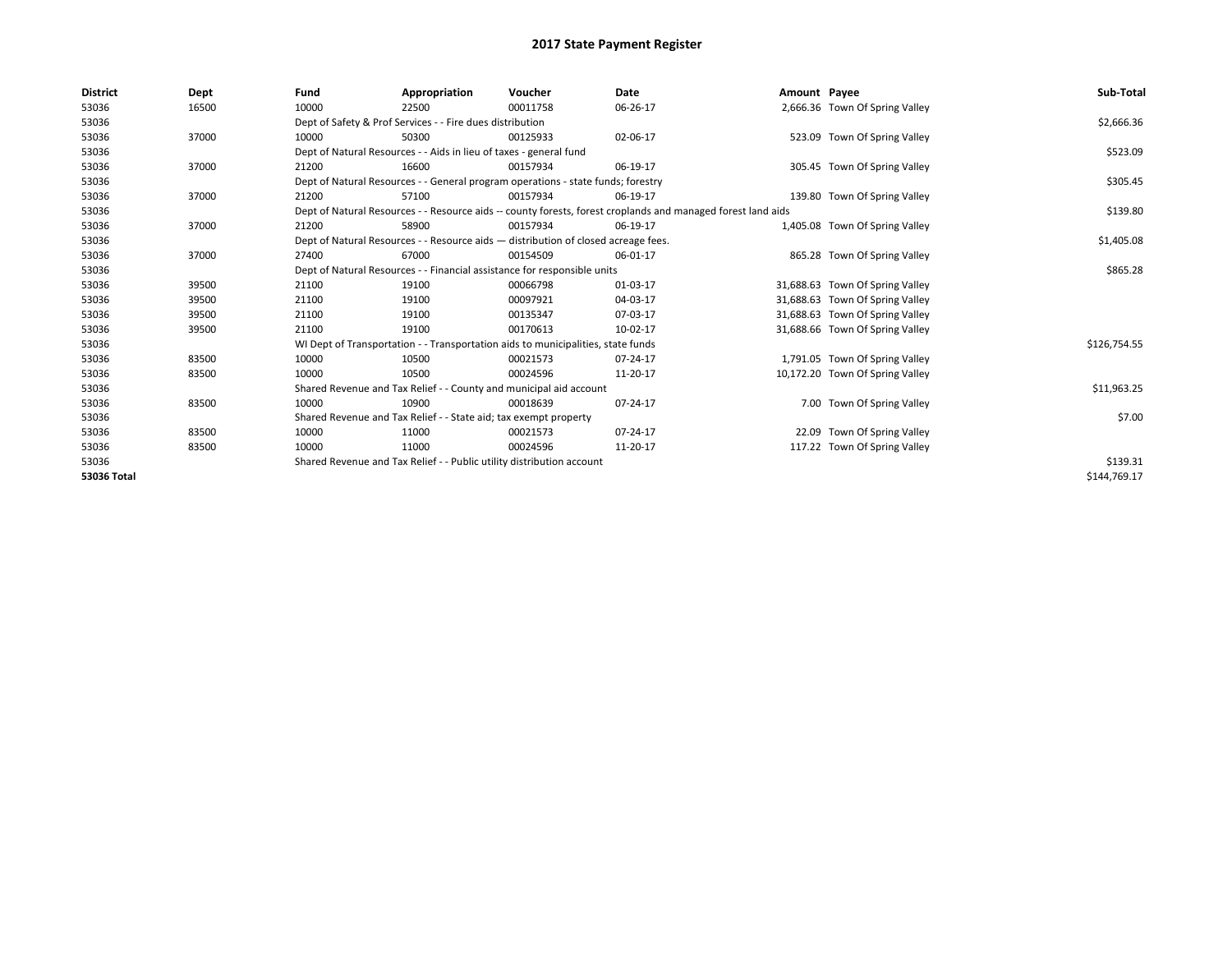| <b>District</b>    | Dept  | Fund  | Appropriation                                                         | Voucher                                                                            | Date                                                                                                         | Amount Payee |                          | Sub-Total    |
|--------------------|-------|-------|-----------------------------------------------------------------------|------------------------------------------------------------------------------------|--------------------------------------------------------------------------------------------------------------|--------------|--------------------------|--------------|
| 53038              | 16500 | 10000 | 22500                                                                 | 00011759                                                                           | 06-26-17                                                                                                     |              | 8,165.38 Town Of Turtle  |              |
| 53038              |       |       | Dept of Safety & Prof Services - - Fire dues distribution             |                                                                                    |                                                                                                              |              |                          | \$8,165.38   |
| 53038              | 37000 | 21200 | 16600                                                                 | 00157935                                                                           | 06-19-17                                                                                                     |              | 111.85 Town Of Turtle    |              |
| 53038              |       |       |                                                                       | Dept of Natural Resources - - General program operations - state funds; forestry   |                                                                                                              |              |                          | \$111.85     |
| 53038              | 37000 | 21200 | 57100                                                                 | 00157935                                                                           | 06-19-17                                                                                                     |              | 56.99 Town Of Turtle     |              |
| 53038              |       |       |                                                                       |                                                                                    | Dept of Natural Resources - - Resource aids -- county forests, forest croplands and managed forest land aids |              |                          | \$56.99      |
| 53038              | 37000 | 21200 | 58900                                                                 | 00157935                                                                           | 06-19-17                                                                                                     |              | 514.49 Town Of Turtle    |              |
| 53038              |       |       |                                                                       | Dept of Natural Resources - - Resource aids - distribution of closed acreage fees. |                                                                                                              |              |                          | \$514.49     |
| 53038              | 37000 | 27400 | 67000                                                                 | 00154045                                                                           | 06-01-17                                                                                                     |              | 8,801.74 Town Of Turtle  |              |
| 53038              |       |       |                                                                       | Dept of Natural Resources - - Financial assistance for responsible units           |                                                                                                              |              |                          | \$8,801.74   |
| 53038              | 37000 | 27400 | 67300                                                                 | 00154045                                                                           | 06-01-17                                                                                                     |              | 606.53 Town Of Turtle    |              |
| 53038              |       |       | Dept of Natural Resources - - Recycling consolidation grants          |                                                                                    |                                                                                                              |              |                          | \$606.53     |
| 53038              | 39500 | 21100 | 19100                                                                 | 00066799                                                                           | 01-03-17                                                                                                     |              | 25.961.58 Town Of Turtle |              |
| 53038              | 39500 | 21100 | 19100                                                                 | 00097922                                                                           | 04-03-17                                                                                                     |              | 25,961.58 Town Of Turtle |              |
| 53038              | 39500 | 21100 | 19100                                                                 | 00135348                                                                           | 07-03-17                                                                                                     |              | 25,961.58 Town Of Turtle |              |
| 53038              | 39500 | 21100 | 19100                                                                 | 00170614                                                                           | 10-02-17                                                                                                     |              | 25,961.58 Town Of Turtle |              |
| 53038              |       |       |                                                                       | WI Dept of Transportation - - Transportation aids to municipalities, state funds   |                                                                                                              |              |                          | \$103,846.32 |
| 53038              | 45500 | 10000 | 23100                                                                 | 00021597                                                                           | 01-03-17                                                                                                     |              | 480.00 Town Of Turtle    |              |
| 53038              | 45500 | 10000 | 23100                                                                 | 00038642                                                                           | 12-12-17                                                                                                     |              | 480.00 Town Of Turtle    |              |
| 53038              |       |       |                                                                       | Department of Justice - - Law enforcement training fund, local assistance          |                                                                                                              |              |                          | \$960.00     |
| 53038              | 83500 | 10000 | 10500                                                                 | 00021574                                                                           | 07-24-17                                                                                                     |              | 5,772.27 Town Of Turtle  |              |
| 53038              | 83500 | 10000 | 10500                                                                 | 00024597                                                                           | 11-20-17                                                                                                     |              | 32,709.52 Town Of Turtle |              |
| 53038              |       |       |                                                                       | Shared Revenue and Tax Relief - - County and municipal aid account                 |                                                                                                              |              |                          | \$38,481.79  |
| 53038              | 83500 | 10000 | 10900                                                                 | 00018640                                                                           | 07-24-17                                                                                                     |              | 58.00 Town Of Turtle     |              |
| 53038              |       |       | Shared Revenue and Tax Relief - - State aid; tax exempt property      |                                                                                    |                                                                                                              |              |                          | \$58.00      |
| 53038              | 83500 | 10000 | 11000                                                                 | 00021574                                                                           | 07-24-17                                                                                                     |              | 1,754.84 Town Of Turtle  |              |
| 53038              | 83500 | 10000 | 11000                                                                 | 00024597                                                                           | 11-20-17                                                                                                     |              | 11,905.15 Town Of Turtle |              |
| 53038              |       |       | Shared Revenue and Tax Relief - - Public utility distribution account |                                                                                    |                                                                                                              |              |                          | \$13,659.99  |
| <b>53038 Total</b> |       |       |                                                                       |                                                                                    |                                                                                                              |              |                          | \$175,263.08 |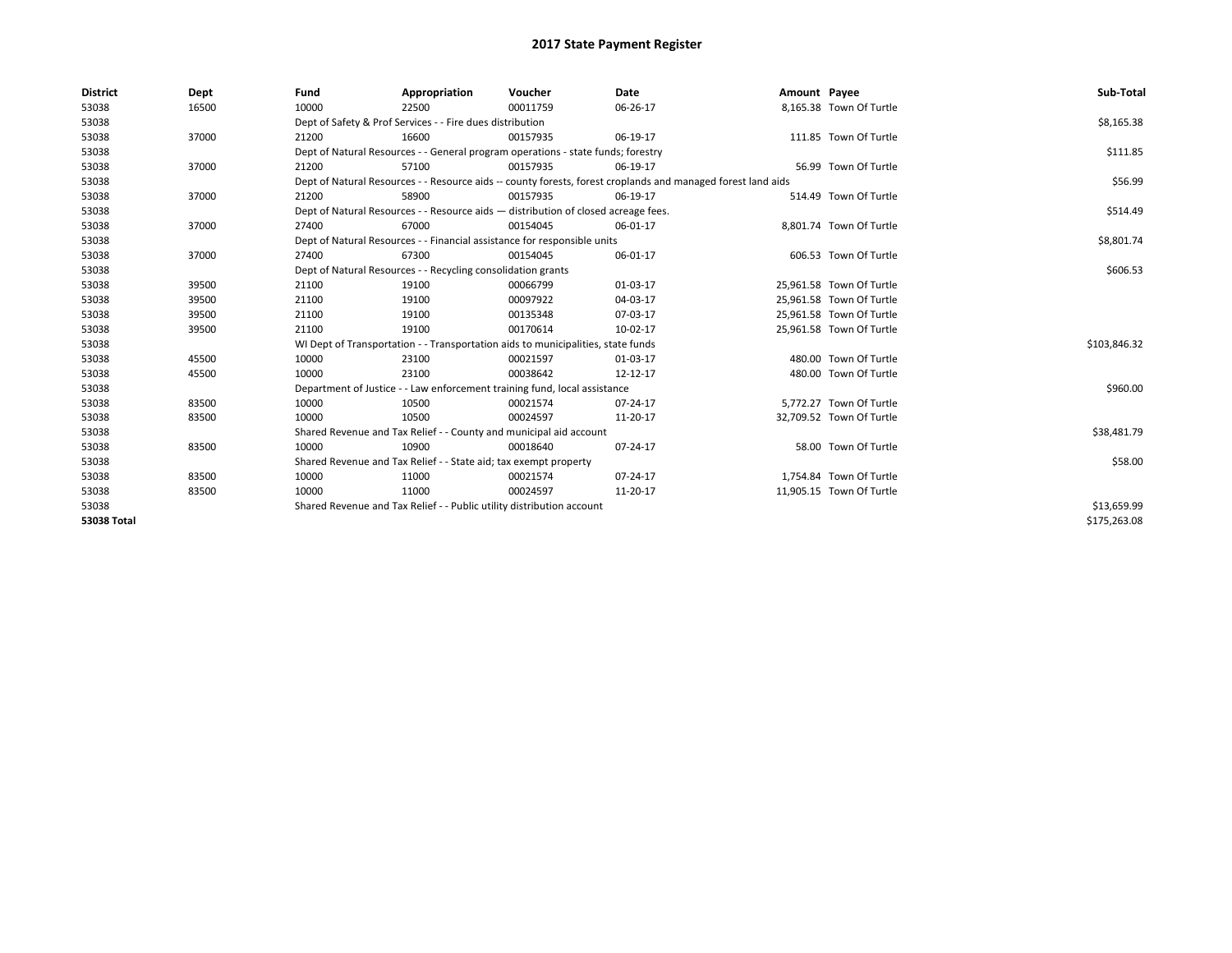| District    | Dept  | Fund  | Appropriation                                                                                                | Voucher  | Date     | Amount Payee |                         | Sub-Total    |  |  |  |
|-------------|-------|-------|--------------------------------------------------------------------------------------------------------------|----------|----------|--------------|-------------------------|--------------|--|--|--|
| 53040       | 16500 | 10000 | 22500                                                                                                        | 00011760 | 06-27-17 |              | 7,080.47 Town Of Union  |              |  |  |  |
| 53040       |       |       | Dept of Safety & Prof Services - - Fire dues distribution                                                    |          |          |              |                         | \$7,080.47   |  |  |  |
| 53040       | 37000 | 10000 | 50300                                                                                                        | 00126047 | 02-06-17 |              | 8,832.62 Town Of Union  |              |  |  |  |
| 53040       | 37000 | 10000 | 50300                                                                                                        | 00143231 | 04-21-17 |              | 165.40 Town Of Union    |              |  |  |  |
| 53040       | 37000 | 10000 | 50300                                                                                                        | 00143232 | 04-21-17 |              | 2.46 Town Of Union      |              |  |  |  |
| 53040       |       |       | Dept of Natural Resources - - Aids in lieu of taxes - general fund                                           |          |          |              |                         | \$9,000.48   |  |  |  |
| 53040       | 37000 | 21200 | 16600                                                                                                        | 00157936 | 06-19-17 |              | 30.59 Town Of Union     |              |  |  |  |
| 53040       |       |       | Dept of Natural Resources - - General program operations - state funds; forestry                             |          |          |              |                         | \$30.59      |  |  |  |
| 53040       | 37000 | 21200 | 57100                                                                                                        | 00157936 | 06-19-17 |              | 14.00 Town Of Union     |              |  |  |  |
| 53040       |       |       | Dept of Natural Resources - - Resource aids -- county forests, forest croplands and managed forest land aids |          |          |              |                         | \$14.00      |  |  |  |
| 53040       | 37000 | 21200 | 57900                                                                                                        | 00143233 | 04-21-17 |              | 44.56 Town Of Union     |              |  |  |  |
| 53040       |       |       | Dept of Natural Resources - - Aids in lieu of taxes - sum sufficient                                         |          |          |              |                         | \$44.56      |  |  |  |
| 53040       | 37000 | 21200 | 58900                                                                                                        | 00157936 | 06-19-17 |              | 140.71 Town Of Union    |              |  |  |  |
| 53040       |       |       | Dept of Natural Resources - - Resource aids - distribution of closed acreage fees.                           |          |          |              |                         | \$140.71     |  |  |  |
| 53040       | 39500 | 21100 | 19100                                                                                                        | 00066800 | 01-03-17 |              | 29,644.42 Town Of Union |              |  |  |  |
| 53040       | 39500 | 21100 | 19100                                                                                                        | 00097923 | 04-03-17 |              | 29,644.42 Town Of Union |              |  |  |  |
| 53040       | 39500 | 21100 | 19100                                                                                                        | 00135349 | 07-03-17 |              | 29,644.42 Town Of Union |              |  |  |  |
| 53040       | 39500 | 21100 | 19100                                                                                                        | 00170615 | 10-02-17 |              | 29,644.44 Town Of Union |              |  |  |  |
| 53040       |       |       | WI Dept of Transportation - - Transportation aids to municipalities, state funds                             |          |          |              |                         |              |  |  |  |
| 53040       | 39500 | 21100 | 36500                                                                                                        | 00094707 | 03-14-17 |              | 500.00 Town Of Union    |              |  |  |  |
| 53040       | 39500 | 21100 | 36500                                                                                                        | 00094709 | 03-14-17 |              | 500.00 Town Of Union    |              |  |  |  |
| 53040       | 39500 | 21100 | 36500                                                                                                        | 00122651 | 06-01-17 |              | 500.00 Town Of Union    |              |  |  |  |
| 53040       | 39500 | 21100 | 36500                                                                                                        | 00136772 | 06-29-17 |              | 500.00 Town Of Union    |              |  |  |  |
| 53040       | 39500 | 21100 | 36500                                                                                                        | 00187271 | 11-02-17 |              | 500.00 Town Of Union    |              |  |  |  |
| 53040       | 39500 | 21100 | 36500                                                                                                        | 00194930 | 11-21-17 |              | 500.00 Town Of Union    |              |  |  |  |
| 53040       | 39500 | 21100 | 36500                                                                                                        | 00194932 | 11-21-17 |              | 500.00 Town Of Union    |              |  |  |  |
| 53040       |       |       | WI Dept of Transportation - - Highway system management and operations, state funds                          |          |          |              |                         | \$3,500.00   |  |  |  |
| 53040       | 83500 | 10000 | 10500                                                                                                        | 00021575 | 07-24-17 |              | 3,403.00 Town Of Union  |              |  |  |  |
| 53040       | 83500 | 10000 | 10500                                                                                                        | 00024598 | 11-20-17 |              | 19,287.29 Town Of Union |              |  |  |  |
| 53040       |       |       | Shared Revenue and Tax Relief - - County and municipal aid account                                           |          |          |              |                         | \$22,690.29  |  |  |  |
| 53040       | 83500 | 10000 | 10900                                                                                                        | 00018641 | 07-24-17 |              | 64.00 Town Of Union     |              |  |  |  |
| 53040       |       |       | Shared Revenue and Tax Relief - - State aid; tax exempt property                                             |          |          |              |                         | \$64.00      |  |  |  |
| 53040       | 83500 | 10000 | 11000                                                                                                        | 00021575 | 07-24-17 |              | 0.49 Town Of Union      |              |  |  |  |
| 53040       | 83500 | 10000 | 11000                                                                                                        | 00024598 | 11-20-17 |              | 1.73 Town Of Union      |              |  |  |  |
| 53040       |       |       | Shared Revenue and Tax Relief - - Public utility distribution account                                        |          |          |              |                         | \$2.22       |  |  |  |
| 53040       | 83500 | 52100 | 36300                                                                                                        | 00015990 | 03-27-17 |              | 5,623.45 Town Of Union  |              |  |  |  |
| 53040       |       |       | Shared Revenue and Tax Relief - - Lottery and gaming credit                                                  |          |          |              |                         | \$5,623.45   |  |  |  |
| 53040 Total |       |       |                                                                                                              |          |          |              |                         | \$166,768.47 |  |  |  |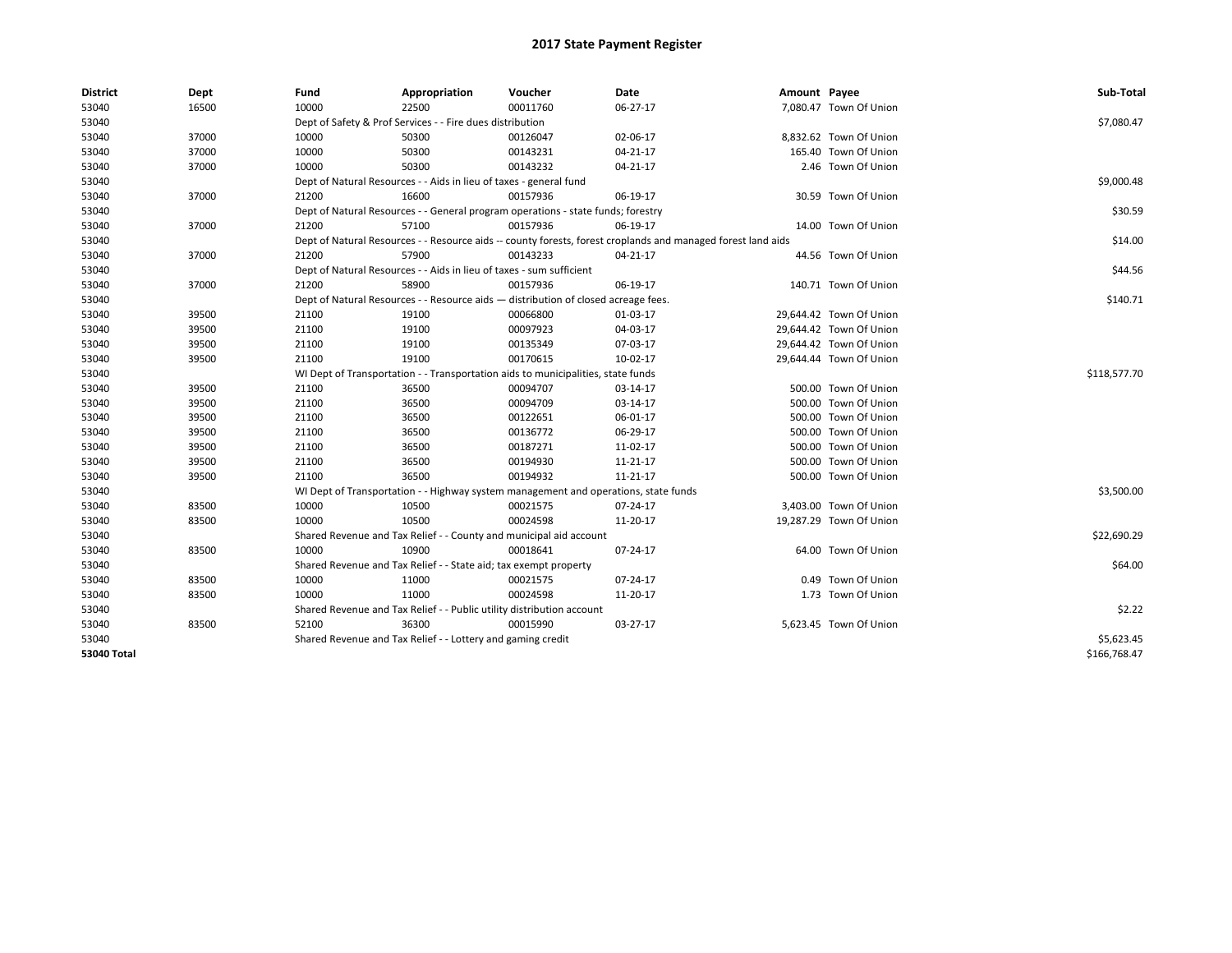| <b>District</b>    | <b>Dept</b> | Fund                                                                             | Appropriation                                                         | Voucher                                                                   | Date     | Amount Payee |                               | Sub-Total    |
|--------------------|-------------|----------------------------------------------------------------------------------|-----------------------------------------------------------------------|---------------------------------------------------------------------------|----------|--------------|-------------------------------|--------------|
| 53111              | 16500       | 10000                                                                            | 22500                                                                 | 00011761                                                                  | 06-26-17 |              | 5,263.43 Village Of Clinton   |              |
| 53111              |             |                                                                                  | Dept of Safety & Prof Services - - Fire dues distribution             |                                                                           |          |              |                               | \$5,263.43   |
| 53111              | 37000       | 27400                                                                            | 67000                                                                 | 00154751                                                                  | 06-01-17 |              | 7,087.03 Village Of Clinton   |              |
| 53111              |             |                                                                                  |                                                                       | Dept of Natural Resources - - Financial assistance for responsible units  |          |              |                               | \$7,087.03   |
| 53111              | 39500       | 21100                                                                            | 19100                                                                 | 00066801                                                                  | 01-03-17 |              | 29,981.42 Village Of Clinton  |              |
| 53111              | 39500       | 21100                                                                            | 19100                                                                 | 00097924                                                                  | 04-03-17 |              | 29,981.42 Village Of Clinton  |              |
| 53111              | 39500       | 21100                                                                            | 19100                                                                 | 00135350                                                                  | 07-03-17 |              | 29,981.42 Village Of Clinton  |              |
| 53111              | 39500       | 21100                                                                            | 19100                                                                 | 00170616                                                                  | 10-02-17 |              | 29,981.45 Village Of Clinton  |              |
| 53111              |             | WI Dept of Transportation - - Transportation aids to municipalities, state funds |                                                                       | \$119,925.71                                                              |          |              |                               |              |
| 53111              | 43500       | 00005                                                                            | 16300                                                                 | 01LGS                                                                     | 11-17-17 |              | 4,471.70 Village Of Clinton   |              |
| 53111              |             | Department of Health Services - - Guardianship grant program                     |                                                                       | \$4,471.70                                                                |          |              |                               |              |
| 53111              | 45500       | 10000                                                                            | 23100                                                                 | 00034660                                                                  | 09-15-17 |              | 800.00 Village Of Clinton     |              |
| 53111              |             |                                                                                  |                                                                       | Department of Justice - - Law enforcement training fund, local assistance |          |              |                               | \$800.00     |
| 53111              | 83500       | 10000                                                                            | 10100                                                                 | 00021576                                                                  | 07-24-17 |              | 20,722.98 Village Of Clinton  |              |
| 53111              |             |                                                                                  |                                                                       | Shared Revenue and Tax Relief - - Expenditure restraint program account   |          |              |                               | \$20,722.98  |
| 53111              | 83500       | 10000                                                                            | 10500                                                                 | 00021576                                                                  | 07-24-17 |              | 45,898.31 Village Of Clinton  |              |
| 53111              | 83500       | 10000                                                                            | 10500                                                                 | 00024599                                                                  | 11-20-17 |              | 255,618.74 Village Of Clinton |              |
| 53111              |             |                                                                                  |                                                                       | Shared Revenue and Tax Relief - - County and municipal aid account        |          |              |                               | \$301,517.05 |
| 53111              | 83500       | 10000                                                                            | 10900                                                                 | 00018642                                                                  | 07-24-17 |              | 647.00 Village Of Clinton     |              |
| 53111              | 83500       | 10000                                                                            | 10900                                                                 | 00019933                                                                  | 07-24-17 |              | 3,721.00 Village Of Clinton   |              |
| 53111              |             |                                                                                  | Shared Revenue and Tax Relief - - State aid; tax exempt property      |                                                                           |          |              |                               | \$4,368.00   |
| 53111              | 83500       | 10000                                                                            | 11000                                                                 | 00021576                                                                  | 07-24-17 |              | 50.55 Village Of Clinton      |              |
| 53111              | 83500       | 10000                                                                            | 11000                                                                 | 00024599                                                                  | 11-20-17 |              | 342.06 Village Of Clinton     |              |
| 53111              |             |                                                                                  | Shared Revenue and Tax Relief - - Public utility distribution account |                                                                           |          |              |                               | \$392.61     |
| 53111              | 83500       | 52100                                                                            | 36300                                                                 | 00015991                                                                  | 03-27-17 |              | 1,194.42 Village Of Clinton   |              |
| 53111              |             |                                                                                  | Shared Revenue and Tax Relief - - Lottery and gaming credit           |                                                                           |          |              |                               | \$1,194.42   |
| <b>53111 Total</b> |             |                                                                                  |                                                                       |                                                                           |          |              |                               | \$465,742.93 |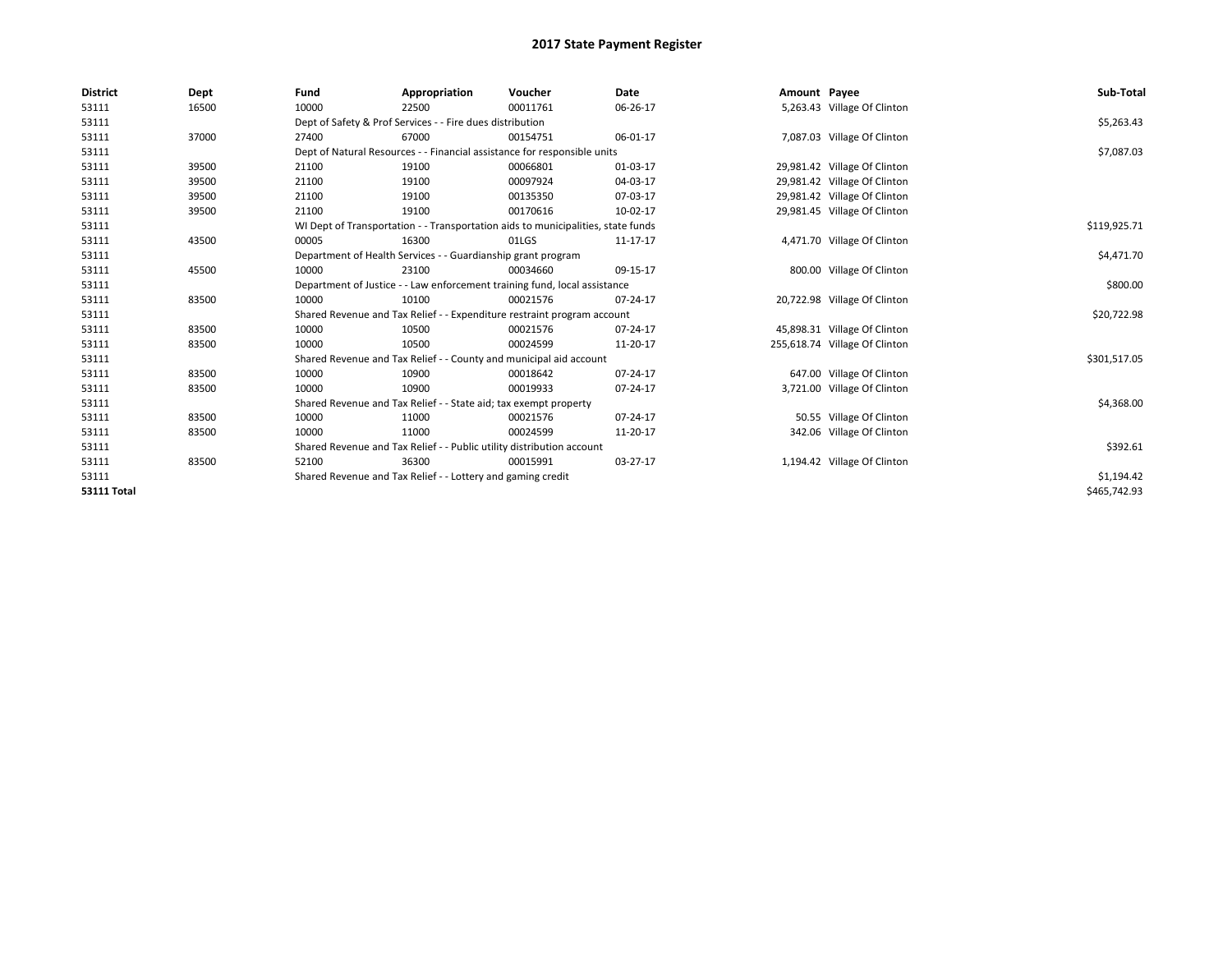| <b>District</b>    | Dept  | Fund                                                                  | Appropriation                                                                    | Voucher     | Date     | Amount Payee |                                | Sub-Total    |
|--------------------|-------|-----------------------------------------------------------------------|----------------------------------------------------------------------------------|-------------|----------|--------------|--------------------------------|--------------|
| 53126              | 16500 | 10000                                                                 | 22500                                                                            | 00011762    | 06-26-17 |              | 1,751.16 Village Of Footville  |              |
| 53126              |       |                                                                       | Dept of Safety & Prof Services - - Fire dues distribution                        |             |          |              |                                | \$1,751.16   |
| 53126              | 37000 | 27400                                                                 | 67000                                                                            | 00154263    | 06-01-17 |              | 3,259.05 Village Of Footville  |              |
| 53126              |       |                                                                       | Dept of Natural Resources - - Financial assistance for responsible units         |             |          |              |                                | \$3,259.05   |
| 53126              | 39500 | 21100                                                                 | 19100                                                                            | 00066802    | 01-03-17 |              | 7,396.18 Village Of Footville  |              |
| 53126              | 39500 | 21100                                                                 | 19100                                                                            | 00097925    | 04-03-17 |              | 7,396.18 Village Of Footville  |              |
| 53126              | 39500 | 21100                                                                 | 19100                                                                            | 00135351    | 07-03-17 |              | 7,396.18 Village Of Footville  |              |
| 53126              | 39500 | 21100                                                                 | 19100                                                                            | 00170617    | 10-02-17 |              | 7,396.21 Village Of Footville  |              |
| 53126              |       |                                                                       | WI Dept of Transportation - - Transportation aids to municipalities, state funds |             |          |              |                                | \$29,584.75  |
| 53126              | 43500 | 00005                                                                 | 16300                                                                            | 01LGS       | 11-17-17 |              | 3,113.21 Village Of Footville  |              |
| 53126              |       |                                                                       | Department of Health Services - - Guardianship grant program                     |             |          |              |                                | \$3,113.21   |
| 53126              | 83500 | 10000                                                                 | 10500                                                                            | 00021577    | 07-24-17 |              | 16,071.23 Village Of Footville |              |
| 53126              | 83500 | 10000                                                                 | 10500                                                                            | 00024600    | 11-20-17 |              | 87,957.11 Village Of Footville |              |
| 53126              |       |                                                                       | Shared Revenue and Tax Relief - - County and municipal aid account               |             |          |              |                                | \$104,028.34 |
| 53126              | 83500 | 10000                                                                 | 10900                                                                            | 00018643    | 07-24-17 |              | 108.00 Village Of Footville    |              |
| 53126              | 83500 | 10000                                                                 | 10900                                                                            | 00019934    | 07-24-17 |              | 79.00 Village Of Footville     |              |
| 53126              |       |                                                                       | Shared Revenue and Tax Relief - - State aid; tax exempt property                 |             |          |              |                                | \$187.00     |
| 53126              | 83500 | 10000                                                                 | 11000                                                                            | 00021577    | 07-24-17 |              | 1,597.04 Village Of Footville  |              |
| 53126              | 83500 | 10000                                                                 | 11000                                                                            | 00024600    | 11-20-17 |              | 9,391.93 Village Of Footville  |              |
| 53126              |       | Shared Revenue and Tax Relief - - Public utility distribution account |                                                                                  | \$10,988.97 |          |              |                                |              |
| <b>53126 Total</b> |       |                                                                       |                                                                                  |             |          |              |                                | \$152,912.48 |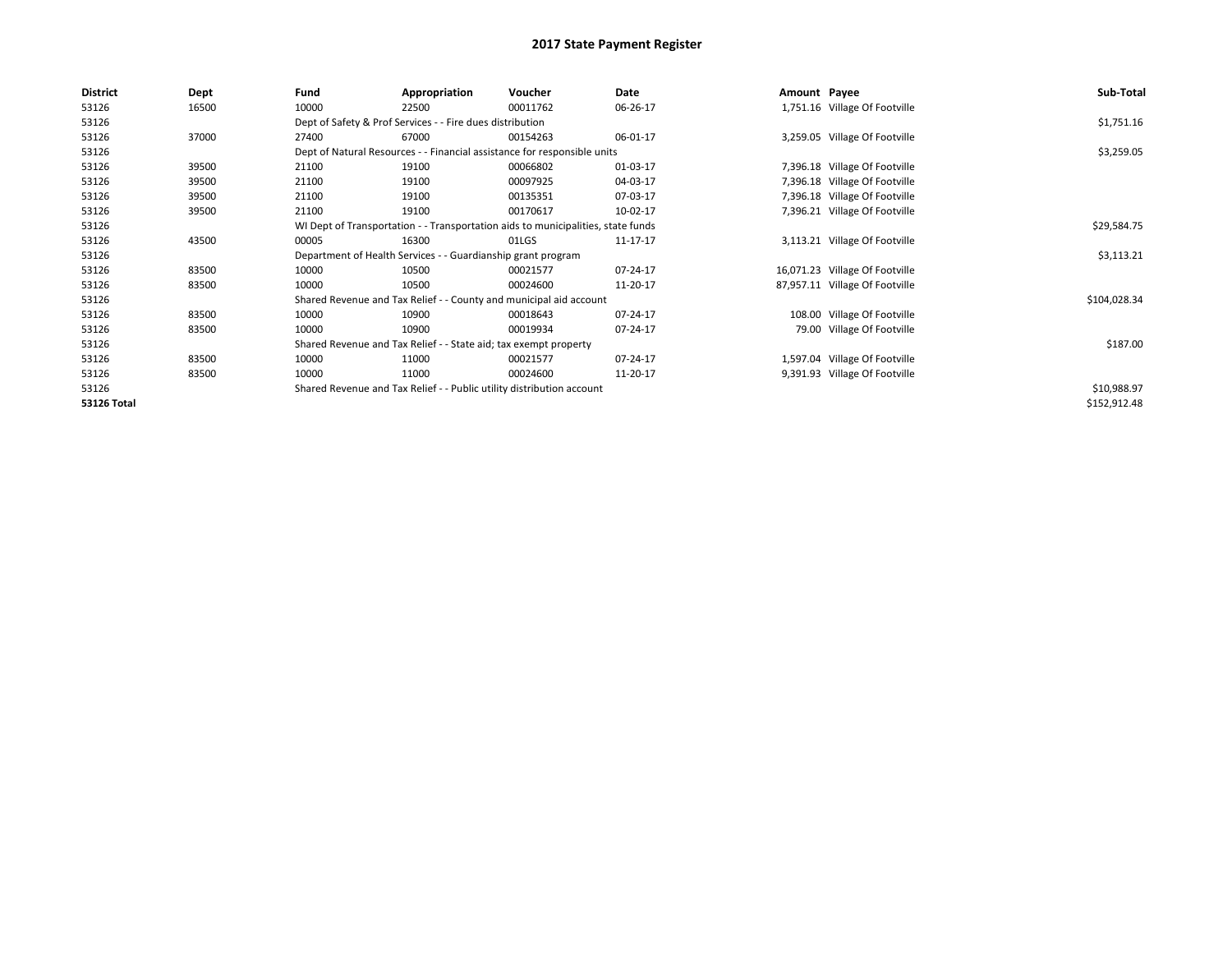| <b>District</b> | Dept  | Fund                                                                             | Appropriation                                                             | Voucher     | Date           | Amount Payee |                                   | Sub-Total    |
|-----------------|-------|----------------------------------------------------------------------------------|---------------------------------------------------------------------------|-------------|----------------|--------------|-----------------------------------|--------------|
| 53165           | 16500 | 10000                                                                            | 22500                                                                     | 00011763    | 06-26-17       |              | 3,169.54 Village Of Orfordville   |              |
| 53165           |       |                                                                                  | Dept of Safety & Prof Services - - Fire dues distribution                 |             |                |              |                                   | \$3,169.54   |
| 53165           | 37000 | 27400                                                                            | 67000                                                                     | 00154864    | 06-01-17       |              | 4,435.73 Village Of Orfordville   |              |
| 53165           |       |                                                                                  | Dept of Natural Resources - - Financial assistance for responsible units  |             |                |              |                                   | \$4,435.73   |
| 53165           | 39500 | 21100                                                                            | 19100                                                                     | 00066803    | 01-03-17       |              | 15,715.00 Village Of Orfordville  |              |
| 53165           | 39500 | 21100                                                                            | 19100                                                                     | 00097926    | 04-03-17       |              | 15,715.00 Village Of Orfordville  |              |
| 53165           | 39500 | 21100                                                                            | 19100                                                                     | 00135352    | 07-03-17       |              | 15,715.00 Village Of Orfordville  |              |
| 53165           | 39500 | 21100                                                                            | 19100                                                                     | 00170618    | 10-02-17       |              | 15,715.00 Village Of Orfordville  |              |
| 53165           |       | WI Dept of Transportation - - Transportation aids to municipalities, state funds |                                                                           | \$62,860.00 |                |              |                                   |              |
| 53165           | 43500 | 00005                                                                            | 16300                                                                     | 01LGS       | 11-17-17       |              | 6,509.43 Village Of Orfordville   |              |
| 53165           |       |                                                                                  | Department of Health Services - - Guardianship grant program              |             |                |              |                                   | \$6,509.43   |
| 53165           | 45500 | 10000                                                                            | 23100                                                                     | 00021567    | 01-03-17       |              | 320.00 Village Of Orfordville     |              |
| 53165           |       |                                                                                  | Department of Justice - - Law enforcement training fund, local assistance |             |                |              |                                   | \$320.00     |
| 53165           | 83500 | 10000                                                                            | 10500                                                                     | 00021578    | $07 - 24 - 17$ |              | 43,312.11 Village Of Orfordville  |              |
| 53165           | 83500 | 10000                                                                            | 10500                                                                     | 00024601    | 11-20-17       |              | 238,925.87 Village Of Orfordville |              |
| 53165           |       |                                                                                  | Shared Revenue and Tax Relief - - County and municipal aid account        |             |                |              |                                   | \$282,237.98 |
| 53165           | 83500 | 10000                                                                            | 10900                                                                     | 00018644    | 07-24-17       |              | 497.00 Village Of Orfordville     |              |
| 53165           | 83500 | 10000                                                                            | 10900                                                                     | 00019935    | 07-24-17       |              | 447.00 Village Of Orfordville     |              |
| 53165           |       |                                                                                  | Shared Revenue and Tax Relief - - State aid; tax exempt property          |             |                |              |                                   | \$944.00     |
| 53165 Total     |       |                                                                                  |                                                                           |             |                |              |                                   | \$360,476.68 |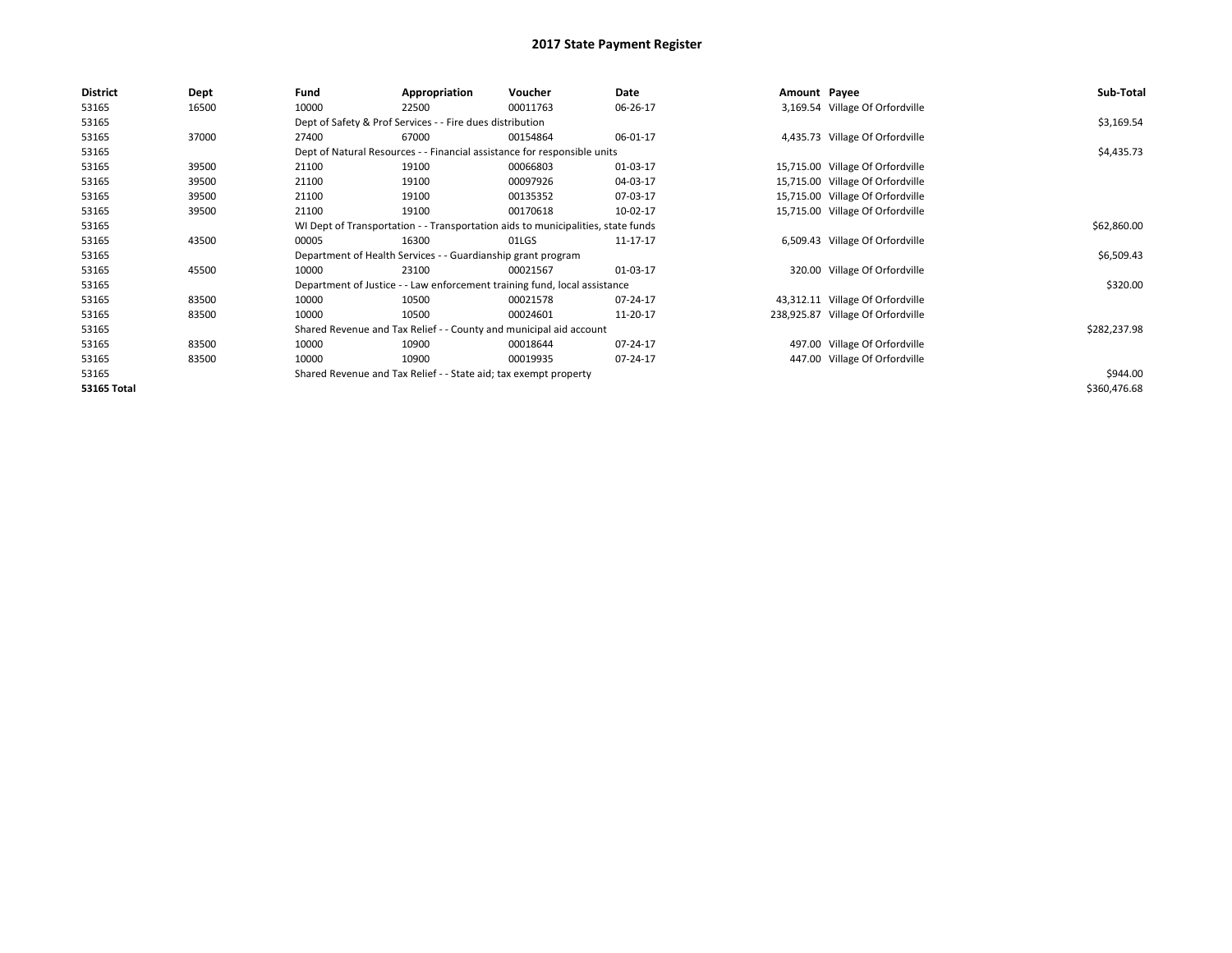| <b>District</b> | Dept  | Fund  | Appropriation                                                                       | Voucher  | Date           | Amount Payee |                            | Sub-Total      |
|-----------------|-------|-------|-------------------------------------------------------------------------------------|----------|----------------|--------------|----------------------------|----------------|
| 53206           | 16500 | 10000 | 22500                                                                               | 00011764 | 06-26-17       |              | 72,325.19 Beloit, City of  |                |
| 53206           |       |       | Dept of Safety & Prof Services - - Fire dues distribution                           |          |                |              |                            | \$72,325.19    |
| 53206           | 37000 | 10000 | 94100                                                                               | 00122174 | 01-24-17       |              | 35,600.00 Beloit, City of  |                |
| 53206           |       |       | Dept of Natural Resources - - General program operations - federal funds            |          |                |              |                            | \$35,600.00    |
| 53206           | 37000 | 27400 | 65800                                                                               | 00129668 | $02 - 21 - 17$ |              | 55,204.32 Beloit, City of  |                |
| 53206           |       |       | Dept of Natural Resources - - Environmental aids -- urban nonpoint source           |          |                |              |                            | \$55,204.32    |
| 53206           | 37000 | 27400 | 67000                                                                               | 00154535 | 06-01-17       |              | 127,971.47 Beloit, City of |                |
| 53206           |       |       | Dept of Natural Resources - - Financial assistance for responsible units            |          |                |              |                            | \$127,971.47   |
| 53206           | 37000 | 27400 | 67300                                                                               | 00154535 | 06-01-17       |              | 9,397.04 Beloit, City of   |                |
| 53206           |       |       | Dept of Natural Resources - - Recycling consolidation grants                        |          |                |              |                            | \$9,397.04     |
| 53206           | 37000 | 36300 | TA100                                                                               | 00126810 | 02-09-17       |              | 98,159.00 Beloit, City of  |                |
| 53206           |       |       | Dept of Natural Resources - - LAND ACQUISITION                                      |          |                |              |                            | \$98,159.00    |
| 53206           | 39500 | 21100 | 16200                                                                               | 00067405 | 01-03-17       |              | 66,080.43 Beloit, City of  |                |
| 53206           | 39500 | 21100 | 16200                                                                               | 00098528 | 04-03-17       |              | 66,080.43 Beloit, City of  |                |
| 53206           | 39500 | 21100 | 16200                                                                               | 00135954 | 07-03-17       |              | 66,080.43 Beloit, City of  |                |
| 53206           | 39500 | 21100 | 16200                                                                               | 00171220 | 10-02-17       |              | 66,080.46 Beloit, City of  |                |
| 53206           |       |       | WI Dept of Transportation - - Connecting highways aids, state funds                 |          |                |              |                            | \$264,321.75   |
| 53206           | 39500 | 21100 | 17500                                                                               | 00117041 | 05-17-17       |              | 18,351.00 Beloit, City of  |                |
| 53206           |       |       | WI Dept of Transportation - - Paratransit aids                                      |          |                |              |                            | \$18,351.00    |
| 53206           | 39500 | 21100 | 17600                                                                               | 00125341 | 06-12-17       |              | 117,234.00 Beloit, City of |                |
| 53206           | 39500 | 21100 | 17600                                                                               | 00154624 | 08-16-17       |              | 303,700.00 Beloit, City of |                |
| 53206           | 39500 | 21100 | 17600                                                                               | 00180114 | 10-19-17       |              | 47,829.00 Beloit, City of  |                |
| 53206           |       |       | WI Dept of Transportation - - Tier B transit operating aids, state funds            |          |                |              |                            | \$468,763.00   |
| 53206           | 39500 | 21100 | 18500                                                                               | 00171882 | 10-02-17       |              | 7,016.77 Beloit, City of   |                |
| 53206           | 39500 | 21100 | 18500                                                                               | 00171883 | 10-02-17       |              | 6,043.17 Beloit, City of   |                |
| 53206           | 39500 | 21100 | 18500                                                                               | 00171884 | 10-02-17       |              | 8,486.36 Beloit, City of   |                |
| 53206           | 39500 | 21100 | 18500                                                                               | 00175342 | 10-12-17       |              | 11,208.66 Beloit, City of  |                |
| 53206           | 39500 | 21100 | 18500                                                                               | 00175343 | 10-12-17       |              | 14,701.03 Beloit, City of  |                |
| 53206           | 39500 | 21100 | 18500                                                                               | 00197997 | 12-11-17       |              | 1,456.19 Beloit, City of   |                |
| 53206           |       |       | WI Dept of Transportation - - Highway safety, local assistance, federal funds       |          |                |              |                            | \$48,912.18    |
| 53206           | 39500 | 21100 | 19100                                                                               | 00066804 | 01-03-17       |              | 382,362.72 Beloit, City of |                |
| 53206           | 39500 | 21100 | 19100                                                                               | 00097927 | 04-03-17       |              | 382,362.72 Beloit, City of |                |
| 53206           | 39500 | 21100 | 19100                                                                               | 00135353 | 07-03-17       |              | 382,362.72 Beloit, City of |                |
| 53206           | 39500 | 21100 | 19100                                                                               | 00170619 | 10-02-17       |              | 382,362.74 Beloit, City of |                |
| 53206           |       |       | WI Dept of Transportation - - Transportation aids to municipalities, state funds    |          |                |              |                            | \$1,529,450.90 |
| 53206           | 39500 | 21100 | 27800                                                                               | 00120023 | 05-23-17       |              | 6,767.37 Beloit, City of   |                |
| 53206           | 39500 | 21100 | 27800                                                                               | 00131226 | 06-21-17       |              | 81,192.28 Beloit, City of  |                |
| 53206           |       |       | WI Dept of Transportation - - Local roads improvement program, state funds          |          |                |              |                            | \$87,959.65    |
| 53206           | 39500 | 21100 | 36500                                                                               | 00077175 | 01-23-17       |              | 460.82 Beloit, City of     |                |
| 53206           | 39500 | 21100 | 36500                                                                               | 00087482 | 02-20-17       |              | 442.49 Beloit, City of     |                |
| 53206           | 39500 | 21100 | 36500                                                                               | 00099457 | 03-23-17       |              | 441.39 Beloit, City of     |                |
| 53206           | 39500 | 21100 | 36500                                                                               | 00108226 | 04-20-17       |              | 482.50 Beloit, City of     |                |
| 53206           | 39500 | 21100 | 36500                                                                               | 00119551 | 05-22-17       |              | 509.41 Beloit, City of     |                |
| 53206           | 39500 | 21100 | 36500                                                                               | 00130832 | 06-21-17       |              | 37.93 Beloit, City of      |                |
| 53206           | 39500 | 21100 | 36500                                                                               | 00136155 | 06-28-17       |              | 533.05 Beloit, City of     |                |
| 53206           | 39500 | 21100 | 36500                                                                               | 00146083 | 07-26-17       |              | 625.05 Beloit, City of     |                |
| 53206           | 39500 | 21100 | 36500                                                                               | 00171507 | 09-27-17       |              | 618.28 Beloit, City of     |                |
| 53206           | 39500 | 21100 | 36500                                                                               | 00177755 | 10-11-17       |              | 481.40 Beloit, City of     |                |
| 53206           | 39500 | 21100 | 36500                                                                               | 00183251 | 10-24-17       |              | 539.70 Beloit, City of     |                |
| 53206           | 39500 | 21100 | 36500                                                                               | 00194645 | 11-21-17       |              | 517.51 Beloit, City of     |                |
| 53206           | 39500 | 21100 | 36500                                                                               | 00206355 | 12-22-17       |              | 476.71 Beloit, City of     |                |
| 53206           |       |       | WI Dept of Transportation - - Highway system management and operations, state funds |          |                |              |                            | \$6.166.24     |
|                 |       |       |                                                                                     |          |                |              |                            |                |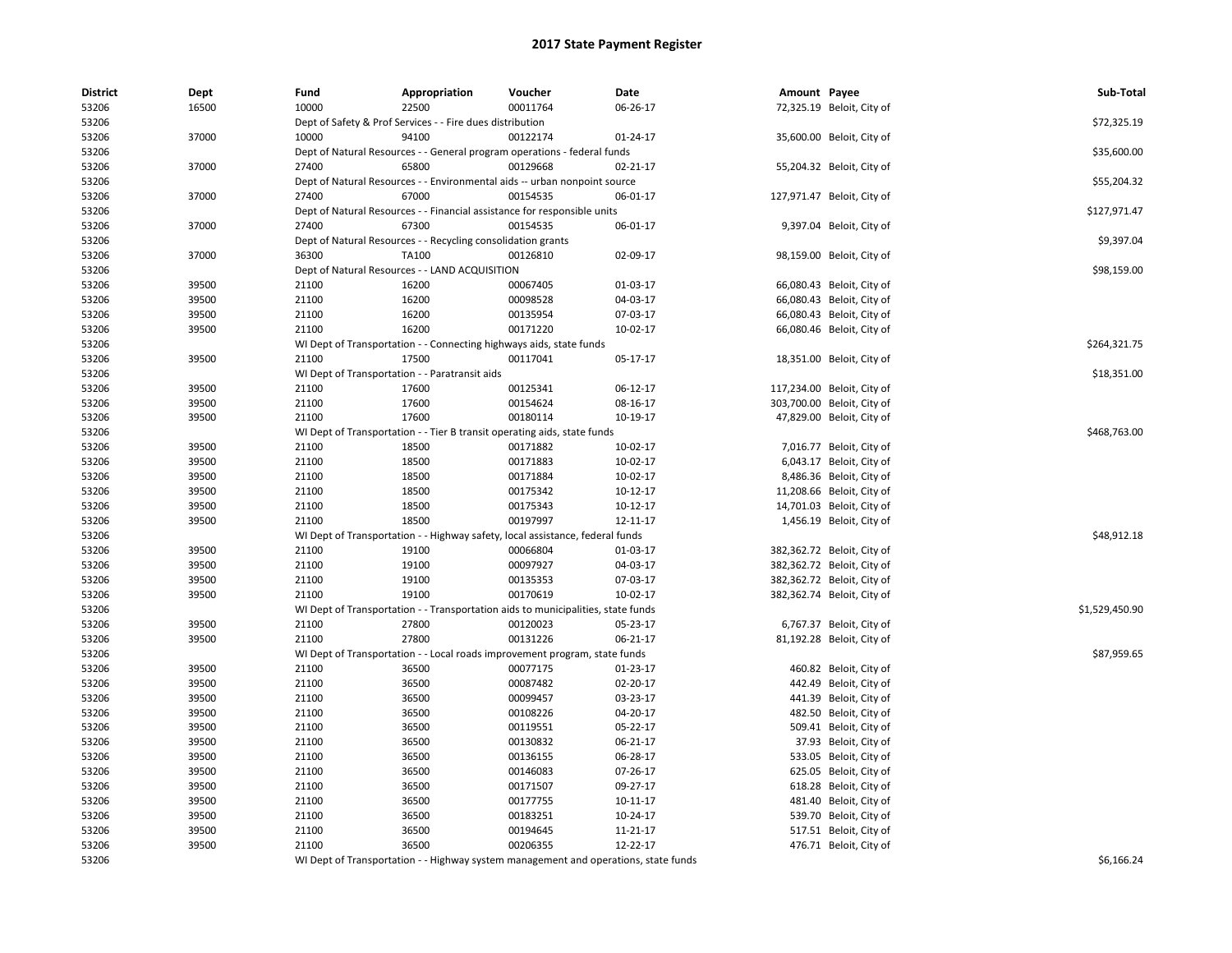| <b>District</b> | Dept  | Fund  | Appropriation                                                                    | Voucher  | Date                                                                                                     | Amount Payee |                               | Sub-Total       |  |  |
|-----------------|-------|-------|----------------------------------------------------------------------------------|----------|----------------------------------------------------------------------------------------------------------|--------------|-------------------------------|-----------------|--|--|
| 53206           | 39500 | 21100 | 26000                                                                            | 00085024 | 02-13-17                                                                                                 |              | 700,000.00 Beloit, City of    |                 |  |  |
| 53206           |       |       |                                                                                  |          | WI Dept of Transportation - - Transportation facilities economic assistance and development, state funds |              |                               | \$700,000.00    |  |  |
| 53206           | 39500 | 21100 | 36200                                                                            | 00077658 | 01-23-17                                                                                                 |              | 17.50 Beloit, City of         |                 |  |  |
| 53206           | 39500 | 21100 | 36200                                                                            | 00090388 | 03-01-17                                                                                                 |              | 17.50 Beloit, City of         |                 |  |  |
| 53206           |       |       | WI Dept of Transportation - - Major highway development, state funds             |          |                                                                                                          |              |                               | \$35.00         |  |  |
| 53206           | 43500 | 10000 | 11900                                                                            | 00159763 | 10-03-17                                                                                                 |              | 8,408.73 Beloit, City of      |                 |  |  |
| 53206           |       |       | Department of Health Services - - Emergency medical services; aids               |          |                                                                                                          |              |                               | \$8,408.73      |  |  |
| 53206           | 43500 | 00005 | 16300                                                                            | 01LGS    | 11-17-17                                                                                                 |              | 102,905.66 Beloit, City of    |                 |  |  |
| 53206           |       |       | Department of Health Services - - Guardianship grant program                     |          |                                                                                                          |              |                               | \$102,905.66    |  |  |
| 53206           | 45500 | 10000 | 22100                                                                            | 00035877 | 10-13-17                                                                                                 |              | 530.00 Beloit, City of        |                 |  |  |
| 53206           |       |       | Department of Justice - - Crime laboratories; deoxyribonucleic acid analysis     |          |                                                                                                          |              |                               | \$530.00        |  |  |
| 53206           | 45500 | 10000 | 23100                                                                            | 00036665 | 10-27-17                                                                                                 |              | 9,120.00 Beloit, City of      |                 |  |  |
| 53206           |       |       | Department of Justice - - Law enforcement training fund, local assistance        |          |                                                                                                          |              |                               | \$9,120.00      |  |  |
| 53206           | 45500 | 10000 | 27500                                                                            | 00028820 | 05-25-17                                                                                                 |              | 121,434.00 Beloit, City of    |                 |  |  |
| 53206           |       |       | Department of Justice - - Law enforcement officer supplement grants              |          |                                                                                                          |              |                               | \$121,434.00    |  |  |
| 53206           | 83500 | 10000 | 10100                                                                            | 00021579 | 07-24-17                                                                                                 |              | 652,325.85 Beloit, City of    |                 |  |  |
| 53206           | 83500 | 10000 | 10100                                                                            | 00024602 | 11-20-17                                                                                                 |              | 0.01 Beloit, City of          |                 |  |  |
| 53206           |       |       | Shared Revenue and Tax Relief - - Expenditure restraint program account          |          |                                                                                                          |              |                               |                 |  |  |
| 53206           | 83500 | 10000 | 10500                                                                            | 00021579 | 07-24-17                                                                                                 |              | 2,405,837.28 Beloit, City of  |                 |  |  |
| 53206           | 83500 | 10000 | 10500                                                                            | 00024602 | 11-20-17                                                                                                 |              | 13,530,172.23 Beloit, City of |                 |  |  |
| 53206           |       |       | Shared Revenue and Tax Relief - - County and municipal aid account               |          |                                                                                                          |              |                               | \$15,936,009.51 |  |  |
| 53206           | 83500 | 10000 | 10900                                                                            | 00018645 | 07-24-17                                                                                                 |              | 41,376.00 Beloit, City of     |                 |  |  |
| 53206           | 83500 | 10000 | 10900                                                                            | 00019936 | 07-24-17                                                                                                 |              | 692,068.00 Beloit, City of    |                 |  |  |
| 53206           |       |       | Shared Revenue and Tax Relief - - State aid; tax exempt property                 |          |                                                                                                          |              |                               | \$733,444.00    |  |  |
| 53206           | 83500 | 10000 | 11000                                                                            | 00021579 | 07-24-17                                                                                                 |              | 17,456.78 Beloit, City of     |                 |  |  |
| 53206           | 83500 | 10000 | 11000                                                                            | 00024602 | 11-20-17                                                                                                 |              | 101,747.69 Beloit, City of    |                 |  |  |
| 53206           |       |       | Shared Revenue and Tax Relief - - Public utility distribution account            |          |                                                                                                          |              |                               | \$119,204.47    |  |  |
| 53206           | 83500 | 10000 | 30200                                                                            | 00020167 | 07-24-17                                                                                                 |              | 793,979.70 Beloit, City of    |                 |  |  |
| 53206           | 83500 | 10000 | 30200                                                                            | 00022212 | 07-24-17                                                                                                 |              | 2,553,916.27 Beloit, City of  |                 |  |  |
| 53206           |       |       | Shared Revenue and Tax Relief - - School levy tax credit and first dollar credit |          |                                                                                                          |              |                               | \$3,347,895.97  |  |  |
| 53206           | 83500 | 10000 | 50100                                                                            | 00015377 | 01-31-17                                                                                                 |              | 16,778.89 Beloit, City of     |                 |  |  |
| 53206           |       |       | Shared Revenue and Tax Relief - - Payments for municipal services                |          |                                                                                                          |              |                               | \$16,778.89     |  |  |
| 53206           | 83500 | 52100 | 36300                                                                            | 00015992 | 03-27-17                                                                                                 |              | 1,617.48 Beloit, City of      |                 |  |  |
| 53206           | 83500 | 52100 | 36300                                                                            | 00016217 | 03-27-17                                                                                                 |              | 868,509.01 Beloit, City of    |                 |  |  |
| 53206           |       |       | Shared Revenue and Tax Relief - - Lottery and gaming credit                      |          |                                                                                                          |              |                               | \$870,126.49    |  |  |
| 53206 Total     |       |       |                                                                                  |          |                                                                                                          |              |                               | \$25,440,800.32 |  |  |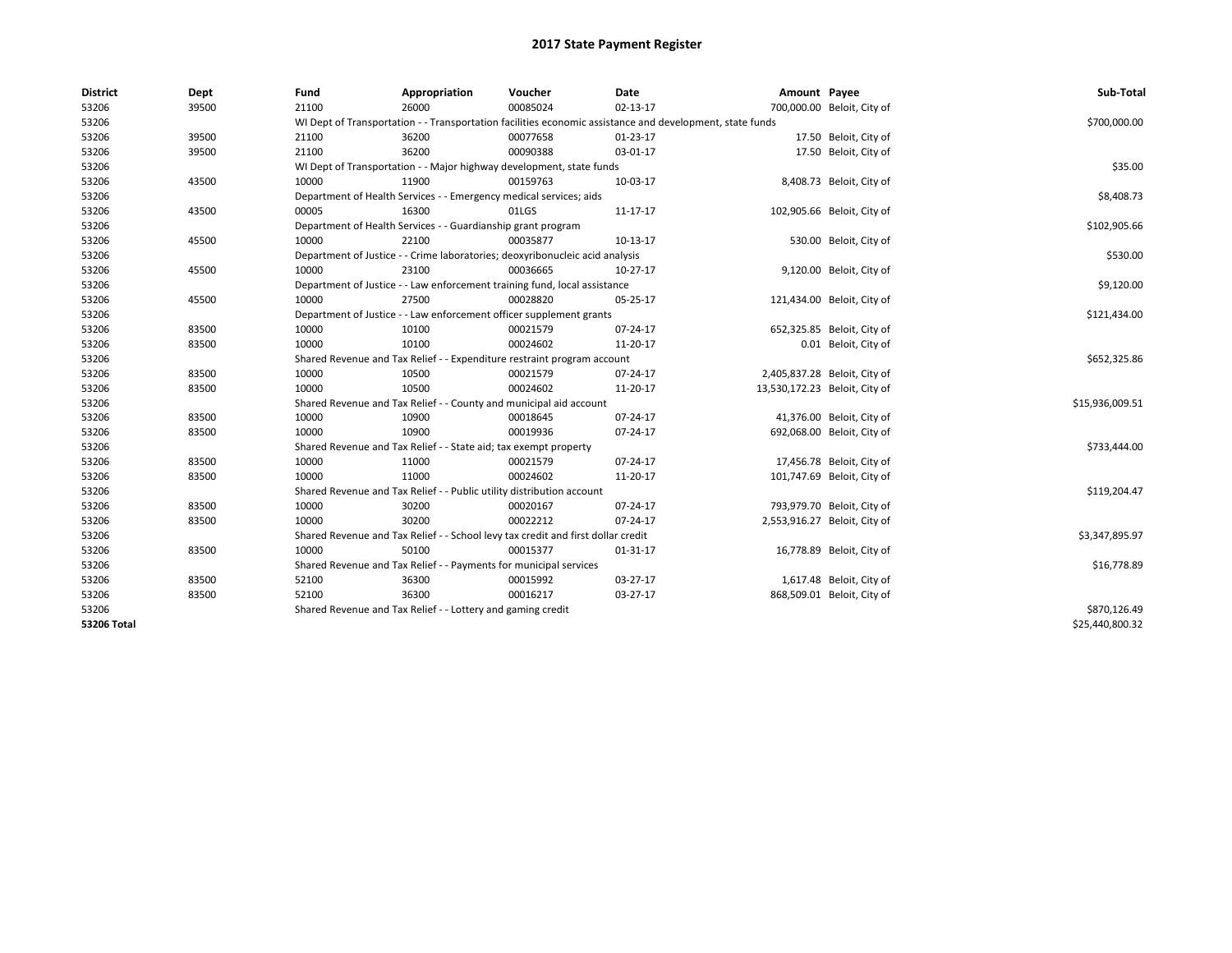| <b>District</b> | Dept  | Fund  | Appropriation                                                    | Voucher  | Date     | Amount Pavee |                  | Sub-Total |
|-----------------|-------|-------|------------------------------------------------------------------|----------|----------|--------------|------------------|-----------|
| 53210           | 83500 | 10000 | 10900                                                            | 00018646 | 07-24-17 | 89.00        | CITY OF BRODHEAD |           |
| 53210           |       |       | Shared Revenue and Tax Relief - - State aid; tax exempt property |          |          |              |                  | \$89.00   |
| 53210 Total     |       |       |                                                                  |          |          |              |                  | \$89.00   |
|                 |       |       |                                                                  |          |          |              |                  |           |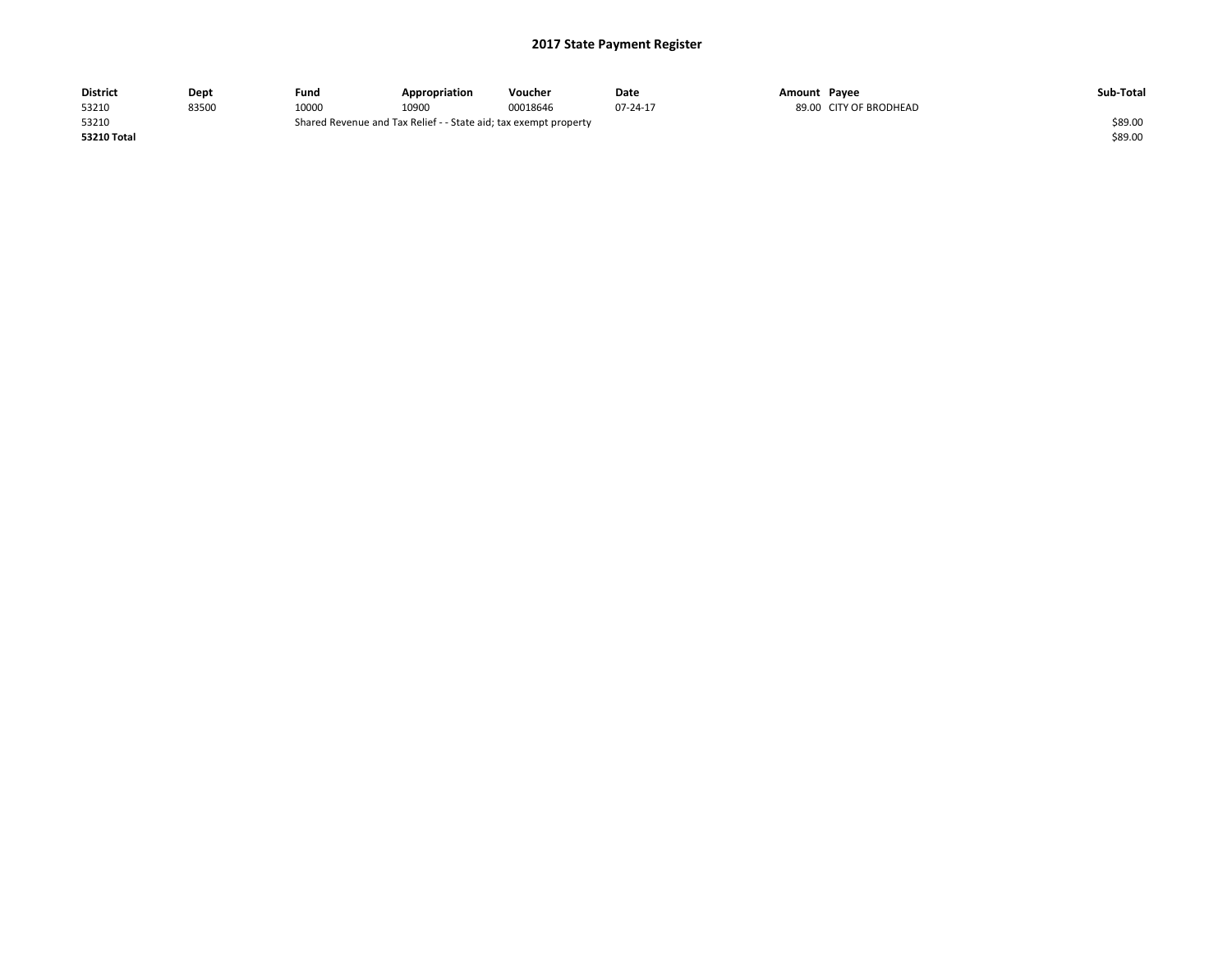| <b>District</b>    | Dept  | Fund  | Appropriation                                                                              | Voucher  | Date     | Amount Payee |                             | Sub-Total      |  |  |
|--------------------|-------|-------|--------------------------------------------------------------------------------------------|----------|----------|--------------|-----------------------------|----------------|--|--|
| 53221              | 16500 | 10000 | 22500                                                                                      | 00012437 | 06-30-17 |              | 15,272.81 City of Edgerton  |                |  |  |
| 53221              |       |       | Dept of Safety & Prof Services - - Fire dues distribution                                  |          |          |              |                             | \$15,272.81    |  |  |
| 53221              | 39500 | 21100 | 16200                                                                                      | 00067406 | 01-03-17 |              | 15,375.33 City of Edgerton  |                |  |  |
| 53221              | 39500 | 21100 | 16200                                                                                      | 00098529 | 04-03-17 |              | 15,375.33 City of Edgerton  |                |  |  |
| 53221              | 39500 | 21100 | 16200                                                                                      | 00135955 | 07-03-17 |              | 15,375.33 City of Edgerton  |                |  |  |
| 53221              | 39500 | 21100 | 16200                                                                                      | 00171221 | 10-02-17 |              | 15,375.33 City of Edgerton  |                |  |  |
| 53221              |       |       | WI Dept of Transportation - - Connecting highways aids, state funds                        |          |          |              |                             | \$61,501.32    |  |  |
| 53221              | 39500 | 21100 | 17700                                                                                      | 00125387 | 06-12-17 |              | 3,170.00 City of Edgerton   |                |  |  |
| 53221              | 39500 | 21100 | 17700                                                                                      | 00154653 | 08-16-17 |              | 8,588.00 City of Edgerton   |                |  |  |
| 53221              |       |       | WI Dept of Transportation - - Tier C transit operating aids, state funds                   |          |          |              |                             | \$11,758.00    |  |  |
| 53221              | 39500 | 21100 | 18200                                                                                      | 00085643 | 02-16-17 |              | 5,523.00 City of Edgerton   |                |  |  |
| 53221              | 39500 | 21100 | 18200                                                                                      | 00180180 | 10-19-17 |              | 6,523.85 City of Edgerton   |                |  |  |
| 53221              | 39500 | 21100 | 18200                                                                                      | 00180695 | 10-19-17 |              | 6,390.36 City of Edgerton   |                |  |  |
| 53221              | 39500 | 21100 | 18200                                                                                      | 00184205 | 10-31-17 |              | 25,070.40 City of Edgerton  |                |  |  |
| 53221              | 39500 | 21100 | 18200                                                                                      | 00195279 | 11-27-17 |              | 6,906.00 City of Edgerton   |                |  |  |
| 53221              |       |       | WI Dept of Transportation - - Transit and other transportation-related aids, federal funds |          |          |              |                             |                |  |  |
| 53221              | 39500 | 21100 | 19100                                                                                      | 00066805 | 01-03-17 |              | 46,943.14 City of Edgerton  |                |  |  |
| 53221              | 39500 | 21100 | 19100                                                                                      | 00097928 | 04-03-17 |              | 46,943.14 City of Edgerton  |                |  |  |
| 53221              | 39500 | 21100 | 19100                                                                                      | 00135354 | 07-03-17 |              | 46,943.14 City of Edgerton  |                |  |  |
| 53221              | 39500 | 21100 | 19100                                                                                      | 00170620 | 10-02-17 |              | 46,943.15 City of Edgerton  |                |  |  |
| 53221              |       |       | WI Dept of Transportation - - Transportation aids to municipalities, state funds           |          |          |              |                             | \$187,772.57   |  |  |
| 53221              | 83500 | 10000 | 10100                                                                                      | 00021580 | 07-24-17 |              | 75,818.11 City of Edgerton  |                |  |  |
| 53221              |       |       | Shared Revenue and Tax Relief - - Expenditure restraint program account                    |          |          |              |                             | \$75,818.11    |  |  |
| 53221              | 83500 | 10000 | 10500                                                                                      | 00021580 | 07-24-17 |              | 112,523.94 City of Edgerton |                |  |  |
| 53221              | 83500 | 10000 | 10500                                                                                      | 00024603 | 11-20-17 |              | 637,635.64 City of Edgerton |                |  |  |
| 53221              |       |       | Shared Revenue and Tax Relief - - County and municipal aid account                         |          |          |              |                             | \$750,159.58   |  |  |
| 53221              | 83500 | 10000 | 10900                                                                                      | 00018647 | 07-24-17 |              | 2,684.00 City of Edgerton   |                |  |  |
| 53221              | 83500 | 10000 | 10900                                                                                      | 00019937 | 07-24-17 |              | 3,584.00 City of Edgerton   |                |  |  |
| 53221              |       |       | Shared Revenue and Tax Relief - - State aid; tax exempt property                           |          |          |              |                             | \$6,268.00     |  |  |
| 53221              | 83500 | 10000 | 11000                                                                                      | 00021580 | 07-24-17 |              | 114.26 City of Edgerton     |                |  |  |
| 53221              | 83500 | 10000 | 11000                                                                                      | 00024603 | 11-20-17 |              | 672.58 City of Edgerton     |                |  |  |
| 53221              |       |       | Shared Revenue and Tax Relief - - Public utility distribution account                      |          |          |              |                             | \$786.84       |  |  |
| 53221              | 83500 | 10000 | 50100                                                                                      | 00015378 | 01-31-17 |              | 1,057.22 City of Edgerton   |                |  |  |
| 53221              |       |       | Shared Revenue and Tax Relief - - Payments for municipal services                          |          |          |              |                             | \$1,057.22     |  |  |
| <b>53221 Total</b> |       |       |                                                                                            |          |          |              |                             | \$1,160,808.06 |  |  |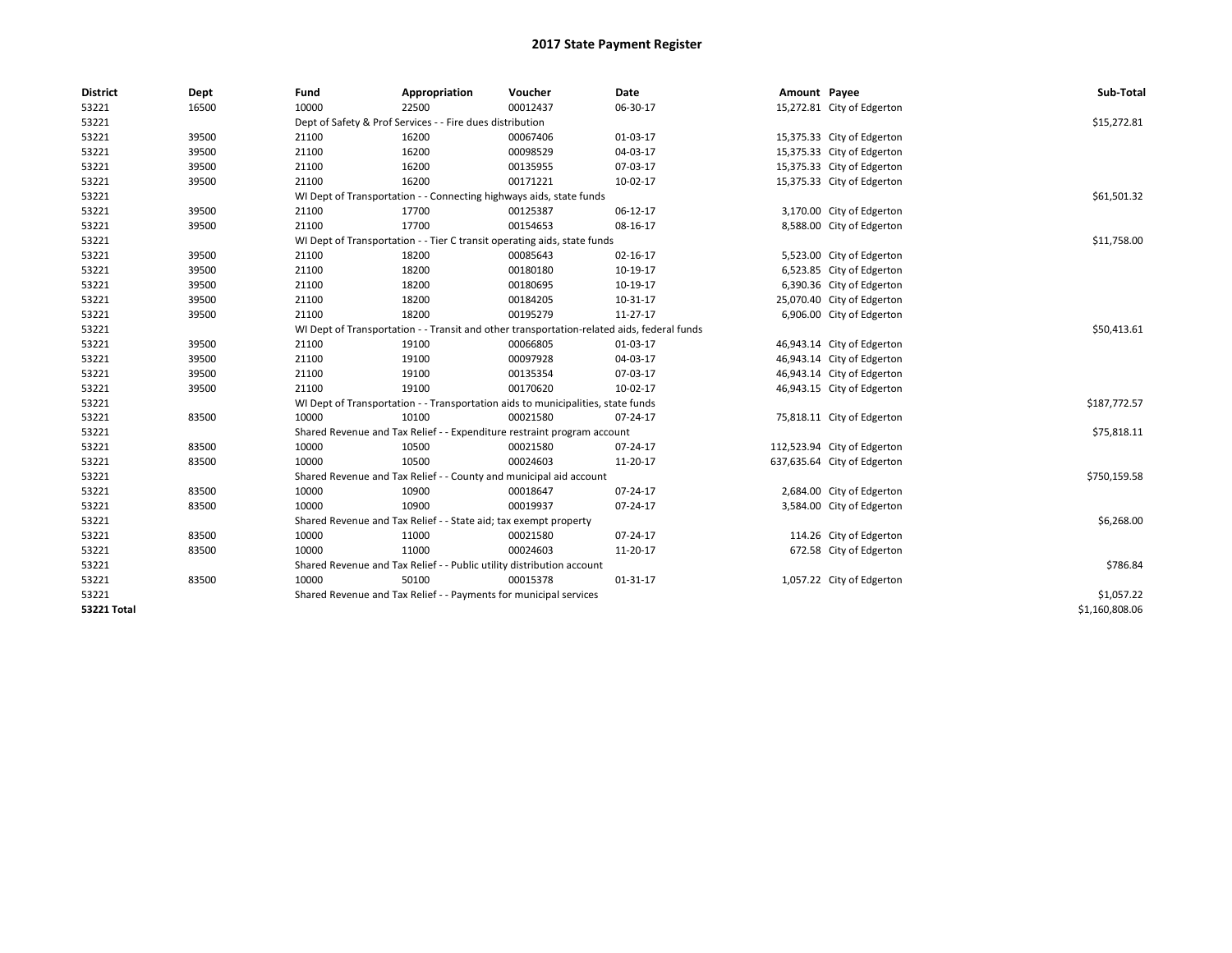| <b>District</b>    | Dept  | Fund  | Appropriation                                                                    | Voucher  | Date     | Amount Payee |                                | Sub-Total    |
|--------------------|-------|-------|----------------------------------------------------------------------------------|----------|----------|--------------|--------------------------------|--------------|
| 53222              | 16500 | 10000 | 22500                                                                            | 00011765 | 06-26-17 |              | 15,234.36 Evansville, City of  |              |
| 53222              |       |       | Dept of Safety & Prof Services - - Fire dues distribution                        |          |          |              |                                | \$15,234.36  |
| 53222              | 37000 | 27400 | 67000                                                                            | 00154838 | 06-01-17 |              | 17,074.97 Evansville, City of  |              |
| 53222              |       |       | Dept of Natural Resources - - Financial assistance for responsible units         |          |          |              |                                | \$17,074.97  |
| 53222              | 39500 | 21100 | 16200                                                                            | 00067407 | 01-03-17 |              | 7,856.71 Evansville, City of   |              |
| 53222              | 39500 | 21100 | 16200                                                                            | 00098530 | 04-03-17 |              | 7,856.71 Evansville, City of   |              |
| 53222              | 39500 | 21100 | 16200                                                                            | 00135956 | 07-03-17 |              | 7,856.71 Evansville, City of   |              |
| 53222              | 39500 | 21100 | 16200                                                                            | 00171222 | 10-02-17 |              | 7,856.72 Evansville, City of   |              |
| 53222              |       |       | WI Dept of Transportation - - Connecting highways aids, state funds              |          |          |              |                                | \$31,426.85  |
| 53222              | 39500 | 21100 | 18500                                                                            | 00127891 | 06-28-17 |              | 3,981.92 Evansville, City of   |              |
| 53222              |       |       | WI Dept of Transportation - - Highway safety, local assistance, federal funds    |          |          |              |                                | \$3,981.92   |
| 53222              | 39500 | 21100 | 19100                                                                            | 00066806 | 01-03-17 |              | 48,981.42 Evansville, City of  |              |
| 53222              | 39500 | 21100 | 19100                                                                            | 00097929 | 04-03-17 |              | 48,981.42 Evansville, City of  |              |
| 53222              | 39500 | 21100 | 19100                                                                            | 00135355 | 07-03-17 |              | 48,981.42 Evansville, City of  |              |
| 53222              | 39500 | 21100 | 19100                                                                            | 00170621 | 10-02-17 |              | 48,981.43 Evansville, City of  |              |
| 53222              |       |       | WI Dept of Transportation - - Transportation aids to municipalities, state funds |          |          |              |                                | \$195,925.69 |
| 53222              | 43500 | 00005 | 16300                                                                            | 01LGS    | 11-17-17 |              | 5,207.55 Evansville, City of   |              |
| 53222              |       |       | Department of Health Services - - Guardianship grant program                     |          |          |              |                                | \$5,207.55   |
| 53222              | 45500 | 10000 | 23100                                                                            | 00033348 | 08-18-17 |              | 1,600.00 Evansville, City of   |              |
| 53222              |       |       | Department of Justice - - Law enforcement training fund, local assistance        |          |          |              |                                | \$1,600.00   |
| 53222              | 83500 | 10000 | 10100                                                                            | 00021581 | 07-24-17 |              | 44,149.47 Evansville, City of  |              |
| 53222              |       |       | Shared Revenue and Tax Relief - - Expenditure restraint program account          |          |          |              |                                | \$44,149.47  |
| 53222              | 83500 | 10000 | 10500                                                                            | 00021581 | 07-24-17 |              | 61,580.84 Evansville, City of  |              |
| 53222              | 83500 | 10000 | 10500                                                                            | 00024604 | 11-20-17 |              | 343,750.55 Evansville, City of |              |
| 53222              |       |       | Shared Revenue and Tax Relief - - County and municipal aid account               |          |          |              |                                | \$405,331.39 |
| 53222              | 83500 | 10000 | 10900                                                                            | 00018648 | 07-24-17 |              | 4,333.00 Evansville, City of   |              |
| 53222              | 83500 | 10000 | 10900                                                                            | 00019938 | 07-24-17 |              | 7,171.00 Evansville, City of   |              |
| 53222              |       |       | Shared Revenue and Tax Relief - - State aid; tax exempt property                 |          |          |              |                                | \$11,504.00  |
| <b>53222 Total</b> |       |       |                                                                                  |          |          |              |                                | \$731,436.20 |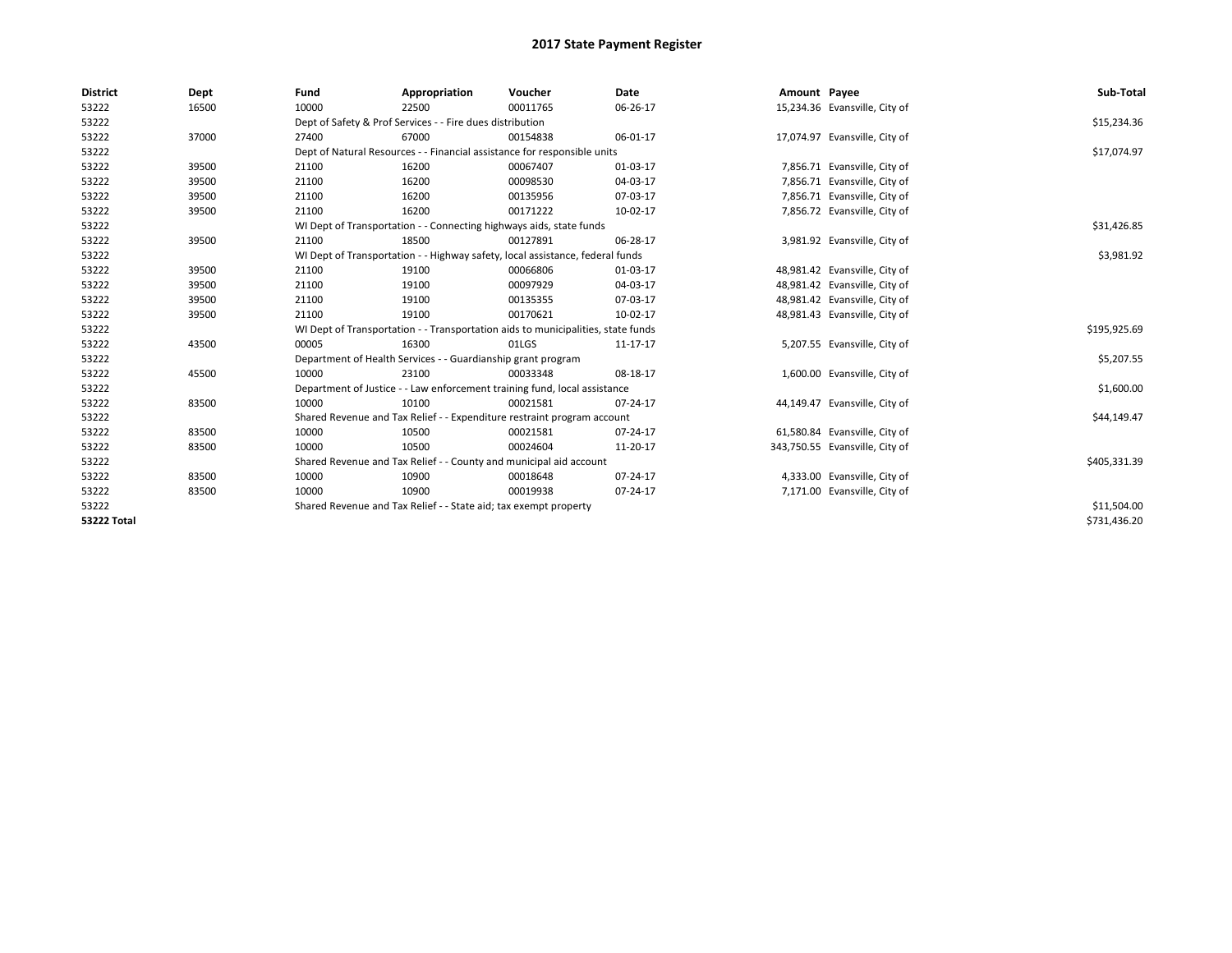| <b>District</b> | Dept  | Fund  | Appropriation                                                                                            | Voucher  | Date           | Amount Payee |                               | Sub-Total      |
|-----------------|-------|-------|----------------------------------------------------------------------------------------------------------|----------|----------------|--------------|-------------------------------|----------------|
| 53241           | 16500 | 10000 | 22500                                                                                                    | 00011766 | 06-26-17       |              | 176,099.27 City Of Janesville |                |
| 53241           |       |       | Dept of Safety & Prof Services - - Fire dues distribution                                                |          |                |              |                               | \$176,099.27   |
| 53241           | 37000 | 27400 | 65800                                                                                                    | 00136484 | 03-27-17       |              | 35,275.88 City Of Janesville  |                |
| 53241           |       |       | Dept of Natural Resources - - Environmental aids -- urban nonpoint source                                |          |                |              |                               | \$35,275.88    |
| 53241           | 37000 | 27400 | 67000                                                                                                    | 00154670 | 06-01-17       |              | 209,337.63 City Of Janesville |                |
| 53241           |       |       | Dept of Natural Resources - - Financial assistance for responsible units                                 |          |                |              |                               | \$209,337.63   |
| 53241           | 37000 | 27400 | 67300                                                                                                    | 00154670 | 06-01-17       |              | 16,270.57 City Of Janesville  |                |
| 53241           |       |       | Dept of Natural Resources - - Recycling consolidation grants                                             |          |                |              |                               | \$16,270.57    |
| 53241           | 37000 | 36300 | TA100                                                                                                    | 00159394 | 06-14-17       |              | 148,950.50 City Of Janesville |                |
| 53241           |       |       | Dept of Natural Resources - - LAND ACQUISITION                                                           |          |                |              |                               | \$148,950.50   |
| 53241           | 39500 | 21100 | 16200                                                                                                    | 00067408 | 01-03-17       |              | 83,443.79 City Of Janesville  |                |
| 53241           | 39500 | 21100 | 16200                                                                                                    | 00098531 | 04-03-17       |              | 83,443.79 City Of Janesville  |                |
| 53241           | 39500 | 21100 | 16200                                                                                                    | 00135957 | 07-03-17       |              | 83,443.79 City Of Janesville  |                |
| 53241           | 39500 | 21100 | 16200                                                                                                    | 00171223 | 10-02-17       |              | 83,443.79 City Of Janesville  |                |
| 53241           |       |       | WI Dept of Transportation - - Connecting highways aids, state funds                                      |          |                |              |                               | \$333,775.16   |
| 53241           | 39500 | 21100 | 17500                                                                                                    | 00117047 | 05-17-17       |              | 30,296.00 City Of Janesville  |                |
| 53241           |       |       | WI Dept of Transportation - - Paratransit aids                                                           |          |                |              |                               | \$30,296.00    |
| 53241           | 39500 | 21100 | 17600                                                                                                    | 00106115 | 04-18-17       |              | 86,678.00 City Of Janesville  |                |
| 53241           | 39500 | 21100 | 17600                                                                                                    | 00125347 | 06-12-17       |              | 209,506.00 City Of Janesville |                |
| 53241           | 39500 | 21100 | 17600                                                                                                    | 00149674 | 08-08-17       |              | 42,667.00 City Of Janesville  |                |
| 53241           | 39500 | 21100 | 17600                                                                                                    | 00154630 | 08-16-17       |              | 542,733.00 City Of Janesville |                |
| 53241           |       |       | WI Dept of Transportation - - Tier B transit operating aids, state funds                                 |          |                |              |                               | \$881,584.00   |
| 53241           | 39500 | 21100 | 18200                                                                                                    | 00156136 | 08-21-17       |              | 34,885.80 City Of Janesville  |                |
| 53241           | 39500 | 21100 | 18200                                                                                                    | 00188922 | 11-08-17       |              | 14,227.07 City Of Janesville  |                |
| 53241           |       |       | WI Dept of Transportation - - Transit and other transportation-related aids, federal funds               |          |                |              |                               | \$49,112.87    |
| 53241           | 39500 | 21100 | 18500                                                                                                    | 00071270 | 01-06-17       |              | 3,830.67 City Of Janesville   |                |
| 53241           | 39500 | 21100 | 18500                                                                                                    | 00071311 | 01-06-17       |              | 5,661.10 City Of Janesville   |                |
| 53241           | 39500 | 21100 | 18500                                                                                                    | 00071319 | 01-06-17       |              | 1,344.01 City Of Janesville   |                |
| 53241           | 39500 | 21100 | 18500                                                                                                    | 00159569 | 09-06-17       |              | 685.00 City Of Janesville     |                |
| 53241           | 39500 | 21100 | 18500                                                                                                    | 00159570 | 09-25-17       |              | 292.70 City Of Janesville     |                |
| 53241           | 39500 | 21100 | 18500                                                                                                    | 00159571 | 09-06-17       |              | 849.40 City Of Janesville     |                |
| 53241           | 39500 | 21100 | 18500                                                                                                    | 00161033 | 09-06-17       |              | 3,798.46 City Of Janesville   |                |
| 53241           | 39500 | 21100 | 18500                                                                                                    | 00163425 | 09-25-17       |              | 15,134.30 City Of Janesville  |                |
| 53241           | 39500 | 21100 | 18500                                                                                                    | 00165299 | 09-20-17       |              | 49.98 City Of Janesville      |                |
| 53241           | 39500 | 21100 | 18500                                                                                                    | 00173945 | 10-06-17       |              | 16,425.06 City Of Janesville  |                |
| 53241           | 39500 | 21100 | 18500                                                                                                    | 00175344 | $10-12-17$     |              | 1,416.00 City Of Janesville   |                |
| 53241           |       |       | WI Dept of Transportation - - Highway safety, local assistance, federal funds                            |          |                |              |                               | \$49,486.68    |
| 53241           | 39500 | 21100 | 19100                                                                                                    | 00066807 | 01-03-17       |              | 436,199.61 City Of Janesville |                |
| 53241           | 39500 | 21100 | 19100                                                                                                    | 00097930 | 04-03-17       |              | 436,199.61 City Of Janesville |                |
| 53241           | 39500 | 21100 | 19100                                                                                                    | 00135356 | 07-03-17       |              | 436,199.61 City Of Janesville |                |
| 53241           | 39500 | 21100 | 19100                                                                                                    | 00170622 | 10-02-17       |              | 436,199.62 City Of Janesville |                |
| 53241           |       |       | WI Dept of Transportation - - Transportation aids to municipalities, state funds                         |          |                |              |                               | \$1,744,798.45 |
| 53241           | 39500 | 21100 | 36800                                                                                                    | 00084696 | 02-10-17       |              | 718.65 City Of Janesville     |                |
| 53241           | 39500 | 21100 | 36800                                                                                                    | 00116057 | 05-12-17       |              | 817.70 City Of Janesville     |                |
| 53241           | 39500 | 21100 | 36800                                                                                                    | 00158388 | 08-25-17       |              | 1,496.85 City Of Janesville   |                |
| 53241           | 39500 | 21100 | 36800                                                                                                    | 00194648 | 11-21-17       |              | 1,252.55 City Of Janesville   |                |
| 53241           |       |       | WI Dept of Transportation - - Routine maintenance activities, state funds                                |          |                |              |                               | \$4,285.75     |
| 53241           | 39500 | 21100 | 26000                                                                                                    | 00069558 | 01-01-17       |              | 829,986.10 City Of Janesville |                |
| 53241           | 39500 | 21100 | 26000                                                                                                    | 00116011 | 05-11-17       |              | 125,109.98 City Of Janesville |                |
| 53241           |       |       | WI Dept of Transportation - - Transportation facilities economic assistance and development, state funds |          |                |              |                               | \$955,096.08   |
| 53241           | 39500 | 36500 | 39200                                                                                                    | 00084707 | $02 - 10 - 17$ |              | 43,605.00 City Of Janesville  |                |
| 53241           |       |       | WI Dept of Transportation - - Major highway development, service funds                                   |          |                |              |                               | \$43,605.00    |
|                 |       |       |                                                                                                          |          |                |              |                               |                |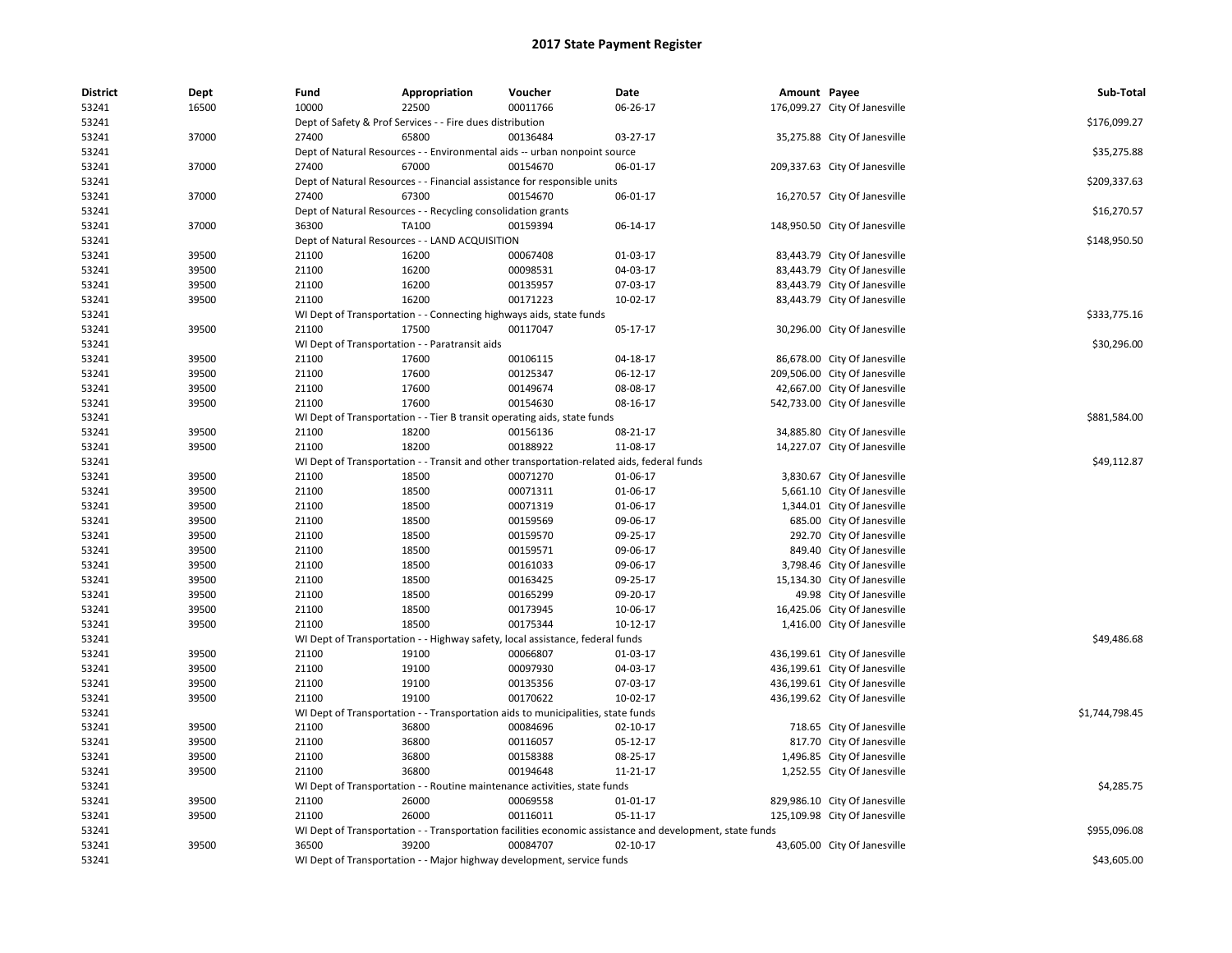| <b>District</b> | Dept  | Fund                                                                             | Appropriation | Voucher  | Date     | Amount Payee |                                 | Sub-Total       |
|-----------------|-------|----------------------------------------------------------------------------------|---------------|----------|----------|--------------|---------------------------------|-----------------|
| 53241           | 43500 | 10000                                                                            | 11900         | 00152456 | 09-01-17 |              | 10,833.68 City Of Janesville    |                 |
| 53241           |       | Department of Health Services - - Emergency medical services; aids               |               |          |          |              |                                 | \$10,833.68     |
| 53241           | 43500 | 00005                                                                            | 16300         | 01LGS    | 11-17-17 |              | 149,207.55 City Of Janesville   |                 |
| 53241           |       | Department of Health Services - - Guardianship grant program                     |               |          |          |              |                                 | \$149,207.55    |
| 53241           | 45500 | 10000                                                                            | 22100         | 00035908 | 10-13-17 |              | 550.00 City Of Janesville       |                 |
| 53241           |       | Department of Justice - - Crime laboratories; deoxyribonucleic acid analysis     |               |          |          |              |                                 | \$550.00        |
| 53241           | 45500 | 10000                                                                            | 23100         | 00035826 | 10-16-17 |              | 15,520.00 City Of Janesville    |                 |
| 53241           |       | Department of Justice - - Law enforcement training fund, local assistance        |               |          |          |              |                                 | \$15,520.00     |
| 53241           | 45500 | 10000                                                                            | 28400         | 00028873 | 06-02-17 |              | 1,955.33 City Of Janesville     |                 |
| 53241           |       | Department of Justice - - Internet Crimes Against Childr                         |               |          |          |              |                                 | \$1,955.33      |
| 53241           | 50500 | 10000                                                                            | 74500         | 00041638 | 02-27-17 |              | 61,875.23 City Of Janesville    |                 |
| 53241           | 50500 | 10000                                                                            | 74500         | 00045190 | 03-22-17 |              | 432,124.77 City Of Janesville   |                 |
| 53241           | 50500 | 10000                                                                            | 74500         | 00047007 | 04-11-17 |              | 6,001.43 City Of Janesville     |                 |
| 53241           |       | Department of Administration - - Federal aid; individuals and organizations      |               |          |          |              |                                 | \$500,001.43    |
| 53241           | 83500 | 10000                                                                            | 10100         | 00021582 | 07-24-17 |              | 929,949.32 City Of Janesville   |                 |
| 53241           | 83500 | 10000                                                                            | 10100         | 00024605 | 11-20-17 |              | 0.02 City Of Janesville         |                 |
| 53241           |       | Shared Revenue and Tax Relief - - Expenditure restraint program account          |               |          |          |              |                                 | \$929,949.34    |
| 53241           | 83500 | 10000                                                                            | 10500         | 00021582 | 07-24-17 |              | 611,808.78 City Of Janesville   |                 |
| 53241           | 83500 | 10000                                                                            | 10500         | 00024605 | 11-20-17 |              | 3,396,157.65 City Of Janesville |                 |
| 53241           |       | Shared Revenue and Tax Relief - - County and municipal aid account               |               |          |          |              |                                 | \$4,007,966.43  |
| 53241           | 83500 | 10000                                                                            | 10900         | 00018649 | 07-24-17 |              | 197,697.00 City Of Janesville   |                 |
| 53241           | 83500 | 10000                                                                            | 10900         | 00019939 | 07-24-17 |              | 108,826.00 City Of Janesville   |                 |
| 53241           |       | Shared Revenue and Tax Relief - - State aid; tax exempt property                 |               |          |          |              |                                 | \$306,523.00    |
| 53241           | 83500 | 10000                                                                            | 11000         | 00021582 | 07-24-17 |              | 15,390.66 City Of Janesville    |                 |
| 53241           | 83500 | 10000                                                                            | 11000         | 00024605 | 11-20-17 |              | 87,194.98 City Of Janesville    |                 |
| 53241           |       | Shared Revenue and Tax Relief - - Public utility distribution account            |               |          |          |              |                                 | \$102,585.64    |
| 53241           | 83500 | 10000                                                                            | 30200         | 00020168 | 07-24-17 |              | 1,451,870.85 City Of Janesville |                 |
| 53241           | 83500 | 10000                                                                            | 30200         | 00022213 | 07-24-17 |              | 6,488,046.05 City Of Janesville |                 |
| 53241           |       | Shared Revenue and Tax Relief - - School levy tax credit and first dollar credit |               |          |          |              |                                 | \$7,939,916.90  |
| 53241           | 83500 | 10000                                                                            | 50100         | 00015379 | 01-31-17 |              | 145,137.22 City Of Janesville   |                 |
| 53241           |       | Shared Revenue and Tax Relief - - Payments for municipal services                |               |          |          |              |                                 | \$145,137.22    |
| 53241           | 83500 | 52100                                                                            | 36300         | 00015993 | 03-27-17 |              | 21,331.99 City Of Janesville    |                 |
| 53241           | 83500 | 52100                                                                            | 36300         | 00016218 | 03-27-17 |              | 2,011,547.08 City Of Janesville |                 |
| 53241           |       | Shared Revenue and Tax Relief - - Lottery and gaming credit                      |               |          |          |              |                                 | \$2,032,879.07  |
| 53241           | 85500 | 21100                                                                            | 46100         | 00000529 | 12-22-17 |              | 3,264.09 City Of Janesville     |                 |
| 53241           |       | Miscellaneous Appropriations - - Terminal tax distribution                       |               |          |          |              |                                 | \$3,264.09      |
| 53241 Total     |       |                                                                                  |               |          |          |              |                                 | \$20,824,263.52 |